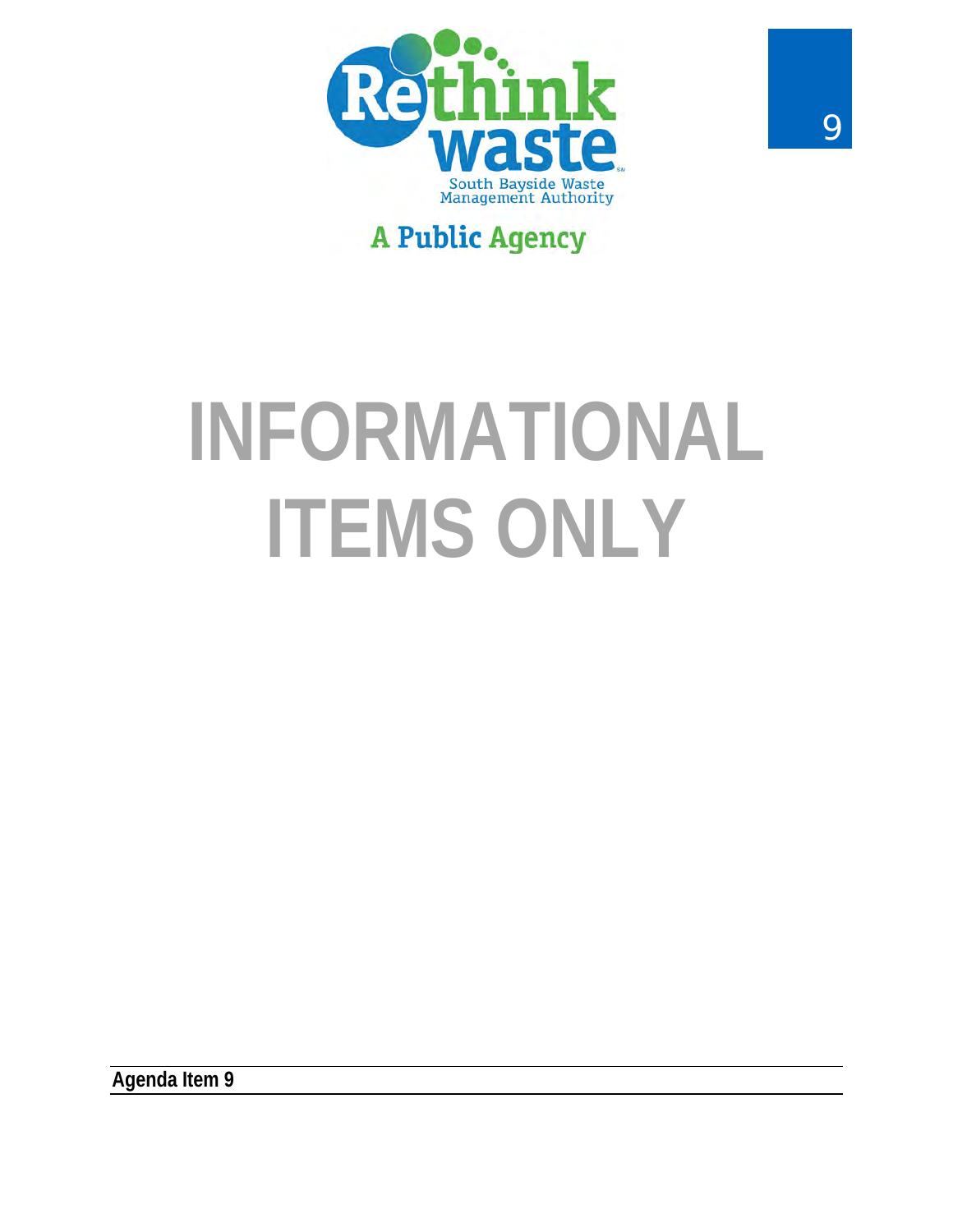

# 9A

# **STAFF REPORT**

| To:      | <b>SBWMA Board Members</b>                               |
|----------|----------------------------------------------------------|
| From:    | Julia Au, Sr. Outreach, Education and Compliance Manager |
| Date:    | April 28, 2022 Board of Directors Meeting                |
| Subject: | <b>Legislative Session Update</b>                        |

## **Recommendation:**

This staff report is for discussion purposes only and no formal action is requested of the Board of Directors.

## **Summary**

The purpose of this report is to provide an update to the Board monthly on the current 2022 California Legislative Session and regulatory activities being conducted by our lobbyist, Environmental and Energy Consulting (EEC). All activities conducted the past few months are listed in Attachment A for review.

EEC's focus the last several months has been on the Agency's co-sponsored legislation. SB 1215 (Newman) and AB 2440 (Irwin) are the twin **Responsible Battery Recycling Act** bills co-sponsored by the SBWMA, California Product Stewardship Council and Californians Against Waste. EEC and our co-sponsors have been meeting tirelessly over the past few months with opposition groups. All their hard work led to having the Rechargeable Battery Association, CalChamber, and California Manufacturer Technology Association take a neutral position in the first committee hearing for AB 2440, where is passed out of committee on a 7-1-1 vote. EEC and co-sponsors will continue to work with opposite to move both bills through the legislative process.

AB 1985 (R. Rivas) is a bill to address the SB 1383 procurement requirements co-sponsored by the SBWMA along with Californians Against Waste and League of California Cities. Late last year, the SBWMA along with other agencies submitted a letter to CalRecycle regarding the Agency's concerns with SB 1383's procurement targets and this bill will help move those conversations along. The bill passed out of its first committee on a 11-0 vote.

The full list of bills EEC is currently tracking for the Agency is in Attachment B.

## **Analysis**

The SBWMA contracts with EEC to act as the Agency's legislative and regulatory lobbyist in California. EEC is a registered lobbying firm in the state of California (Lobbying ID # 1371848) and the Board approved a new and expanded contract with EEC on November 19, 2020. EEC will provide these legislative and regulatory services to the SBWMA during the 2021-2022 Legislative Session.

## *Attachments:*

Attachment A – EEC Legislative Report Update Attachment B – Bill Tracking for 2022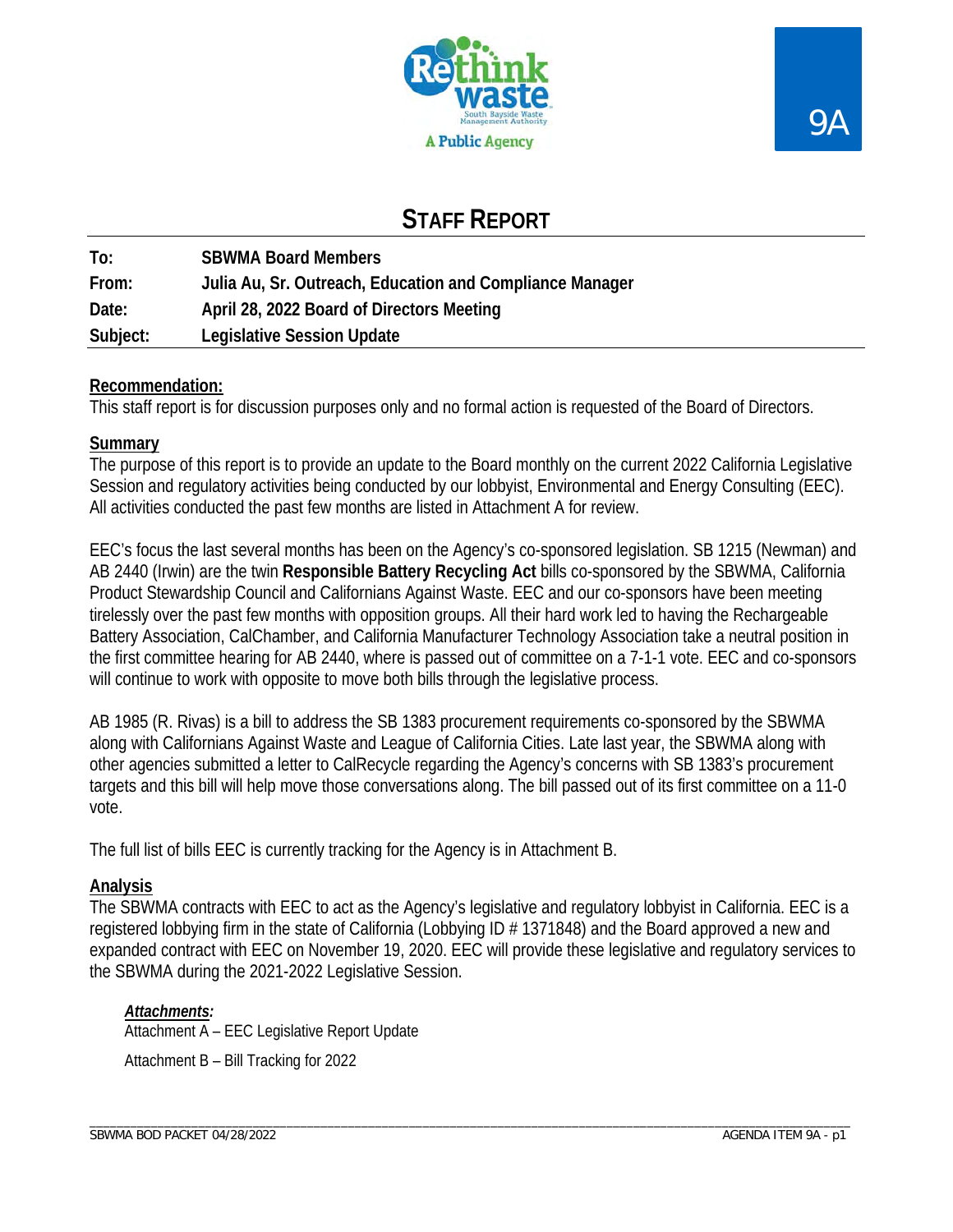

## **RethinkWaste Winter 2022 Legislative Report**

## **I. Key Dates & Updates**

- April 29 is the last day for Senate and Assembly policy committees to hear and progress fiscal bills in their first house.
- May 20 is the last day for Senate and Assembly Appropriations Committees to progress bills in their first house.
- May 27 is the last day for each house to pass bills out of their first house.
- SB 1215 (Newman): Responsible Battery Recycling Act will be heard in Senate Environmental Quality on April 20; the Assembly version of the bill, AB 2440 (Irwin), will be heard in Assembly Natural Resources on April 25.

## **II. Key Legislation**

• Bill list attached

## **III. Winter Activities**

• Senator Newman and Assemblymember Irwin introduced SB 1215 and AB 2440, respectively. RethinkWaste and the other cosponsors have met with various opposition groups to craft language that many opposition groups took a neutral position on when AB 2440 was heard in Assembly Environmental Safety and Toxic Materials (ESTM) Committee on April 5. The Rechargeable Battery Association, CalChamber, and California Manufacturer Technology Association all took a neutral position in the first committee hearing. AB 2440 passed out of ESTM on a 7-1-1 vote.

The cosponsors continue to meet with opposition groups to better understand their comments on various parts of the bill language in print. Once we have the full suite of feedback on the legislation, the cosponsors will start to analyze which amendments must be taken to move the legislation closer to the finish line.

• Assemblymember Robert Rivas is carrying AB 1985, a vehicle to have conversations with CalRecycle about the current SB 1383 procurement requirements. RethinkWaste is a cosponsor of this bill, which successfully passed out of Assembly Natural Resources Committee on March 21 on a 11-0 vote. The cosponsors of AB 1985 met with CalRecycle last week to discuss potential options for phasing in the requirements and creating new pathways for compliance. The bill is current in Assembly Appropriations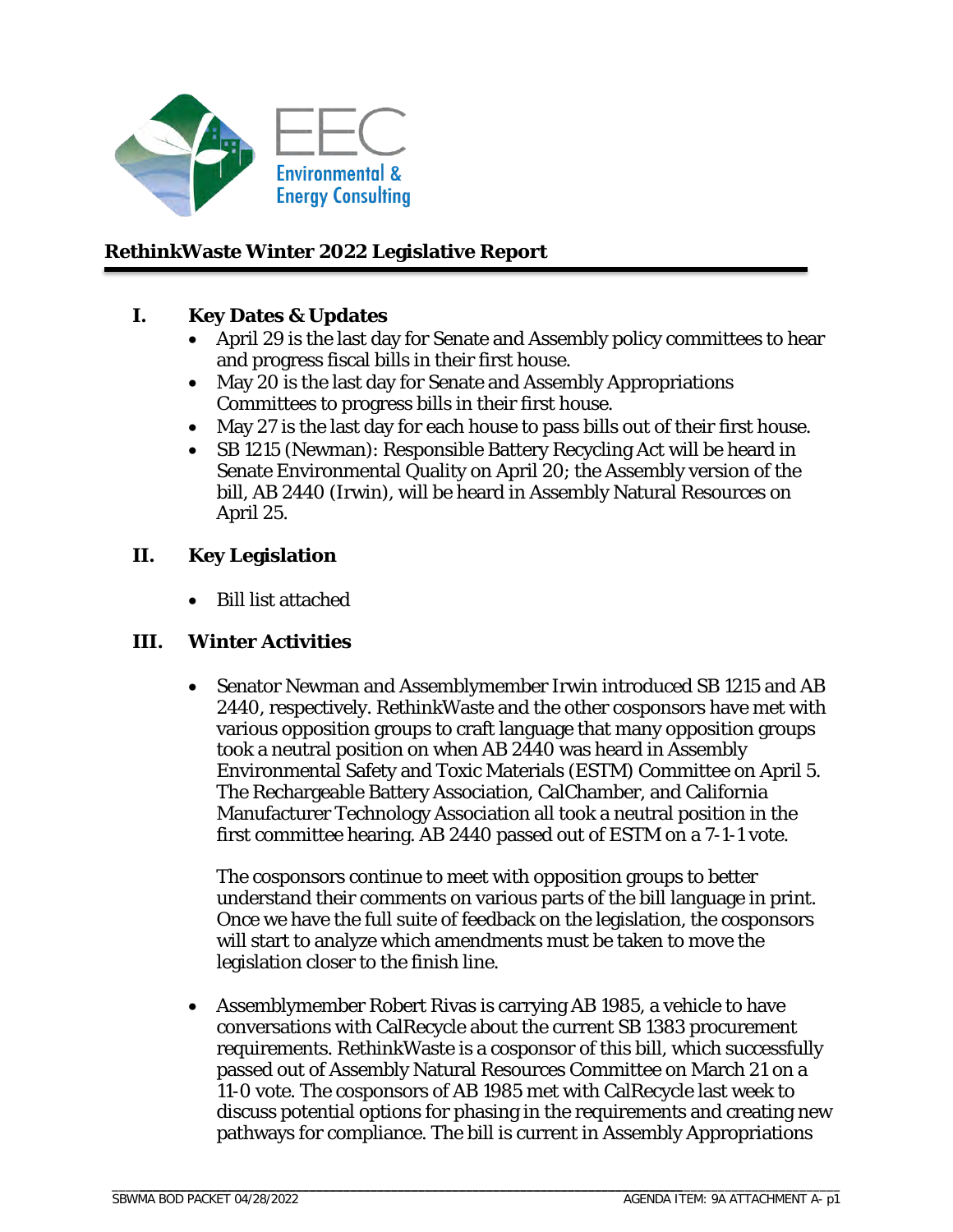Committee.

• EEC has been tracking and supporting new legislation moving through the committee process. RethinkWaste is cosponsoring three bills – AB 2440 (Irwin), SB 1215 (Newman), and AB 1985 (R. Rivas) – and supporting six other bills.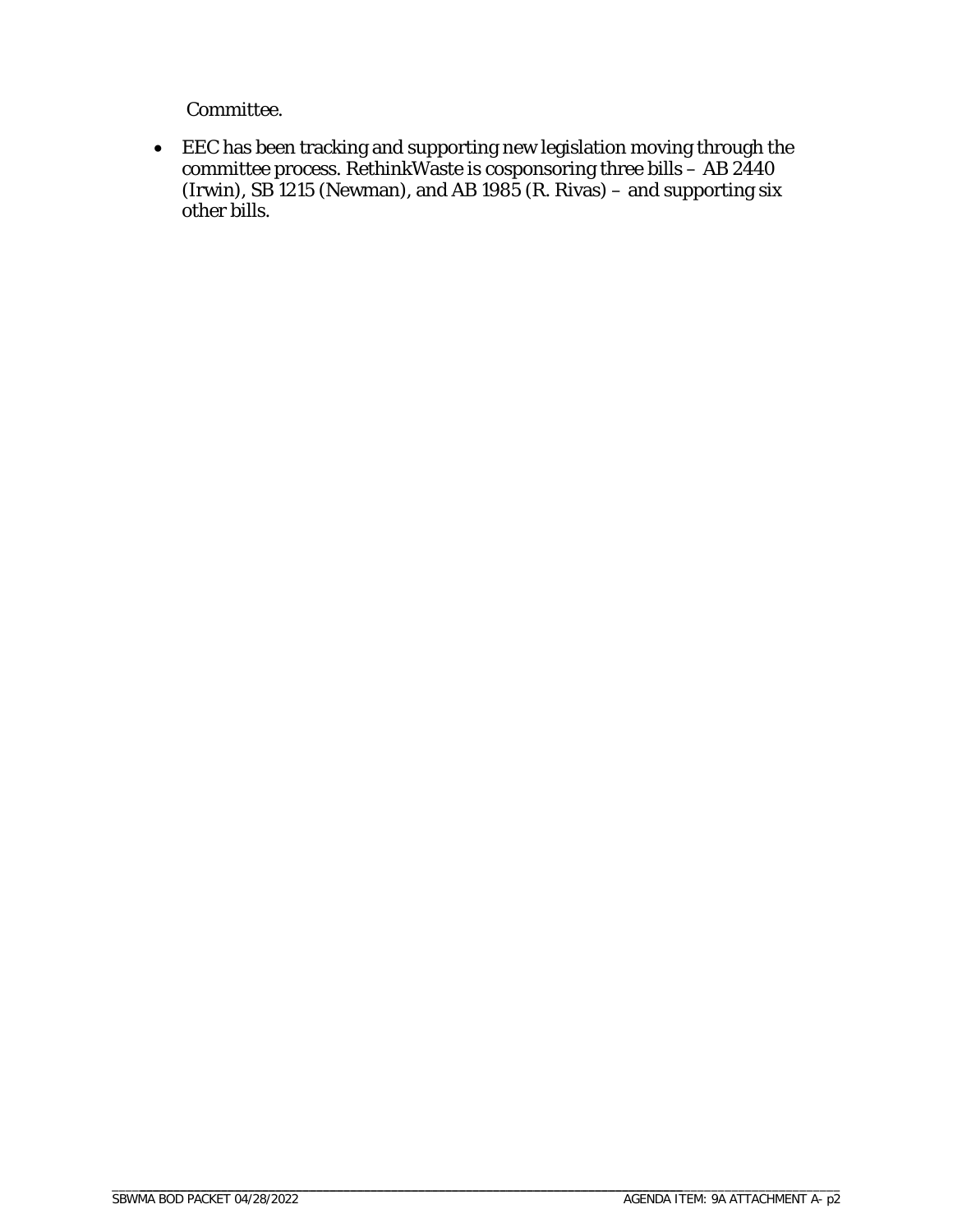#### **Priority 1 (High)**

#### **[AB 1985](https://ctweb.capitoltrack.com/public/publishbillinfo.aspx?bi=FE0GqpQ2y1k5N28x3ZDWeNunG0ivtQsAqly7OOFFZYHtf4S7cdSCzAKgmLuftxeY) ([Rivas, Robert](https://a30.asmdc.org/) D) Organic waste: list: available products.**

**Status:** 3/22/2022-From committee: Do pass and re-refer to Com. on APPR. with recommendation: To Consent Calendar. (Ayes 11. Noes 0.) (March 21). Re-referred to Com. on APPR.

**Location:** 3/21/2022-A. APPR.

| 1st House | 2nd House | Conc. |  |  |
|-----------|-----------|-------|--|--|

**Summary:** Current law requires, no later than January 1, 2018, the State Air Resources Board to approve and begin implementing a comprehensive short-lived climate pollutant strategy to achieve a reduction in statewide emissions of methane by 40%, hydrofluorocarbon gases by 40%, and anthropogenic black carbon by 50% below 2013 levels by 2030. Current law requires the methane emissions reduction goals to include a 50% reduction in the level of the statewide disposal of organic waste from the 2014 level by 2020 and a 75% reduction by 2025. Current law requires the Department of Resources Recycling and Recovery, in consultation with the state board, to adopt regulations to achieve these organic waste reduction goals, including a requirement intended to meet the goal that not less than 20% of edible food that is currently disposed of be recovered for human consumption by 2025. This bill would require the department to compile and maintain on its internet website a list, organized by ZIP Code, of information regarding persons or entities that produce and have available in the state organic waste products and update the list at least every 6 months.

| Client       | <b>Position</b> | <b>Priority</b>   |
|--------------|-----------------|-------------------|
| RethinkWaste | Sponsor         | Priority 1 (High) |
| ---          |                 |                   |

**Notes:** Support letter submitted.

#### **[AB 2440](https://ctweb.capitoltrack.com/public/publishbillinfo.aspx?bi=HEs8BduiCqLefgpoTu6bl%2BfLR1Pd%2B%2BKQXNmbY303VHxm35nPIbprz3LepsPQW4dN) ([Irwin](https://a44.asmdc.org/) D) Responsible Battery Recycling Act of 2022.**

**Status:** 4/6/2022-From committee: Do pass and re-refer to Com. on NAT. RES. (Ayes 7. Noes 1.) (April 5). Re-referred to Com. on NAT. RES.

**Location:** 4/5/2022-A. NAT. RES.

| <i>_J</i> esk <mark>Policy   Fiscal   Floor   Desk   Policy   Fiscal   Floor   Conf.   Enrolled   Vetoed   Chr</mark> |           |        |  | Chaptered |
|-----------------------------------------------------------------------------------------------------------------------|-----------|--------|--|-----------|
| rst House                                                                                                             | 2nd House | `Conc. |  |           |

**Calendar:** 4/25/2022 2:30 p.m. - State Capitol, Room 447 ASSEMBLY NATURAL RESOURCES, RIVAS, LUZ, Chair

**Summary:** The Cell Phone Recycling Act of 2004 prohibits the sale of a cell phone in this state to a consumer unless the retailer of that cell phone has in place a take-back system for the acceptance and collection of used cell phones for reuse, recycling, or proper disposal. This bill would make the Rechargeable Battery Recycling Act of 2006 and the Cell Phone Recycling Act of 2004 inoperative as of September 30, 2026, and would repeal those acts as of January 1, 2027.

| Client                           | <b>Position</b> | <b>Priority</b>   |
|----------------------------------|-----------------|-------------------|
| RethinkWaste                     | Sponsor         | Priority 1 (High) |
| Notes: Support letter submitted. |                 |                   |

#### **[SB 54](https://ctweb.capitoltrack.com/public/publishbillinfo.aspx?bi=4XfYQduGM5Z3hC4s5mzK0r4Gq1%2FZmtL0WPRzhBUV6tW%2FlpBJ8%2BM9jIp9W9flJjeJ) ([Allen](http://sd26.senate.ca.gov/) D) Plastic Pollution Producer Responsibility Act.**

**Status:** 1/24/2022-Read third time. Passed. (Ayes 29. Noes 7.) Ordered to the Assembly. In Assembly. Read first time. Held at Desk.

**Location:** 1/24/2022-A. DESK

|           | Sesk Policy   Fiscal   Floor   Desk   Policy   Fiscal   Floor   Conf.   Enrolled   Vetoed   Chaptered |       |  |  |
|-----------|-------------------------------------------------------------------------------------------------------|-------|--|--|
| 1st House | 2nd House                                                                                             | Conc. |  |  |

**Summary:** Would establish the Plastic Pollution Producer Responsibility Act, which would prohibit producers of single-use, disposable packaging or single-use, disposable food service ware products from offering for sale, selling, distributing, or importing in or into the state such packaging or products that are manufactured on or after January 1, 2032, unless they are recyclable or compostable.

| <b>Client</b> | <b>Position</b> | <b>Priority</b>   |
|---------------|-----------------|-------------------|
| RethinkWaste  | Watch           | Priority 1 (High) |

#### **[SB 1215](https://ctweb.capitoltrack.com/public/publishbillinfo.aspx?bi=YbzDN1T1ez3vFh4EP9vSG2g6gs7J8KWQMdnfWFSNw%2B0hYDboDIqpLS534XPmDSWF) ([Newman](https://sd29.senate.ca.gov/) D) Responsible Battery Recycling Act of 2022.**

**Status:** 3/29/2022-From committee with author's amendments. Read second time and amended. Rereferred to Com. on E.Q. **Location:** 3/2/2022-S. E.Q.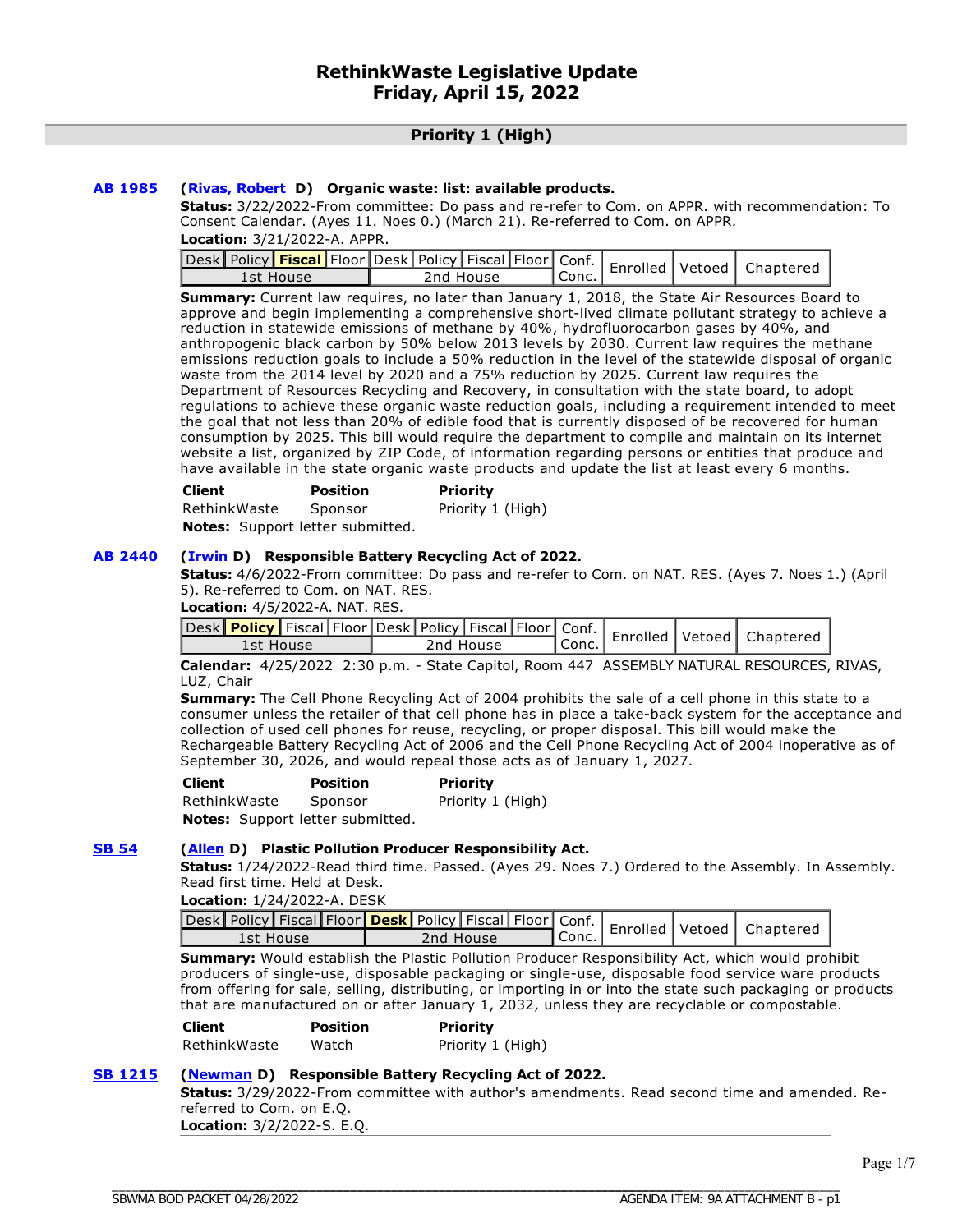|           |  |           |           |  | Jesk Policy   Fiscal Floor Desk Policy   Fiscal   Floor   Conf.   Enrolled   Vetoed   Chaptered |
|-----------|--|-----------|-----------|--|-------------------------------------------------------------------------------------------------|
| 1st House |  | 2nd House | ' Conc. . |  |                                                                                                 |

**Calendar:** 4/20/2022 9 a.m. - 1021 O Street, Room 2100 SENATE ENVIRONMENTAL QUALITY, ALLEN, Chair

**Summary:** The Cell Phone Recycling Act of 2004 prohibits the sale of a cell phone in this state to a consumer unless the retailer of that cell phone has in place a take-back system for the acceptance and collection of used cell phones for reuse, recycling, or proper disposal. This bill would make the Rechargeable Battery Recycling Act of 2006 and the Cell Phone Recycling Act of 2004 inoperative as of September 30, 2026, and would repeal those acts as of January 1, 2027.

 **Client Position Priority**  RethinkWaste Sponsor Priority 1 (High) **Notes:** Support letter submitted.

#### **Priority 2 (Medium)**

#### **[AB 661](https://ctweb.capitoltrack.com/public/publishbillinfo.aspx?bi=uKPiYI0Dd%2BdYr8UANE1hfzhKD8Lvn2L2OmCAV9KkMOaVqyiveJhUqPMhLZh%2FegTD) ([Bennett](https://a37.asmdc.org/) D) Recycling: materials.**

**Status:** 2/1/2022-In Senate. Read first time. To Com. on RLS. for assignment. **Location:** 2/1/2022-S. RLS.

| - esk Policy   Fiscal   Floor   Desk   Policy   Fiscal   Floor   Conf.   Enrolled   Vetoed   Chaptere |           |           |  |  |
|-------------------------------------------------------------------------------------------------------|-----------|-----------|--|--|
| 1st House                                                                                             | 2nd House | l Conc. I |  |  |

**Summary:** The California Integrated Waste Management Act of 1989, administered by the Department of Resources Recycling and Recovery, generally regulates the disposal, management, and recycling of solid waste. This bill would require a state agency, if fitness and quality are equal, to purchase recycled products instead of nonrecycled products, without regard to cost. The bill would substantially revise product categories. The bill would require the Department of Resources Recycling and Recovery, in consultation with the DGS, to update a list of products and minimum recycled content percentages, as determined to be appropriate, commencing January 1, 2026, and every 3 years thereafter. The bill would require the Department of Resources Recycling and Recovery and the DGS to incorporate the updated list of products and minimum recycled content requirements into the State Contracting Manual, the Financial Information System for California, and the financial system of any department not utilizing the Financial Information System for California. The bill would require the Department of Resources Recycling and Recovery to maintain an internet website with current SABRC products and minimum recycled content requirements.

| <b>Client</b> | <b>Position</b> | Priority   |
|---------------|-----------------|------------|
| RethinkWaste  | Watch           | Priority 2 |
|               |                 | (Medium)   |

#### **[AB 1690](https://ctweb.capitoltrack.com/public/publishbillinfo.aspx?bi=56oePYX93D77STHMf3On8rJObKONEdf9T8ygqUl66TfEk%2FftbKxY83uJs9PEp5Gx) ([Rivas, Luz](https://a39.asmdc.org/) D) Tobacco and cannabis products: single-use electronic cigarettes and integrated cannabis vaporizers.**

**Status:** 4/7/2022-Read second time and amended.

**Location:** 4/5/2022-A. JUD.

|           |  |           |           |  | Jesk Policy Fiscal Floor Desk Policy Fiscal Floor Conf.   Enrolled Vetoed   Chapterer |
|-----------|--|-----------|-----------|--|---------------------------------------------------------------------------------------|
| 1st House |  | 2nd House | ' Conc. ⊾ |  |                                                                                       |

**Calendar:** 4/19/2022 8 a.m. - State Capitol, Room 437 ASSEMBLY JUDICIARY, STONE, Chair **Summary:** Would prohibit a person or entity from selling, giving, or furnishing to another person of any age in this state a single-use electronic cigarette or a single-use integrated cannabis vaporizer, except as specified. The bill would prohibit that selling, giving, or furnishing, whether conducted directly or indirectly through an in-person transaction, or by means of any public or private method of shipment or delivery to an address in this state.

| <b>Client</b> | <b>Position</b> | <b>Priority</b>        |
|---------------|-----------------|------------------------|
| RethinkWaste  | Support         | Priority 2<br>(Medium) |

**Notes:** Sign-on and individual support letter submitted.

#### **[AB 1857](https://ctweb.capitoltrack.com/public/publishbillinfo.aspx?bi=9uKBZJo3EiRbqF2Z9mtX6LMRb5dNSdmHej0Yv7lD4L57tHZnoczPTupws0V%2FRsoh) ([Garcia, Cristina](https://a58.asmdc.org/) D) Solid waste.**

**Status:** 3/22/2022-From committee: Do pass and re-refer to Com. on APPR. (Ayes 8. Noes 3.) (March 21). Re-referred to Com. on APPR.

#### **Location:** 3/21/2022-A. APPR.

| esk Policy <mark>  Fiscal  </mark> Floor   Desk   Policy   Fiscal   Floor   Conf.   Enrolled   Vetoed   Chaptere<br>1st House | 2nd House | $\mathsf{I}$ Conc. |  |  |
|-------------------------------------------------------------------------------------------------------------------------------|-----------|--------------------|--|--|

**Summary:** (1)The California Integrated Waste Management Act of 1989 requires the department and local agencies to maximize the use of all feasible source reduction, recycling, and composting options in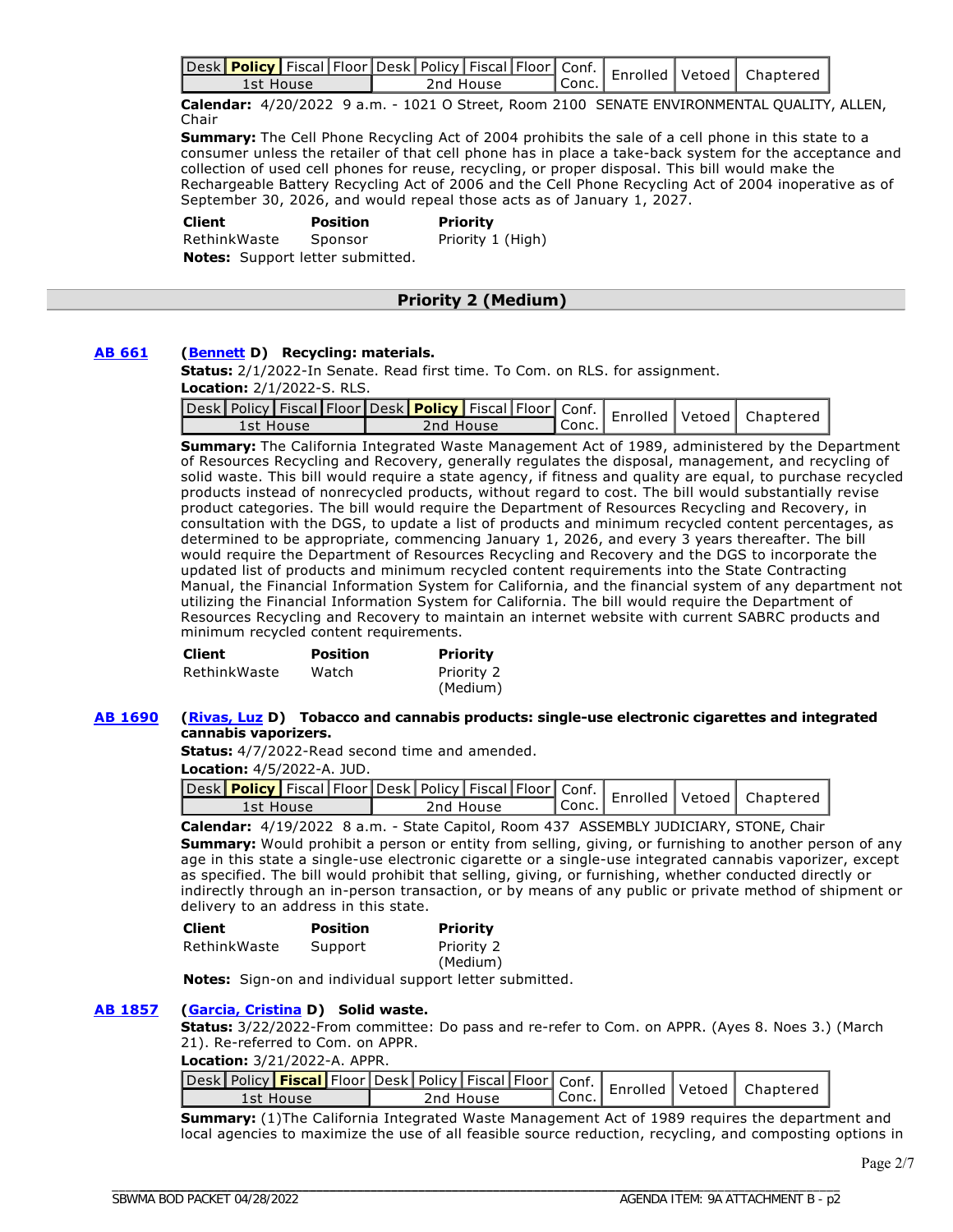order to reduce the amount of solid waste that must be disposed of by transformation and land disposal. This bill would require the department to certify that a local agency is in compliance with that requirement before approving a permit for a new transformation, EMSW, or land disposal facility serving the local agency.

| <b>Client</b> | <b>Position</b> | Priority   |
|---------------|-----------------|------------|
| RethinkWaste  | Watch           | Priority 2 |
|               |                 | (Medium)   |

#### **[AB 1944](https://ctweb.capitoltrack.com/public/publishbillinfo.aspx?bi=H3D2Qi3ng9CnfSiZBnOze9OViLlkXEah5%2FaUyAw5RUTXdkiuTaaejUeB7a%2FrCt1A) ([Lee](https://a25.asmdc.org/) D) Local government: open and public meetings.**

**Status:** 2/18/2022-Referred to Com. on L. GOV.

**Location:** 2/18/2022-A. L. GOV.

| Jesk Policy   Fiscal Floor   Desk   Policy   Fiscal   Floor   Conf.   Enrolled   Vetoed   Chapterer |           |           |  |  |
|-----------------------------------------------------------------------------------------------------|-----------|-----------|--|--|
| 1st House                                                                                           | 2nd House | l Conc. I |  |  |

**Summary:** Current law, the Ralph M. Brown Act, requires, with specified exceptions, that all meetings of a legislative body of a local agency, as those terms are defined, be open and public and that all persons be permitted to attend and participate. Current law, until January 1, 2024, authorizes a local agency to use teleconferencing without complying with those specified teleconferencing requirements in specified circumstances when a declared state of emergency is in effect, or in other situations related to public health. This bill would specify that if a member of a legislative body elects to teleconference from a location that is not public, the address does not need to be identified in the notice and agenda or be accessible to the public when the legislative body has elected to allow members to participate via teleconferencing.

| <b>Client</b> | <b>Position</b> | Priority   |
|---------------|-----------------|------------|
| RethinkWaste  | Watch           | Priority 2 |
|               |                 | (Medium)   |

#### **[AB 1953](https://ctweb.capitoltrack.com/public/publishbillinfo.aspx?bi=ZFmYxVnwubKjfYbZtUrLYItVgsAqTbcfjd1cEQaM5DYFFhdEr2KML78eGVOxnUu0) ([Maienschein](https://a77.asmdc.org/) D) Drinking water: accessible water bottle refill stations.**

**Status:** 4/6/2022-From committee: Do pass and re-refer to Com. on APPR. (Ayes 7. Noes 1.) (April 5). Re-referred to Com. on APPR.

**Location:** 4/5/2022-A. APPR.

| Jesk Policy <b>Fiscal Floor</b> Desk   Policy   Fiscal   Floor   Conf.   Enrolled   Vetoed   Chaptered |           |        |  |  |
|--------------------------------------------------------------------------------------------------------|-----------|--------|--|--|
| 1st House                                                                                              | 2nd House | `Conc. |  |  |

**Summary:** Would require, by January 1, 2025, the owner or operator of a transit hub, local park, public building, publicly owned building, shopping mall, or municipal golf course that has a water infrastructure source to install and maintain at least one, or maintain at least one existing, accessible water bottle refill station, as prescribed and except as specified. The bill would also require those owners and operators that have a water bottle refill station that is not accessible to upgrade, by January 1, 2025, the water bottle refill station to an accessible water bottle refill station.

| <b>Client</b> | <b>Position</b> | Priority   |
|---------------|-----------------|------------|
| RethinkWaste  | Watch           | Priority 2 |
|               |                 | (Medium)   |

#### **[AB 2026](https://ctweb.capitoltrack.com/public/publishbillinfo.aspx?bi=JaJC54%2FPtfrmywWkTEpaxVGFbfeQbg4MDStYcRyPqApXGxStFOqhr89dYDgF7I%2Fr) ([Friedman](https://a43.asmdc.org/) D) Recycling: plastic packaging and carryout bags.**

**Status:** 4/7/2022-Re-referred to Com. on APPR.

**Location:** 4/5/2022-A. APPR.

|  |  |  |  |  | Conf.   Enrolled   Vetoed   Chanters   Conf.   Conf.   Enrolled   Vetoed   Chanters   Conf.   Enrolled   Vetoed   Chanters   Conc.   Conc.   Conc.   Conc.   Conc.   Conc.   Conc.   Conc.   Conc.   Conc.   Conc.   Conc.   C |
|--|--|--|--|--|--------------------------------------------------------------------------------------------------------------------------------------------------------------------------------------------------------------------------------|
|  |  |  |  |  |                                                                                                                                                                                                                                |

**Summary:** Would prohibit an online retailer that sells or offers for sale and ships purchased products in or into the state from using single-use plastic shipping envelopes, cushioning, or void fill to ship or transport the products, on and after January 1, 2024, for large online retailers, as defined, and on and after January 1, 2026, for small online retailers, as defined. The bill would prohibit a manufacturer, retailer, producer, or other distributor that sells or offers for sale and ships purchased products in or into the state from using expanded or extruded polystyrene to package or transport the products. The bill would establish exemptions from these prohibitions.

| <b>Client</b> | <b>Position</b> | Priority   |
|---------------|-----------------|------------|
| RethinkWaste  | Watch           | Priority 2 |
|               |                 | (Medium)   |

#### **[AB 2208](https://ctweb.capitoltrack.com/public/publishbillinfo.aspx?bi=KvS7nmbXg0sbYppg2a6Jk4nB0BfALgTmWxqezUzLDGeYeN%2F2W4n9Bf3b9xKTpZA1) ([Kalra](https://a27.asmdc.org/) D) Fluorescent lamps: sale and distribution: prohibition.**

**Status:** 4/6/2022-In committee: Set, first hearing. Hearing canceled at the request of author. **Location:** 2/24/2022-A. E.S. & T.M.

|           |  |           |  |         |  | Jesk Policy   Fiscal   Floor Desk   Policy   Fiscal   Floor   Conf.   Enrolled   Vetoed   Chaptered |
|-----------|--|-----------|--|---------|--|-----------------------------------------------------------------------------------------------------|
| 1st House |  | 2nd House |  | l Conc. |  |                                                                                                     |

**Calendar:** 4/26/2022 1:30 p.m. - State Capitol, Room 444 ASSEMBLY ENVIRONMENTAL SAFETY AND

Page 3/7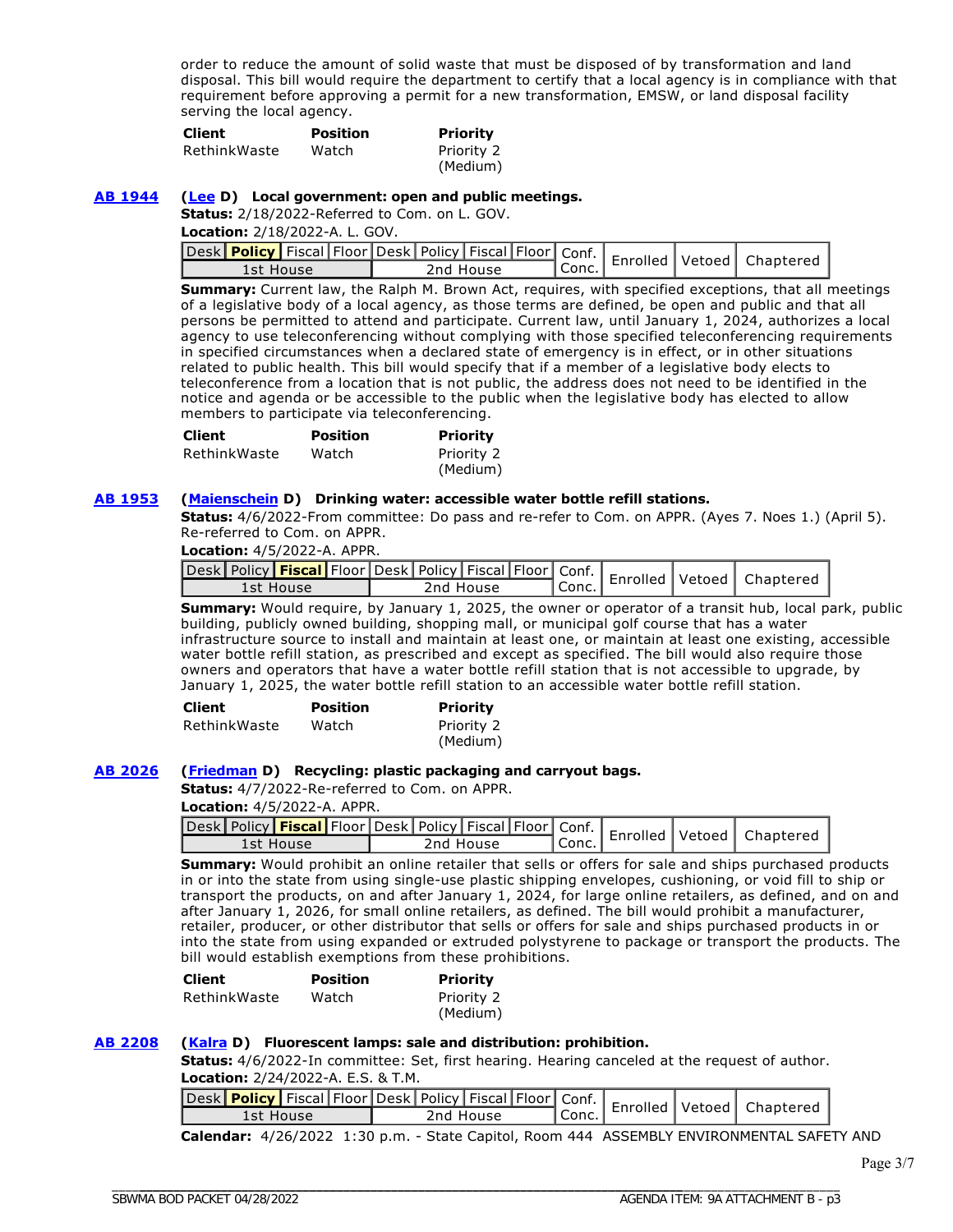#### TOXIC MATERIALS, QUIRK, Chair

**Summary:** Would prohibit, on and after January 1, 2024, a compact fluorescent lamp, as defined, and, on and after January 1, 2025, a linear fluorescent lamp, as defined, from being offered for final sale, sold at final sale, or distributed in this state as a new manufactured product. The bill would exempt various lamps that meet specified criteria from that prohibition, including lamps used for image capture and projection and lamps used for disinfection.

| <b>Client</b> | <b>Position</b> | Priority               |
|---------------|-----------------|------------------------|
| RethinkWaste  | Support         | Priority 2<br>(Medium) |

Notes: Sign-on support letter submitted.

#### **[AB 2374](https://ctweb.capitoltrack.com/public/publishbillinfo.aspx?bi=LbcMw1849OSoRnh%2BT5877LHvsGAt1k%2BwWqXue8IqKM9sY4HiD3wvRRL60ctWcOZb) ([Bauer-Kahan](https://a16.asmdc.org/) D) Crimes against public health and safety: illegal dumping.**

**Status:** 4/7/2022-Read second time and amended.

**Location:** 4/5/2022-A. B.&P.

| Lesk Policy   Fiscal Floor Desk   Policy   Fiscal   Floor   Conf.   Enrolled   Vetoed   Chaptered |  |           |       |  |  |
|---------------------------------------------------------------------------------------------------|--|-----------|-------|--|--|
| 1st House                                                                                         |  | 2nd House | Conc. |  |  |

**Summary:** Current law prohibits the dumping of waste matter upon a road or highway or in other locations, as specified. A violation of this prohibition, generally, is an infraction punishable by specified fines that escalate for subsequent convictions. Under current law, the court may, as a condition of probation, order the convicted person to remove, or pay for the removal of, the waste matter. This bill would increase the maximum fine for the dumping of commercial quantities of waste by a business that employs more than 10 employees from \$3,000 to \$5,000 for the first conviction, from \$6,000 to \$10,000 for the second conviction, and from \$10,000 to \$20,000 for the third and any subsequent convictions. The bill would require a court, when imposing a fine, to consider the defendant's ability to pay, as specified.

| <b>Client</b> | <b>Position</b> | Priority               |
|---------------|-----------------|------------------------|
| RethinkWaste  | Watch           | Priority 2<br>(Medium) |

#### **[AB 2387](https://ctweb.capitoltrack.com/public/publishbillinfo.aspx?bi=wRwfvx%2FmmLnm3FIptfAPusR2vrw1WbtudmG740DcGygVYYhoVv1KQ8ProvMizteI) ([Garcia, Eduardo](https://a56.asmdc.org/) D) Safe Drinking Water, Wildfire Prevention, Drought Preparation, Flood Protection, Extreme Heat Mitigation, and Workforce Development Bond Act of 2022.**

**Status:** 4/5/2022-From committee: Do pass and re-refer to Com. on NAT. RES. (Ayes 11. Noes 2.) (April 5). Re-referred to Com. on NAT. RES.

**Location:** 4/5/2022-A. NAT. RES.

| Jesk Policy   Fiscal Floor Desk   Policy   Fiscal   Floor   Conf.   Enrolled   Vetoed   Chaptered |           |         |  |  |
|---------------------------------------------------------------------------------------------------|-----------|---------|--|--|
| 1st House                                                                                         | 2nd House | l Conc. |  |  |

**Calendar:** 4/25/2022 2:30 p.m. - State Capitol, Room 447 ASSEMBLY NATURAL RESOURCES, RIVAS, LUZ, Chair

**Summary:** Would enact the Safe Drinking Water, Wildfire Prevention, Drought Preparation, Flood Protection, Extreme Heat Mitigation, and Workforce Development Bond Act of 2022, which, if approved by the voters, would authorize the issuance of bonds in the amount of \$7,430,000,000 pursuant to the State General Obligation Bond Law to finance projects for safe drinking water, wildfire prevention, drought preparation, flood protection, extreme heat mitigation, and workforce development programs.

| <b>Client</b> | <b>Position</b> | Priority               |
|---------------|-----------------|------------------------|
| RethinkWaste  | Watch           | Priority 2<br>(Medium) |
|               |                 |                        |

#### **[AB 2638](https://ctweb.capitoltrack.com/public/publishbillinfo.aspx?bi=Js50HrMFj%2F5wo39QUYc8trtdJ7zXudpImhAH9Q9sKoP%2BQNSidya6WaIKVHY9YHUe) ([Bloom](https://a50.asmdc.org/) D) School facilities: drinking water: water bottle filling stations.**

**Status:** 4/8/2022-In committee: Set, first hearing. Hearing canceled at the request of author. **Location:** 3/10/2022-A. ED.

| Jesk Policy Fiscal Floor Desk   Policy   Fiscal   Floor   Conf.   Enrolled   Vetoed   Chaptered |           |                    |  |  |
|-------------------------------------------------------------------------------------------------|-----------|--------------------|--|--|
| 1st House                                                                                       | 2nd House | <sup>I</sup> Conc. |  |  |

**Calendar:** 4/20/2022 1:30 p.m. - State Capitol, Room 126 ASSEMBLY EDUCATION, O'DONNELL, Chair **Summary:** Would require a school district or the governing body of a charter school to ensure that each school is equipped with water bottle filling stations, as specified. The bill would require, beginning in the 2023–24 school year, a minimum of one water bottle filling station at each school and would require, beginning in the 2024–25 school year, a minimum of one water bottle filling station per 300 people at each school. The bill would require water bottle filling stations to be placed in or near high traffic and common areas and to meet specified requirements, including dispensing drinking water that meets primary drinking water standards and secondary drinking water standards, as defined. The bill would require a school district or the governing body of a charter school to allow pupils, teachers, and staff to bring and carry water bottles, as specified.

| <b>Client</b> | <b>Position</b> | Priority               |
|---------------|-----------------|------------------------|
| RethinkWaste  | Watch           | Priority 2<br>(Medium) |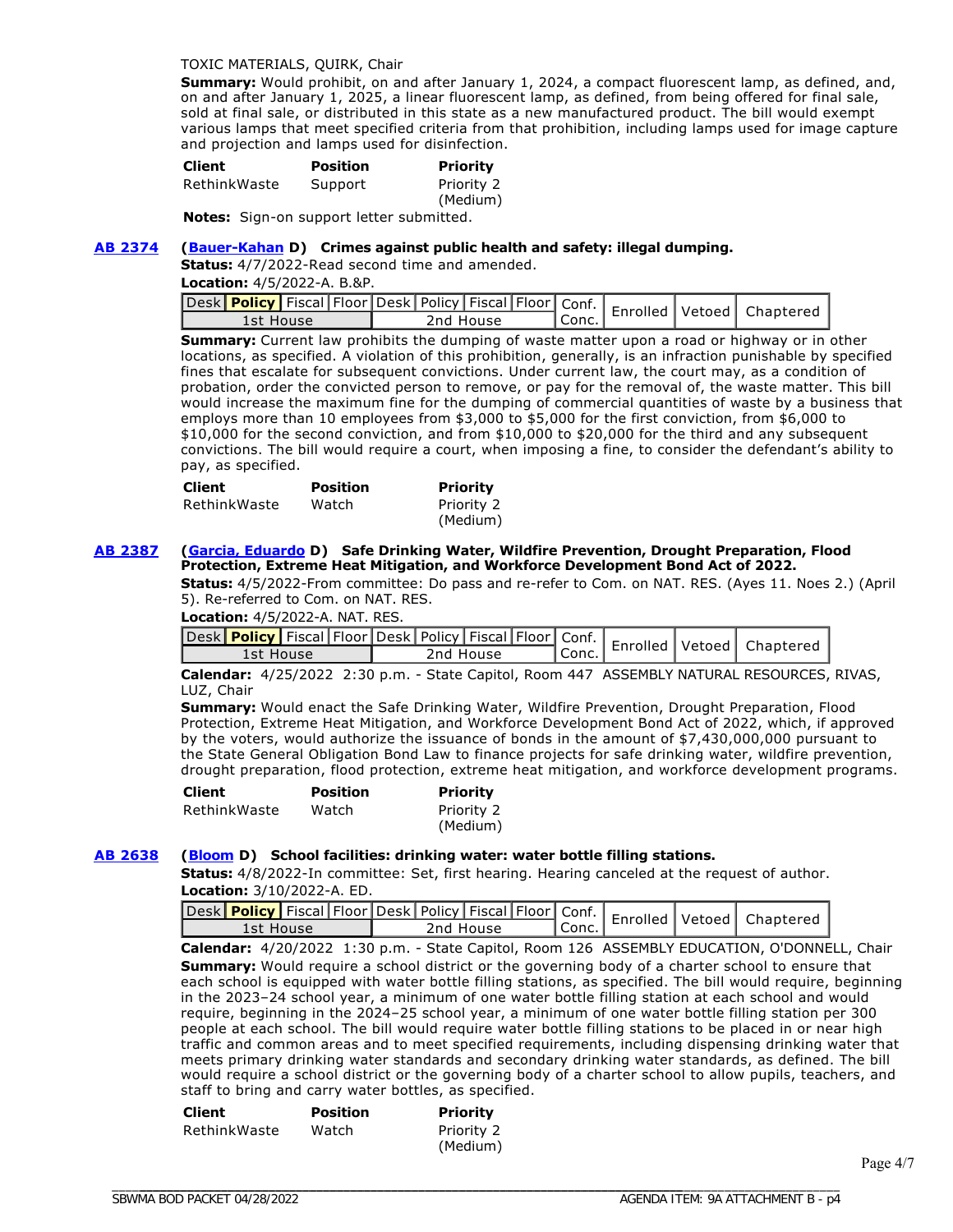#### **[AB 2784](https://ctweb.capitoltrack.com/public/publishbillinfo.aspx?bi=aLbfzWiqJTyibTRu8PRJHgyuVDwuYz%2F7PvzEbt3Y4OX0kknV0TEL9P6gdIzWPkJk) ([Ting](https://a19.asmdc.org/) D) Solid waste: thermoform plastic containers: postconsumer thermoform recycled plastic.**

**Status:** 4/5/2022-From committee: Do pass and re-refer to Com. on APPR. (Ayes 7. Noes 3.) (April 4). Re-referred to Com. on APPR.

**Location:** 4/4/2022-A. APPR.

|           |  |           |        |  | Jesk Policy <b>Fiscal</b> Floor Desk   Policy   Fiscal   Floor   Conf.   Enrolled   Vetoed   Chaptere |
|-----------|--|-----------|--------|--|-------------------------------------------------------------------------------------------------------|
| 1st House |  | 2nd House | `Conc. |  |                                                                                                       |

**Summary:** The California Integrated Waste Management Act of 1989, administered by the Department of Resources Recycling and Recovery, requires a rigid plastic packaging container, as defined, sold or offered for sale in this state, to meet, on average, at least one of 5 specified criteria, including that the container be made from 25% postconsumer material. This bill, commencing January 1, 2025, would require the total thermoform plastic containers sold by a producer to, on average, contain specified amounts of postconsumer thermoform recycled plastic, as defined, per year pursuant to a tiered plan that would require the total thermoform plastic containers to contain, on average, and depending on the recycling rate, no less than 20% or 30% postconsumer recycled plastic per year on and after July 1, 2030. The bill would require, on or before March 1 of each year, a producer to report to the department, under penalty of perjury, the amount in pounds and by resin type of virgin plastic and postconsumer thermoform recycled plastic used to manufacture the thermoform plastic containers offered for sale in the state in the previous calendar year.

| <b>Client</b> | Position | <b>Priority</b> |
|---------------|----------|-----------------|
| RethinkWaste  | Watch    | Priority 2      |
|               |          | (Medium)        |

#### **[AB 2886](https://ctweb.capitoltrack.com/public/publishbillinfo.aspx?bi=QvIOBBlwYluPyojR0hcbXDc%2BqsqK8ysQiGC0jY8kbz0cn94MdXFBbKz1xFIcdFNG) ([Lee](https://a25.asmdc.org/) D) Recycling: electric vehicle lithium-ion batteries.**

**Status:** 4/6/2022-In committee: Set, first hearing. Hearing canceled at the request of author. **Location:** 3/24/2022-A. E.S. & T.M.

| and Fiscal Policy   Fiscal   Floor   Desk   Policy   Fiscal   Floor   Conf.   Enrolled   Vetoed   Chaptered |           |         |  |  |
|-------------------------------------------------------------------------------------------------------------|-----------|---------|--|--|
| 1st House                                                                                                   | 2nd House | ' Conc. |  |  |

**Summary:** The Rechargeable Battery Recycling Act of 2006 requires every retailer, as defined, to have in place a system for the acceptance and collection of used rechargeable batteries for reuse, recycling, or proper disposal. The act requires the system for the acceptance and collection of used rechargeable batteries to include, at a minimum, specified elements, including, among others, the take-back at no cost to the consumer of a used rechargeable battery of the type or brand that the retailer sold or previously sold. This bill would require producers, as defined, of electric vehicle lithium-ion batteries to establish a stewardship program for electric vehicle lithium-ion batteries, either individually or through the creation of one or more stewardship organizations. The bill would require a stewardship organization or producer, on or before June 30, 2026, to submit to the Department of Resources Recycling and Recovery a stewardship plan for the collection, transportation, and recycling, and the safe and proper management, of electric vehicle lithium-ion batteries that are out of warranty in the state.

| <b>Client</b> | <b>Position</b>       | <b>Priority</b> |
|---------------|-----------------------|-----------------|
|               | RethinkWaste<br>Watch | Priority 2      |
|               |                       | (Medium)        |

#### **[SB 38](https://ctweb.capitoltrack.com/public/publishbillinfo.aspx?bi=%2Bgr7qJYfvAmI1mBHpNEQocjIi0h7C99EddPb0IKpwM%2BHDotLNyy7QHwd4gwXzzV5) ([Wieckowski](http://sd10.senate.ca.gov/) D) Beverage containers.**

**Status:** 2/14/2022-From committee with author's amendments. Read second time and amended. Rereferred to Com. on NAT. RES. (Amended 2/14/2022)

**Location:** 7/14/2021-A. NAT. RES.

| 1st House | 2nd House | ¶ Conc. . |  |  |
|-----------|-----------|-----------|--|--|

**Summary:** Would require beverage manufacturers, as defined, in the state to form a beverage container stewardship organization. The organization would be required to develop and submit to the department a plan, annual report, and budget for the recovery and recycling of empty beverage containers in the state similar to that described in the Used Mattress Recovery and Recycling Act. The bill would require the organization to establish a stewardship fee, to be paid by beverage manufacturer members of the organization, to assist in covering the costs of implementing the beverage container stewardship program. The bill would require the organization to reimburse the department for the department's costs of enforcing the program. The bill would require the department to deposit all moneys submitted for reimbursement into the Beverage Container Stewardship Fund, which the bill would create in the State Treasury.

| <b>Client</b> | <b>Position</b> | <b>Priority</b>        |
|---------------|-----------------|------------------------|
| RethinkWaste  | Watch           | Priority 2<br>(Medium) |

\_\_\_\_\_\_\_\_\_\_\_\_\_\_\_\_\_\_\_\_\_\_\_\_\_\_\_\_\_\_\_\_\_\_\_\_\_\_\_\_\_\_\_\_\_\_\_\_\_\_\_\_\_\_\_\_\_\_\_\_\_\_\_\_\_\_\_\_\_\_\_\_\_\_\_\_\_\_\_\_\_\_\_\_

**[SB 45](https://ctweb.capitoltrack.com/public/publishbillinfo.aspx?bi=8odCzWwSvgLYNlAvfSvx6DTyq%2BbXfkunp0af9qKd%2Fji6OIOeoeMtsblocwV23W%2Bf) ([Portantino](http://sd25.senate.ca.gov/) D) Short-lived climate pollutants: organic waste reduction goals: local jurisdiction assistance.**

\_\_\_\_\_\_\_\_\_\_\_\_\_\_\_\_\_\_\_\_\_\_\_\_\_\_\_\_\_\_\_\_\_\_\_\_\_\_\_\_\_\_\_\_\_\_\_\_\_\_\_\_\_\_\_\_\_\_\_\_\_\_\_\_\_\_\_\_\_\_\_\_\_\_\_\_\_\_\_\_\_\_\_\_\_\_\_\_\_\_\_\_\_\_\_\_\_\_\_\_\_\_\_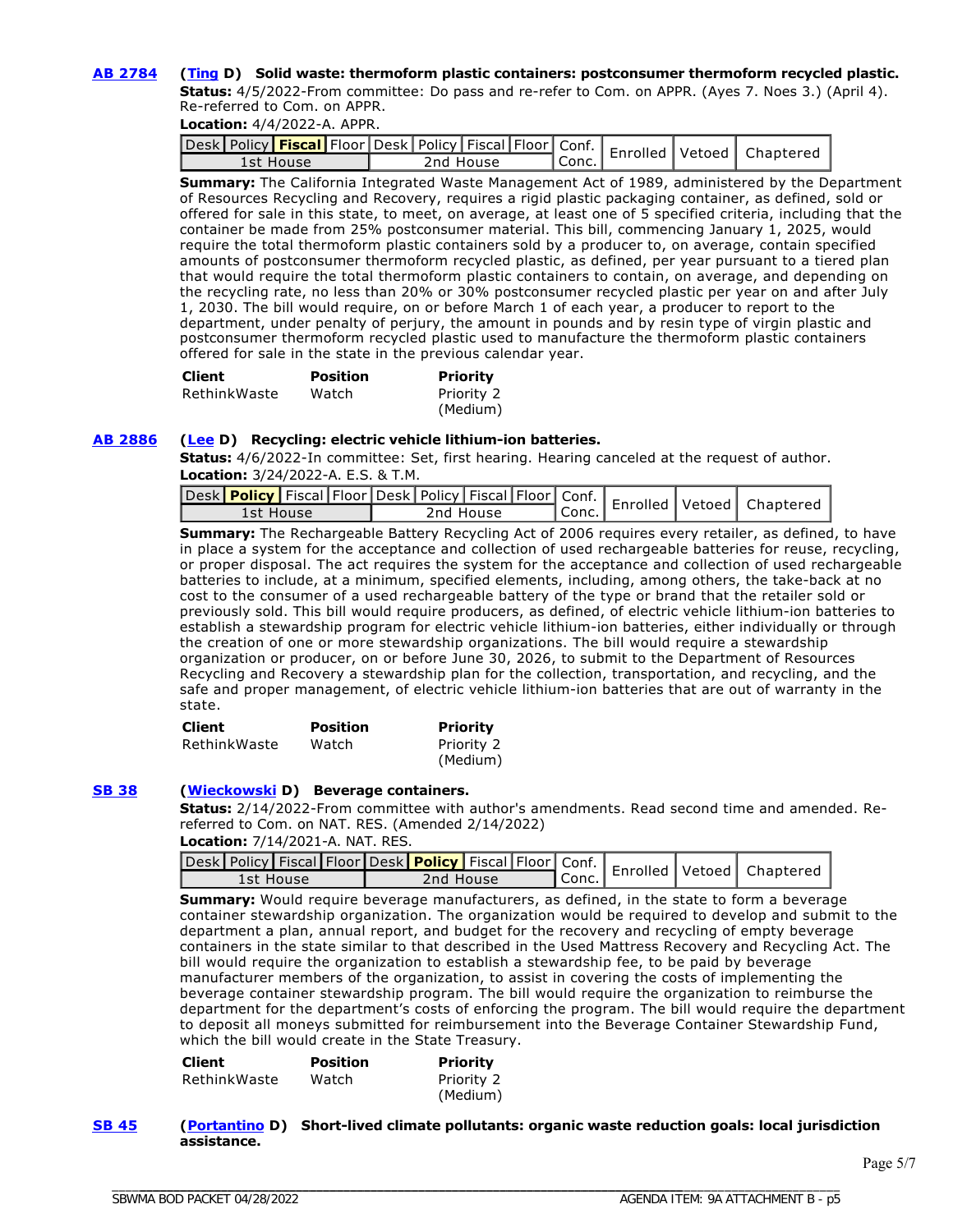**Status:** 1/24/2022-Read third time. Passed. (Ayes 36. Noes 0.) Ordered to the Assembly. In Assembly. Read first time. Held at Desk.

**Location:** 1/24/2022-A. DESK

| 1st House | 2nd House | ¶ Conc.⊥ |  |  |
|-----------|-----------|----------|--|--|

**Summary:** Current law requires the Department of Resources Recycling and Recovery, in consultation with the State Air Resources Board, to adopt regulations to achieve the organic waste reduction goals established by the state board for 2020 and 2025, as provided. Current law requires the department, no later than July 1, 2020, and in consultation with the state board, to analyze the progress that the waste sector, state government, and local governments have made in achieving these organic waste reduction goals. This bill would require the department, in consultation with the state board, to provide assistance to local jurisdictions, including, but not limited to, any funding appropriated by the Legislature in the annual Budget Act, for purposes of assisting local agencies to comply with these provisions, including any regulations adopted by the department.

| <b>Client</b> | <b>Position</b> | <b>Priority</b>        |
|---------------|-----------------|------------------------|
| RethinkWaste  | Watch           | Priority 2<br>(Medium) |

#### **[SB 983](https://ctweb.capitoltrack.com/public/publishbillinfo.aspx?bi=ebqGIX05nSPNjTOr6CgNP3NXC8rmPDz3WofjwRD51TxPQmeiCMTGZfWzRbTkZcg8) ([Eggman](http://sd05.senate.ca.gov/) D) Consumer warranty protection: express warranties.**

**Status:** 4/7/2022-From committee with author's amendments. Read second time and amended. Rereferred to Com. on JUD.

**Location:** 2/23/2022-S. JUD.

| Lesk Policy Fiscal Floor Desk   Policy   Fiscal   Floor   Conf.   Enrolled   Vetoed   Chapterer<br>1st House | 2nd House | ' Conc. |  |  |
|--------------------------------------------------------------------------------------------------------------|-----------|---------|--|--|

**Calendar:** 4/19/2022 10 a.m. - 1021 O Street, Room 1200 SENATE JUDICIARY, UMBERG, Chair

**Summary:** The Song-Beverly Consumer Warranty Act provides a comprehensive set of procedures for the enforcement of express and implied warranties on consumer goods, as defined. Current law also requires every manufacturer making an express warranty with respect to an electronic or appliance product, as described above, with a wholesale price to the retailer of \$100 or more, to make available to service and repair facilities sufficient service literature and functional parts to effect the repair of the product for at least 7 years after the date a product model or type was manufactured, regardless of whether the 7-year period exceeds the warranty period for the product. This bill would instead require the manufacturer of an electronic or appliance product, in the above-described circumstances and timeframes, to make available, on fair and reasonable terms, sufficient service literature, at no charge, and prescribed functional parts and tools, including documentation, tools, software and parts needed to disable the lock or function during the course of the diagnosis, maintenance, or repair of a product, to owners of the product, service and repair facilities, and service dealers.

| <b>Client</b> | <b>Position</b> | Priority               |
|---------------|-----------------|------------------------|
| RethinkWaste  | Support         | Priority 2<br>(Medium) |

**Notes:** Support letter submitted.

#### **[SB 1046](https://ctweb.capitoltrack.com/public/publishbillinfo.aspx?bi=abf35RUjcPte%2F%2F74jp4DFTRbpP%2Flosq10U3WrT5%2BoKKPDt0GNUZLgmcLTmKrD0%2Fu) ([Eggman](http://sd05.senate.ca.gov/) D) Solid waste: precheckout bags.**

**Status:** 3/29/2022-Read second time. Ordered to third reading.

**Location:** 3/29/2022-S. THIRD READING

| -esk Policy Fiscal <mark>  Floor  </mark> Desk   Policy   Fiscal   Floor   Conf.   Enrolled   Vetoed   Chaptere |           |        |  |  |
|-----------------------------------------------------------------------------------------------------------------|-----------|--------|--|--|
| 1st House                                                                                                       | 2nd House | `Conc. |  |  |

**Calendar:** 4/18/2022 #36 SENATE SENATE BILLS -THIRD READING FILE

**Summary:** Current law defines a "single-use carryout bag" for this purpose to mean a bag made of plastic, paper, or other material that is provided by a store to a customer at the point of sale and that is not a recycled paper bag, as defined, or a reusable grocery bag that meets specified requirements. This bill would additionally prohibit, on and after an unspecified date, a store, as defined, from providing a precheckout bag to a customer if the bag is not either a compostable bag, as described, or a recycled paper bag. The bill would define a "precheckout bag" for this purpose to mean a bag provided to a customer before the customer reaches the point of sale, that is designed to protect a purchased item from damaging or contaminating other purchased items in a checkout bag, or to contain an unwrapped food item.

| <b>Client</b> | <b>Position</b> | <b>Priority</b>      |
|---------------|-----------------|----------------------|
| RethinkWaste  | Support         | Priority 2<br>$\sim$ |

(Medium)

**Notes:** Sign-on support letter submitted.

#### **[SB 1153](https://ctweb.capitoltrack.com/public/publishbillinfo.aspx?bi=KXWIkY6uy9GGOzpQP5uJ8%2FS8Mfw18EQfImIOYHb2I1DepcYaN%2B5EgBOMwMqELnrJ) ([Archuleta](http://sd32.senate.ca.gov/) D) Rechargeable Battery Recycling Act of 2006: data reporting.**

**Status:** 3/25/2022-Set for hearing April 20. **Location:** 2/23/2022-S. E.Q.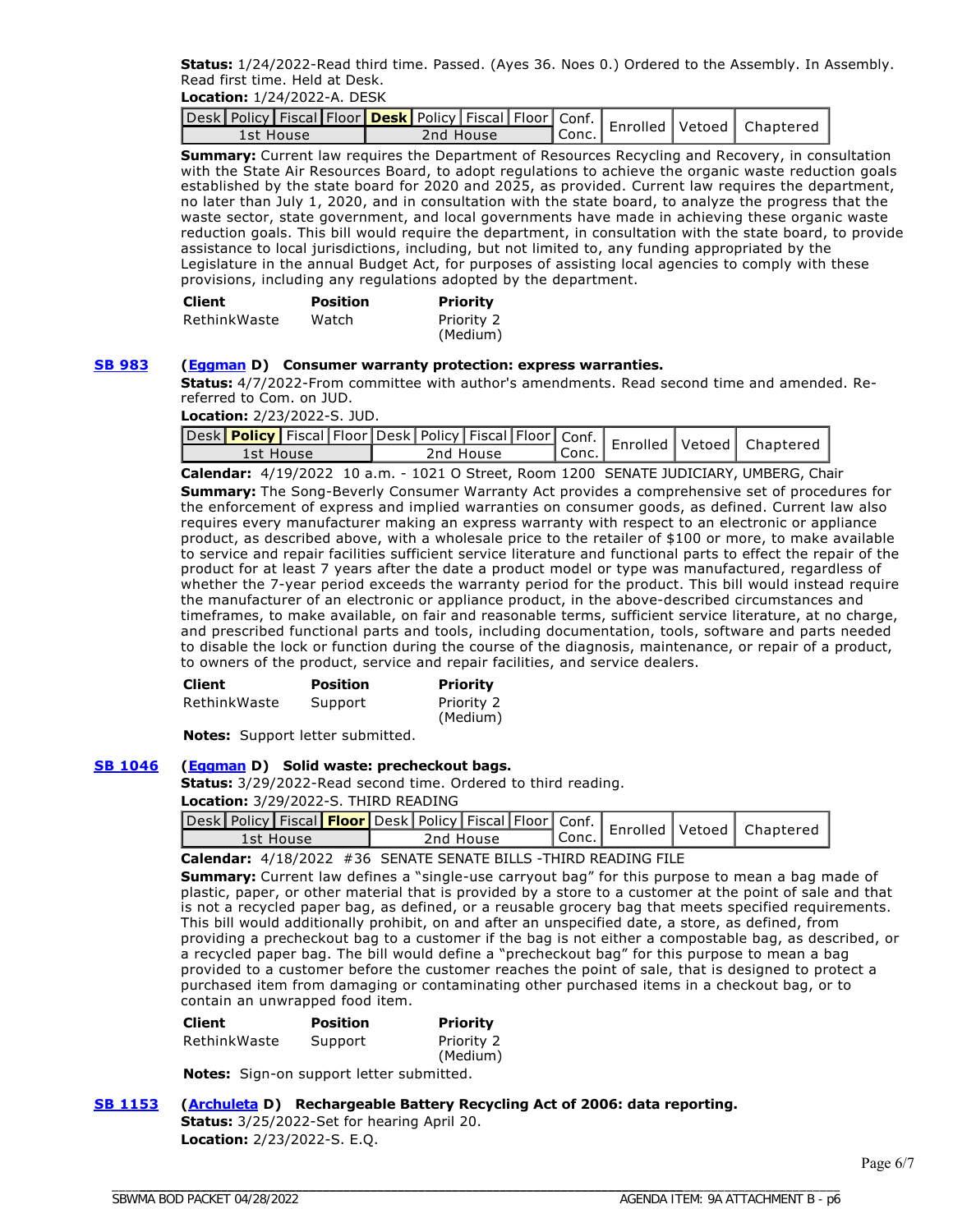|           |  |           |         |  | Jesk Policy Fiscal Floor Desk Policy Fiscal Floor Conf.   Enrolled   Vetoed   Chaptered |
|-----------|--|-----------|---------|--|-----------------------------------------------------------------------------------------|
| Ist House |  | 2nd House | ' Conc. |  |                                                                                         |

**Calendar:** 4/20/2022 9 a.m. - 1021 O Street, Room 2100 SENATE ENVIRONMENTAL QUALITY, ALLEN, Chair

**Summary:** The Rechargeable Battery Recycling Act of 2006 requires the Department of Toxic Substances Control, by July 1 of each year, to survey, as specified, battery handling or battery recycling facilities, and to post on its internet website the estimated amount, by weight, of each type of rechargeable batteries returned for recycling during the prior year. This bill would require a battery handling or battery recycling facility to provide that data to the department in the form requested by the department and on or before the date requested by the department.

| Client       | Position | Priority   |
|--------------|----------|------------|
| RethinkWaste | Watch    | Priority 2 |
|              |          | (Medium)   |

#### **[SB 1232](https://ctweb.capitoltrack.com/public/publishbillinfo.aspx?bi=aJhRZzHiXig9VvQUtl6nC%2FcPotq4E7Ff8gLF0kk0FusONJggz%2BVahLEgkklpwLKE) ([Allen](http://sd26.senate.ca.gov/) D) Solid waste: products: labeling: biodegradability.**

**Status:** 4/14/2022-Set for hearing April 25.

**Location:** 3/28/2022-S. APPR.

| حدود   Policy <mark>  Fiscal  </mark> Floor   Desk   Policy   Fiscal   Floor   Conf.   Enrolled   Vetoed   مصر<br>Conc.<br>2nd House<br>1st House |  |  | Chaptered |
|---------------------------------------------------------------------------------------------------------------------------------------------------|--|--|-----------|
|                                                                                                                                                   |  |  |           |

**Calendar:** 4/25/2022 10 a.m. - 1021 O Street, Room 2200 SENATE APPROPRIATIONS, PORTANTINO, Chair

**Summary:** Current law prohibits the sale or offering for sale of a product that is labeled as "biodegradable," "degradable," or "decomposable," and prohibits implying that a product will break down, fragment, biodegrade, or decompose in a landfill or other environment, unless the product meets one of several specified standards relating to environmental marketing claims. This bill would additionally allow a manufacturer to make a claim that a product is "biodegradable," "degradable," or "decomposable" if the product, among other things, does not contain an intentionally added ingredient determined by the Office of Environmental Health Hazard Assessment to present a risk to human health from dermal or oral exposure or if the office, in consultation with the Department of Resources Recycling and Recovery, determines, with respect to a specific product, material, or ingredient, that there is competent and reliable evidence supporting a claim that it is "biodegradable," "degradable," or "decomposable."

| Client       | <b>Position</b> | <b>Priority</b> |
|--------------|-----------------|-----------------|
| RethinkWaste | Watch           | Priority 2      |
|              |                 | (Medium)        |

#### **[SB 1256](https://ctweb.capitoltrack.com/public/publishbillinfo.aspx?bi=nxYWkyAeKkreXG%2B1JJWRVUp6H8wlO6AiwoI1u74xRqHNI3Uu%2BD%2Fl7VRTXsqv22dT) ([Wieckowski](http://sd10.senate.ca.gov/) D) Waste management: disposable propane cylinders.**

**Status:** 3/30/2022-Set for hearing April 19.

**Location:** 3/28/2022-S. JUD.

|           |  |  |           |         |  | vesk Policy   Fiscal Floor Desk Policy   Fiscal   Floor   Conf.   Enrolled   Vetoed   Chaptered |
|-----------|--|--|-----------|---------|--|-------------------------------------------------------------------------------------------------|
| 1st House |  |  | 2nd House | ' Conc. |  |                                                                                                 |

**Calendar:** 4/19/2022 10 a.m. - 1021 O Street, Room 1200 SENATE JUDICIARY, UMBERG, Chair **Summary:** Would, on and after January 1, 2028, prohibit the sale of disposable propane cylinders, as defined, and would make the violation of this provision subject to specified civil penalties. The bill would authorize a city attorney or county counsel to impose these civil penalties, as provided.

| <b>Client</b> | <b>Position</b> | Priority               |
|---------------|-----------------|------------------------|
| RethinkWaste  | Support         | Priority 2<br>(Medium) |

Notes: Sign-on support letter submitted.

**Total Measures: 23 Total Tracking Forms: 23**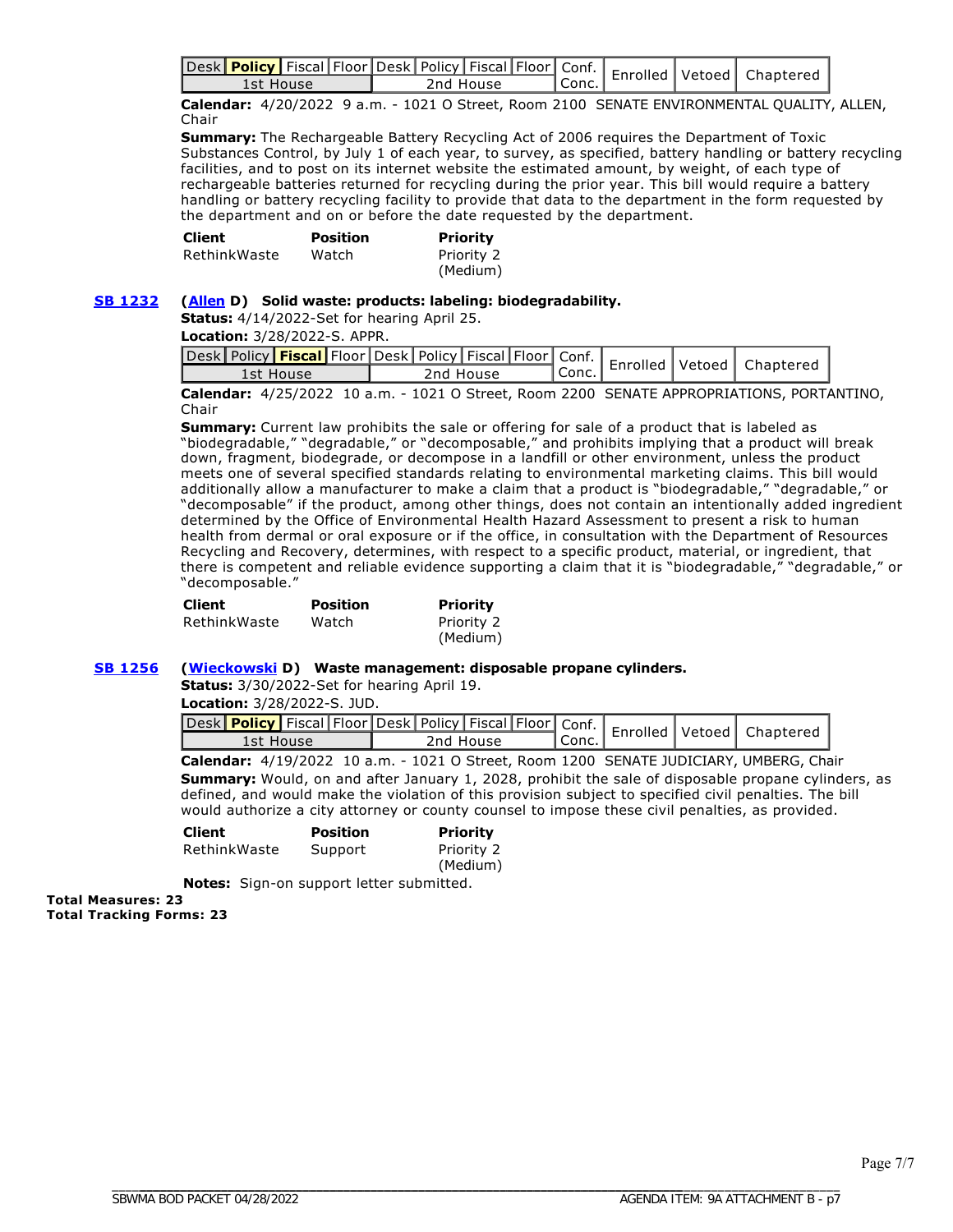

# **STAFF REPORT**

**To: SBWMA Board Members From: John Mangini, Senior Finance Manager Date: April 28, 2022, Board of Directors Meeting Subject: 2022 Finance and Rate Setting Calendar**

### **Recommendation**

This is an informational report, and no action is necessary.

#### **Summary**

The purpose of this staff report is to keep the Board and Member Agency staff informed on the schedule of important financial and rate setting events in 2022. This staff report is updated as necessary and included in the Board packet each month.

## *2022 Schedule of Finance, Contractor Compensation and Rate Adjustment Activities:*

#### **March 2022**

• Recology submission of the unaudited 2021 Revenue Reconciliation Report *(Due: March 31)* Complete

#### **June 2022**

- Mid-year review of the adopted FY2022 SBWMA Operating Budget**.**
- Recology's 2023 Compensation Application submission to the SBWMA/Member Agencies (*Due: June 15*)
- SBWMA / Member Agency submit comments to Recology on its 2023 Compensation Application (Due: *June 29*)
- SBWMA issues Member Agency letters requesting formal confirmation on their estimated 2022 Member Agency fees (e.g., franchise fees) to be included in their 2023 solid waste rates.
- Review of Recology's Revenue Reconciliation Report from the independent Financial Systems audit report
- Approval of the FY2021 Audited Financial Statements

#### **July 2022**

- SBR's 2023 Compensation Application submission to the SBWMA *(Due: July 1)*
- Recology revised 2023 Compensation Application submission to SBWMA/Member Agencies (*Due: July 15*)
- SBWMA issues the following reports to the Board and Member Agency staff for review and comment:
	- o 1. Estimated 2022 and 2023 residential and commercial base revenue
		- o 2. Estimated collected tonnage for 2022 and 2023.
		- o 3. Summary of 2023 Member Agency fees to be used in the 2023 cost projections based on Member Agency feedback.

#### **August 2022**

- SBWMA issues the Draft Report Reviewing Recology's 2023 Compensation Application, recommended total Revenue Requirement, and Rate Adjustment (*Due: August 10*)
- SBWMA issues the Draft Report Reviewing SBR's 2023 Compensation Application *(Due: August 17)*
- Comments due from Member Agencies on draft Reports Reviewing Recology's & SBR's 2023 Compensation Application (*Due*: *August 26*)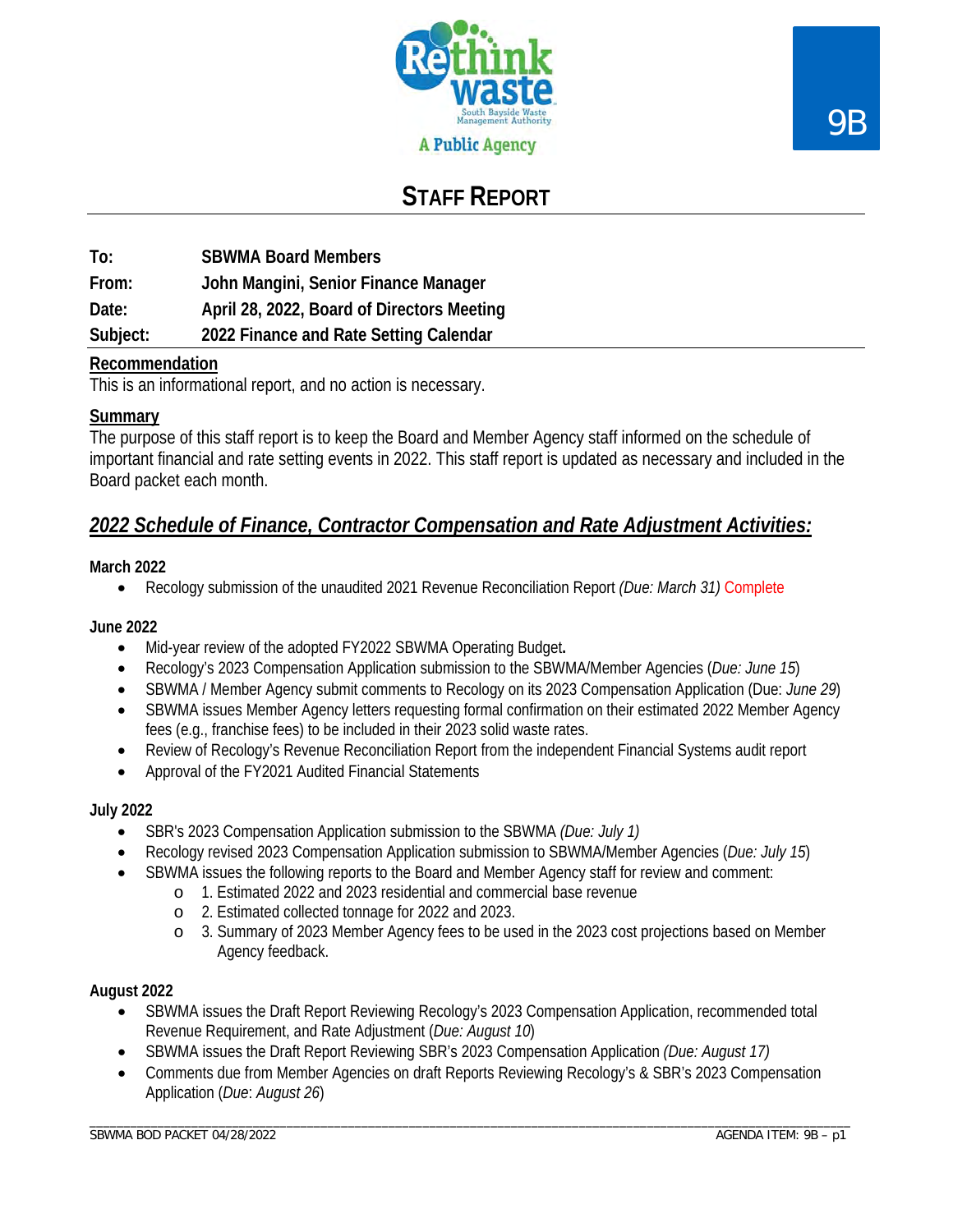#### **September 2022**

- SBWMA TAC Meeting reviewing Pre-Final Report Reviewing Recology's 2023 Compensation Application *(September 8).*
- SBWMA issues Amended Final Report Reviewing Recology's 2022 Compensation Application including the recommended total Collection Rate Adjustment for 2023. (*September BOD Packet*)
- SBWMA issues Final Report Reviewing SBR's 2023 Compensation Application. (*September BOD Packet*).
- Approval of SBR 2023 Compensation Application (*September 22 BOD Meeting*)
- Approval of Recology 2023 Compensation Application and total recommended Revenue Requirement (September 22 *BOD Meeting*)

#### **October 2022**

- Finance Committee review of SBWMA's DRAFT FY2023 Budget *(October 18 Meeting)*
- SBWMA Board Study Session: Review (Draft) 2023 Fiscal Year Budget + CIP Plan *(October 27)*

#### **September – December 2022**

• Member Agencies establish/issue Prop. 218 notices and approve their final 2023 solid waste rates

#### **November 2022**

• Approval of the SBWMA's Final Fiscal Year 2023 Budget at the November 17<sup>th</sup> Board meeting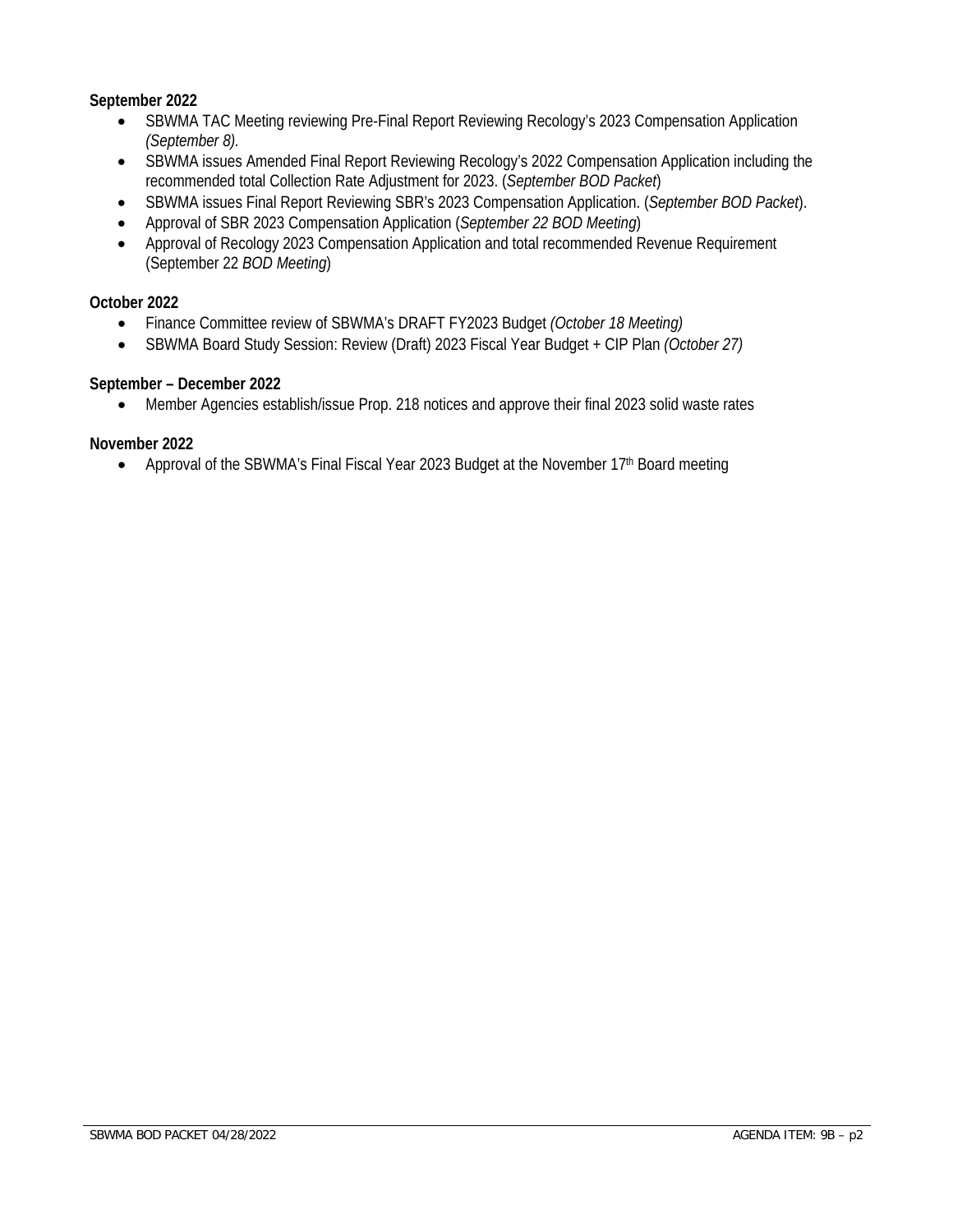

## **STAFF REPORT**

**To: SBWMA Board Members From: John Mangini, Senior Finance Manager Date: April 28, 2022, Board of Directors Meeting Subject: Check Register Detail for January - March 2022** 

## **Recommendation**

This is an informational item only and no action is required. This report was requested by the Board members.

## **Summary**

The purpose of this report is to provide transparency to the Board and the public on the actual spending by the SBWMA. All payments issued in January, February, and March 2022 are listed on the attached (Attachment A) report for review.

## **Analysis**

As of July 1, 2019, the SBWMA entered into a contract with the City of Redwood City for accounting services including the issuing of all payments and deposit of all receipts. In accordance with the SBWMA and the City of Redwood City's policies, checks are normally issued every two weeks. All SBWMA invoices are approved for payment by the program manager and then by the Executive Director or Finance Manager. The total transactions for January 2022 summed \$4,452,129.85; for February 2022 summed \$1,560,771.34; and for March 2022 summed \$7,474,097.38 as detailed in **Attachment A**.

If you have any questions on this, please contact Cyndi Urman or John Mangini.

## *Attachments*:

**Attachment A** – January, February and March 2022 Check Register Detail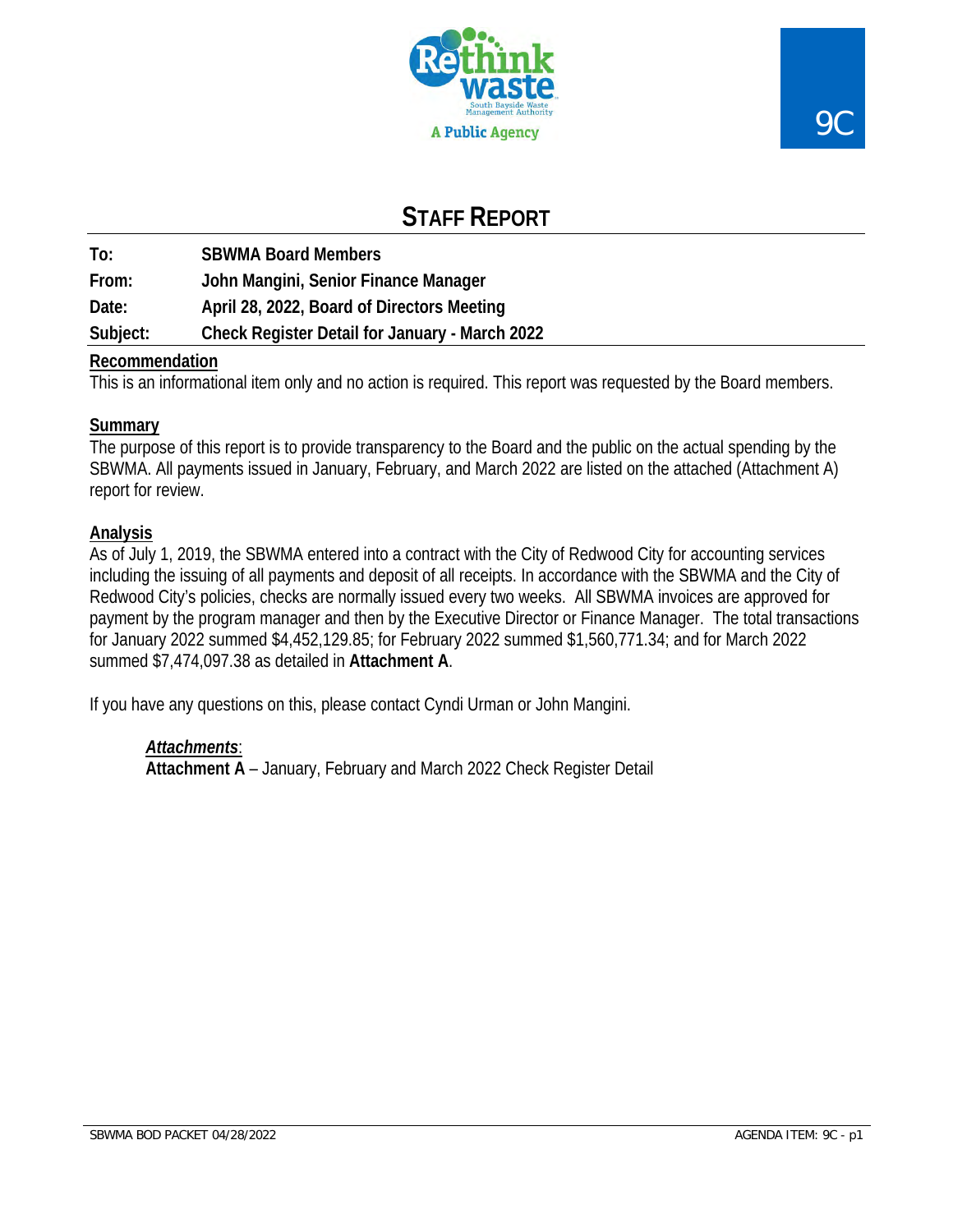#### **Check Detail**

January 2022

| DATE                    | NUM NAME                                             | MEMO/DESCRIPTION                                                      | <b>ACCOUNT</b>                     | <b>TRANSACTION</b><br><b>TYPE</b> | <b>AMOUNT</b> |
|-------------------------|------------------------------------------------------|-----------------------------------------------------------------------|------------------------------------|-----------------------------------|---------------|
| 100010 Wells Fargo Bank |                                                      |                                                                       |                                    |                                   |               |
|                         | 01/05/2022 10929 PREMIER ACCESS<br>INSURANCE COMPANY | Group ID 17242<br>Reg ID 1000550973                                   | 100010 Wells Fargo Bank            | Check                             | $-1,000.41$   |
|                         |                                                      | Benefits; Billing period January 2022;<br>Registration ID: 1000550973 | 501035 Benefits - Guardian<br>Life |                                   | 1,000.41      |
|                         | 01/05/2022 10928 VISION SERVICE PLAN (CA)            | Statement# 813961408<br>ClientID 3010464                              | 100010 Wells Fargo Bank            | Check                             | $-170.68$     |
|                         |                                                      | Benefits - VSP - Coverage period: January<br>2022                     | 501035 Benefits - Guardian<br>Life |                                   | 170.68        |
|                         | 01/05/2022 10917 CITY OF SAN CARLOS                  |                                                                       | 100010 Wells Fargo Bank            | <b>Bill Payment</b><br>(Check)    | $-2,759.00$   |
|                         |                                                      |                                                                       | 200000 Accounts Payable<br>(A/P)   |                                   | $-2,759.00$   |
|                         | 01/05/2022 10918 EMI HASHIZUME                       |                                                                       | 100010 Wells Fargo Bank            | <b>Bill Payment</b><br>(Check)    | $-42.00$      |
|                         |                                                      |                                                                       | 200000 Accounts Payable<br>(A/P)   |                                   | $-42.00$      |
|                         | 01/05/2022 10919 LANALERT, INC.                      |                                                                       | 100010 Wells Fargo Bank            | <b>Bill Payment</b><br>(Check)    | $-60.63$      |
|                         |                                                      |                                                                       | 200000 Accounts Payable<br>(A/P)   |                                   | $-60.63$      |
|                         | 01/05/2022 10920 COMCAST BUSINESS                    |                                                                       | 100010 Wells Fargo Bank            | <b>Bill Payment</b><br>(Check)    | $-418.17$     |
|                         |                                                      |                                                                       | 200000 Accounts Payable<br>(A/P)   |                                   | $-418.17$     |
|                         | 01/05/2022 10921 WAXIE'S ENTERPRISES, INC.           |                                                                       | 100010 Wells Fargo Bank            | <b>Bill Payment</b><br>(Check)    | $-4,433.79$   |
|                         |                                                      |                                                                       | 200000 Accounts Payable<br>(A/P)   |                                   | $-4,433.79$   |
|                         | 01/05/2022 10922 STUDIO EM GRAPHIC DESIGN            |                                                                       | 100010 Wells Fargo Bank            | <b>Bill Payment</b><br>(Check)    | $-491.06$     |
|                         |                                                      |                                                                       | 200000 Accounts Payable<br>(A/P)   |                                   | $-491.06$     |
|                         | 01/05/2022 10923 PACIFIC PRINTING                    |                                                                       | 100010 Wells Fargo Bank            | <b>Bill Payment</b><br>(Check)    | $-1,585.94$   |
|                         |                                                      |                                                                       | 200000 Accounts Payable<br>(A/P)   |                                   | $-1,585.94$   |
|                         | 01/05/2022 10924 MURPHY PRINTING INC                 |                                                                       | 100010 Wells Fargo Bank            | <b>Bill Payment</b><br>(Check)    | $-1,085.53$   |
|                         |                                                      |                                                                       | 200000 Accounts Payable<br>(A/P)   |                                   | $-1,085.53$   |
|                         | 01/05/2022 10925 Joanna Rosales                      | Voided                                                                | 100010 Wells Fargo Bank            | <b>Bill Payment</b><br>(Check)    | 0.00          |
|                         |                                                      |                                                                       | 200000 Accounts Payable<br>(A/P)   |                                   | 0.00          |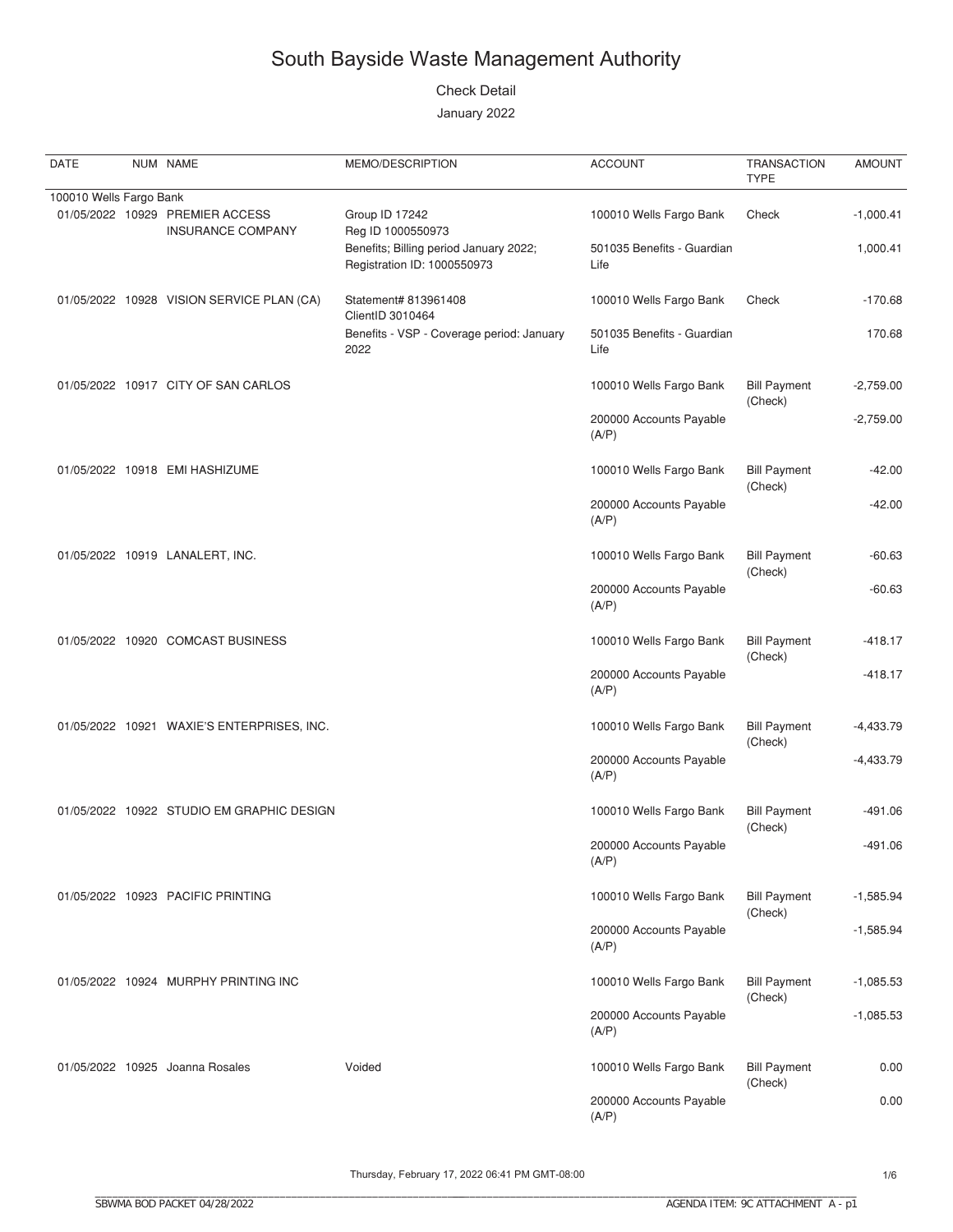**Check Detail** 

January 2022

| DATE                  | NUM NAME                                             | MEMO/DESCRIPTION           | <b>ACCOUNT</b>                                  | <b>TRANSACTION</b><br><b>TYPE</b> | <b>AMOUNT</b> |
|-----------------------|------------------------------------------------------|----------------------------|-------------------------------------------------|-----------------------------------|---------------|
|                       | 01/05/2022 10926 GOLDEN IDEAS                        |                            | 100010 Wells Fargo Bank                         | <b>Bill Payment</b><br>(Check)    | $-4,226.00$   |
|                       |                                                      |                            | 200000 Accounts Payable<br>(A/P)                |                                   | $-4,226.00$   |
|                       | 01/05/2022 10927 GIGANTIC IDEA STUDIO                | 1495                       | 100010 Wells Fargo Bank                         | <b>Bill Payment</b><br>(Check)    | $-540.00$     |
|                       |                                                      |                            | 200000 Accounts Payable<br>(A/P)                |                                   | $-540.00$     |
|                       | 01/05/2022 10930 E-RECYCLING OF<br><b>CALIFORNIA</b> |                            | 100010 Wells Fargo Bank                         | <b>Bill Payment</b><br>(Check)    | $-1,718.14$   |
|                       |                                                      |                            | 200000 Accounts Payable<br>(A/P)                |                                   | $-1,718.14$   |
| 01/05/2022 10931      | <b>PATH FORWARD PARTNERS</b><br><b>INC</b>           |                            | 100010 Wells Fargo Bank                         | <b>Bill Payment</b><br>(Check)    | $-1,637.10$   |
|                       |                                                      |                            | 200000 Accounts Payable<br>(A/P)                |                                   | $-1,637.10$   |
| 01/05/2022 10932 AT&T |                                                      |                            | 100010 Wells Fargo Bank                         | <b>Bill Payment</b><br>(Check)    | $-1,298.62$   |
|                       |                                                      |                            | 200000 Accounts Payable<br>(A/P)                |                                   | $-1,298.62$   |
|                       | 01/05/2022 10933 ALLIANCE ROOFING<br>COMPANY, INC    |                            | 100010 Wells Fargo Bank                         | <b>Bill Payment</b><br>(Check)    | $-1,599.18$   |
|                       |                                                      |                            | 200000 Accounts Payable<br>(A/P)                |                                   | $-1,599.18$   |
|                       | 01/05/2022 WIRE MODERN HR, INC.                      |                            | 100010 Wells Fargo Bank                         | Expense                           | $-58,859.66$  |
|                       |                                                      | PPE 1/1/22                 | 500100 Salaries - Recycling                     |                                   | 33,317.67     |
|                       |                                                      | PPE 1/1/22                 | 500110 SB1383 Staff                             |                                   | 3,923.08      |
|                       |                                                      | PPE 1/1/22                 | 501000 Benefits - Payroll<br><b>Taxes</b>       |                                   | 2,726.52      |
|                       |                                                      | PPE 1/1/22                 | 501005 Benefits - Workers<br>Comp Ins           |                                   | 386.57        |
|                       |                                                      | PPE 1/1/22                 | 501030 Benefits - CPE Fee                       |                                   | 781.50        |
|                       |                                                      | PPE 1/1/22                 | 501010 Benefits -<br><b>Retirement Employee</b> |                                   | $-4,840.09$   |
|                       |                                                      | PPE 1/1/22                 | 500000 Salaries - Admin                         |                                   | 17,714.80     |
|                       |                                                      | PPE 1/1/22                 | 500150 Salaries - Car<br>Allowance              |                                   | 3,250.00      |
|                       |                                                      | PPE 1/1/22                 | 500200 Salaries - Opt Out<br>Medical            |                                   | 1,599.61      |
| 01/05/2022            | ACH STERLING HSA                                     | August 2019 HSA            | 100010 Wells Fargo Bank                         | Expense                           | $-2,587.50$   |
|                       |                                                      | January 2022- Sterling HSA | 501025 Benefits - Sterling<br><b>HSA</b>        |                                   | 2,587.50      |
| 01/06/2022            | ACH JOHN HANCOCK USA                                 |                            | 100010 Wells Fargo Bank                         | Expense                           | $-18,827.88$  |
|                       |                                                      | 12/23/21 ER Contribution   | 501015 Benefits -<br><b>Retirement Employer</b> |                                   | 6,692.81      |
|                       |                                                      | 12/9/21 ER Contribution    | 501015 Benefits -                               |                                   | 6,692.81      |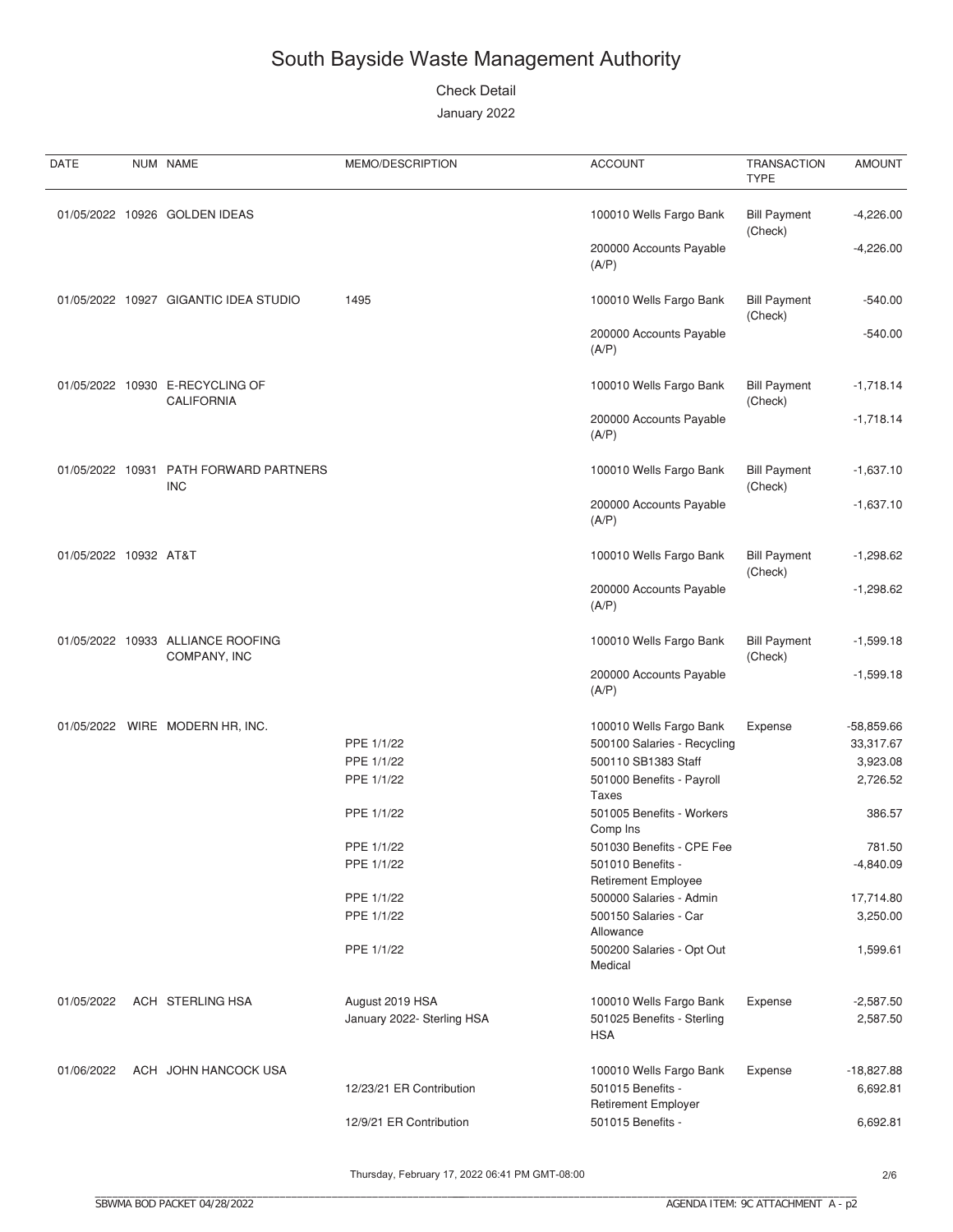**Check Detail** 

January 2022

| DATE                     | NUM NAME                                                     | MEMO/DESCRIPTION                                                         | <b>ACCOUNT</b>                                  | <b>TRANSACTION</b><br><b>TYPE</b> | <b>AMOUNT</b>       |
|--------------------------|--------------------------------------------------------------|--------------------------------------------------------------------------|-------------------------------------------------|-----------------------------------|---------------------|
|                          |                                                              |                                                                          | <b>Retirement Employer</b>                      |                                   |                     |
|                          |                                                              | 12/23/21 EE Contribution                                                 | 501010 Benefits -                               |                                   | 2,721.13            |
|                          |                                                              |                                                                          | <b>Retirement Employee</b>                      |                                   |                     |
|                          |                                                              | 12/9/21 ER Contribution                                                  | 501010 Benefits -<br><b>Retirement Employee</b> |                                   | 2,721.13            |
| 01/11/2022               | ACH WELLS FARGO                                              |                                                                          |                                                 |                                   |                     |
|                          |                                                              | December 2021 Client Analysis Service                                    | 100010 Wells Fargo Bank<br>503005 Bank Fees &   | Expense                           | $-626.67$<br>626.67 |
|                          |                                                              | Charge                                                                   | <b>Services</b>                                 |                                   |                     |
|                          | 01/14/2022 WIRE MODERN HR, INC.                              |                                                                          | 100010 Wells Fargo Bank                         | Expense                           | $-20,832.83$        |
|                          |                                                              | SPECIAL PPE 1/9/22                                                       | 501000 Benefits - Payroll                       |                                   | 684.42              |
|                          |                                                              |                                                                          | Taxes                                           |                                   |                     |
|                          |                                                              | SPECIAL PPE 1/9/22                                                       | 501005 Benefits - Workers                       |                                   | 212.34              |
|                          |                                                              |                                                                          | Comp Ins                                        |                                   |                     |
|                          |                                                              | SPECIAL PPE 1/9/22                                                       | 501030 Benefits - CPE Fee                       |                                   | 372.60              |
|                          |                                                              | SPECIAL PPE 1/9/22                                                       | 500000 Salaries - Admin                         |                                   | 19,233.47           |
|                          |                                                              | SPECIAL PPE 1/9/22                                                       | 500100 Salaries - Recycling                     |                                   | 330.00              |
|                          | 01/18/2022 WIRE MODERN HR, INC.                              |                                                                          | 100010 Wells Fargo Bank                         | Expense                           | $-53,692.78$        |
|                          |                                                              | PPE 1/15/22                                                              | 501000 Benefits - Payroll<br>Taxes              |                                   | 1,503.53            |
|                          |                                                              | PPE 1/15/22                                                              | 501005 Benefits - Workers                       |                                   | 361.73              |
|                          |                                                              |                                                                          | Comp Ins                                        |                                   |                     |
|                          |                                                              | PPE 1/15/22                                                              | 501030 Benefits - CPE Fee                       |                                   | 781.50              |
|                          |                                                              | PPE 1/15/22                                                              | 500000 Salaries - Admin                         |                                   | 17,714.80           |
|                          |                                                              | PPE 1/15/22                                                              | 500100 Salaries - Recycling                     |                                   | 34,299.27           |
|                          |                                                              | PPE 1/15/22                                                              | 500110 SB1383 Staff                             |                                   | 3,923.08            |
|                          |                                                              | PPE 1/15/22                                                              | 501010 Benefits -<br><b>Retirement Employee</b> |                                   | $-4,891.13$         |
|                          | 01/19/2022 10950 RECYCLIST                                   | Inv# 2462                                                                | 100010 Wells Fargo Bank                         | Check                             | $-73,900.00$        |
|                          |                                                              | Recyclist Program Tracker: Annual                                        | 502009 SB1383 Program                           |                                   | 73,900.00           |
|                          |                                                              | Subscription Fee 01/01/2022-12/31/2022                                   | Expenses                                        |                                   |                     |
|                          | 01/19/2022 10934 ABSOLUTE ELECTRICAL                         | Inv# 2K22112                                                             | 100010 Wells Fargo Bank                         | Check                             | $-291.00$           |
|                          |                                                              | Inv# 2K22112 Cut in Boxes Installation                                   | 503025 Tenant                                   |                                   | 291.00              |
|                          |                                                              |                                                                          | Improvements                                    |                                   |                     |
|                          |                                                              |                                                                          |                                                 |                                   |                     |
| 01/19/2022 10939 Comcast |                                                              | Acct# 8155 20 033 0447972                                                | 100010 Wells Fargo Bank                         | Check                             | $-402.20$           |
|                          |                                                              | Utilities; services from Dec 29 to Jan 28, 2022 503020 Utilities & Phone |                                                 |                                   | 402.20              |
|                          | 01/19/2022 10947 LANALERT, INC.                              | Inv# 1528                                                                | 100010 Wells Fargo Bank                         | Check                             | $-3,603.15$         |
|                          |                                                              | IT Services 01/01/22                                                     | 502020 IT Support                               |                                   | 3,603.15            |
|                          |                                                              |                                                                          |                                                 |                                   |                     |
|                          | 01/19/2022 10937 CITY OF SAN CARLOS                          | Inv# 19906<br><b>Cust# 198</b>                                           | 100010 Wells Fargo Bank                         | Check                             | $-5,245.00$         |
|                          |                                                              | January 2022                                                             | 503010 Rent                                     |                                   | 5,245.00            |
|                          |                                                              |                                                                          |                                                 |                                   |                     |
|                          | 01/19/2022 10954 SOLID WASTE ASSOCIATION<br>OF NORTH AMERICA | Inv# 2023-807184<br>Member ID# 807184                                    | 100010 Wells Fargo Bank                         | Check                             | $-253.00$           |
|                          |                                                              | Public Member Association Dues 04/01/2022- 503045 Professional dues &    |                                                 |                                   | 253.00              |
|                          |                                                              | 03/31/2023                                                               | Memberships                                     |                                   |                     |
|                          |                                                              |                                                                          |                                                 |                                   |                     |
|                          | 01/19/2022 10935 BFI OF CALIFORNIA INC Ox                    | 5556                                                                     | 100010 Wells Fargo Bank                         | <b>Bill Payment</b>               |                     |
|                          |                                                              |                                                                          |                                                 |                                   |                     |

Thursday, February 17, 2022 06:41 PM GMT-08:00

 $3/6$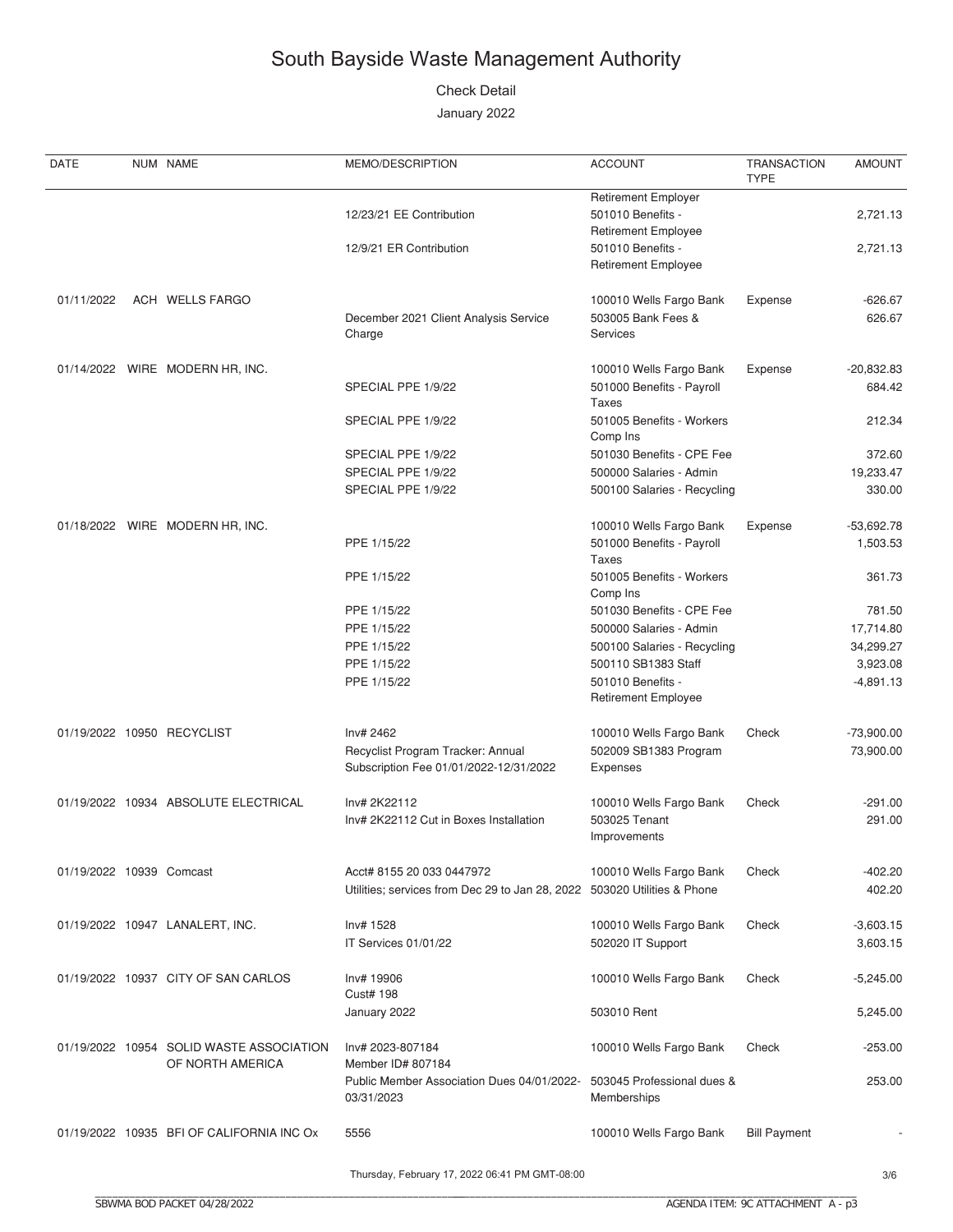**Check Detail** 

January 2022

| DATE | NUM NAME                                                    | MEMO/DESCRIPTION | <b>ACCOUNT</b>                   | <b>TRANSACTION</b><br><b>TYPE</b> | <b>AMOUNT</b> |
|------|-------------------------------------------------------------|------------------|----------------------------------|-----------------------------------|---------------|
|      | Mtn Landfill - 4227                                         |                  |                                  | (Check)                           | 1,046,501.92  |
|      |                                                             |                  | 200000 Accounts Payable<br>(A/P) |                                   | 1,046,501.92  |
|      | 01/19/2022 10936 BROWNING FERRIS<br>INDUSTRIES OF CA INC    | 152              | 100010 Wells Fargo Bank          | <b>Bill Payment</b><br>(Check)    | $-306,241.33$ |
|      |                                                             |                  | 200000 Accounts Payable<br>(A/P) |                                   | $-306,241.33$ |
|      | 01/19/2022 10938 CLARK PEST CONTROL OF<br><b>STOCKTON</b>   |                  | 100010 Wells Fargo Bank          | <b>Bill Payment</b><br>(Check)    | $-17,847.00$  |
|      |                                                             |                  | 200000 Accounts Payable<br>(A/P) |                                   | $-17,847.00$  |
|      | 01/19/2022 10940 COMMON GOAL CONSULTING 9167<br>GROUP, INC  |                  | 100010 Wells Fargo Bank          | <b>Bill Payment</b><br>(Check)    | $-238.75$     |
|      |                                                             |                  | 200000 Accounts Payable<br>(A/P) |                                   | $-238.75$     |
|      | 01/19/2022 10941 E-RECYCLING OF<br><b>CALIFORNIA</b>        | 7504             | 100010 Wells Fargo Bank          | <b>Bill Payment</b><br>(Check)    | $-5,690.76$   |
|      |                                                             |                  | 200000 Accounts Payable<br>(A/P) |                                   | $-5,690.76$   |
|      | 01/19/2022 10942 Environmental and Energy<br>Consulting     |                  | 100010 Wells Fargo Bank          | <b>Bill Payment</b><br>(Check)    | $-6,000.00$   |
|      |                                                             |                  | 200000 Accounts Payable<br>(A/P) |                                   | $-6,000.00$   |
|      | 01/19/2022 10943 GIGANTIC IDEA STUDIO                       | 1495             | 100010 Wells Fargo Bank          | <b>Bill Payment</b><br>(Check)    | $-1,147.50$   |
|      |                                                             |                  | 200000 Accounts Payable<br>(A/P) |                                   | $-1,147.50$   |
|      | 01/19/2022 10944 HF&H CONSULTANTS LLC                       | 1496             | 100010 Wells Fargo Bank          | <b>Bill Payment</b><br>(Check)    | $-20,408.12$  |
|      |                                                             |                  | 200000 Accounts Payable<br>(A/P) |                                   | $-20,408.12$  |
|      | 01/19/2022 10945 KBA DOCUMENT SOLUTIONS<br><b>LLC</b>       |                  | 100010 Wells Fargo Bank          | <b>Bill Payment</b><br>(Check)    | -489.26       |
|      |                                                             |                  | 200000 Accounts Payable<br>(A/P) |                                   | -489.26       |
|      | 01/19/2022 10946 KBA DOCUMENT SOLUTIONS, 9109<br><b>LLC</b> |                  | 100010 Wells Fargo Bank          | <b>Bill Payment</b><br>(Check)    | $-10.28$      |
|      |                                                             |                  | 200000 Accounts Payable<br>(A/P) |                                   | $-10.28$      |
|      | 01/19/2022 10948 RACHEL DICE                                |                  | 100010 Wells Fargo Bank          | <b>Bill Payment</b><br>(Check)    | -48.44        |
|      |                                                             |                  | 200000 Accounts Payable<br>(A/P) |                                   | $-48.44$      |
|      | 01/19/2022 10949 RECOLOGY BLOSSOM                           | 5557             | 100010 Wells Fargo Bank          | <b>Bill Payment</b>               | $-385,604.43$ |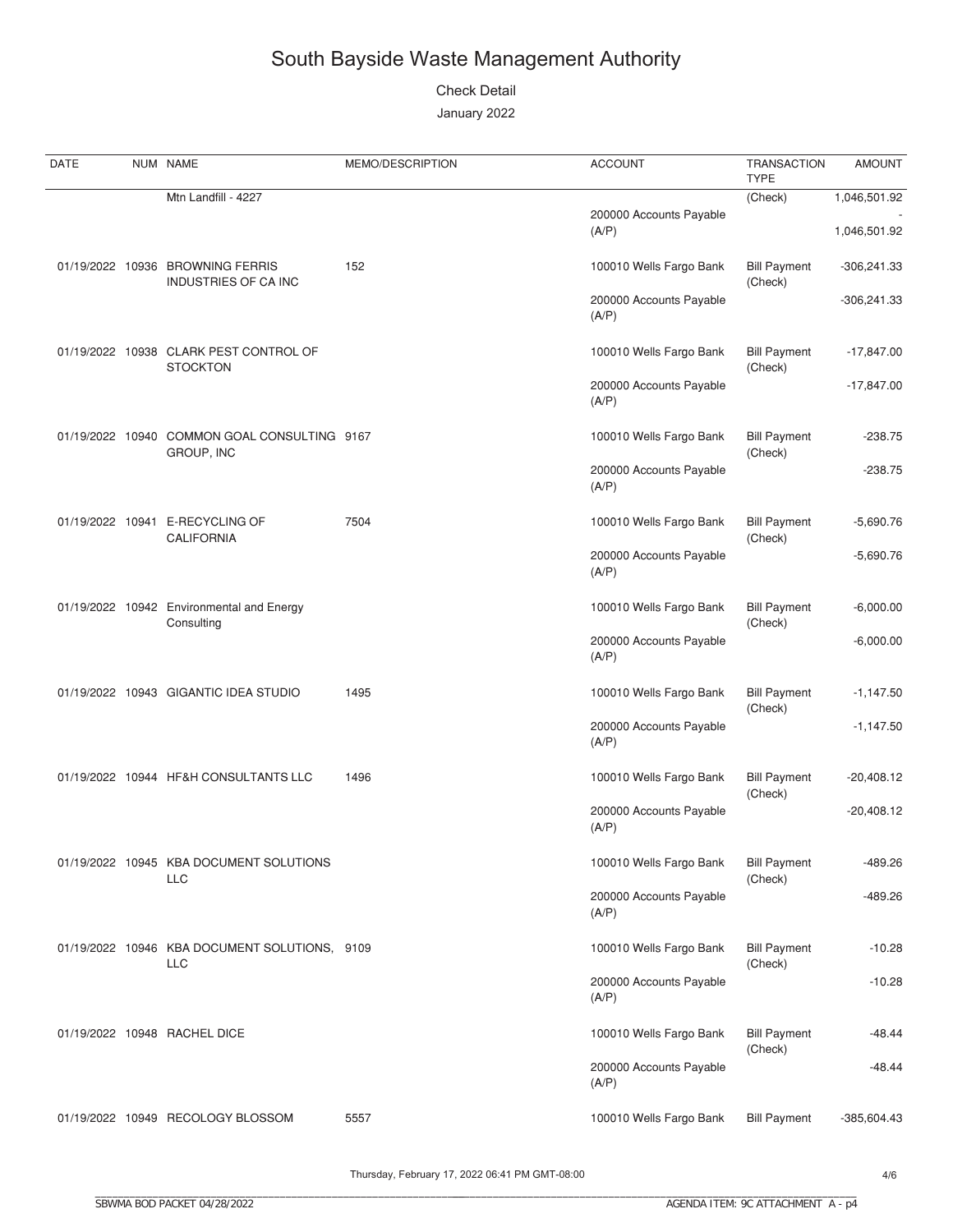**Check Detail** 

January 2022

| DATE | NUM NAME                                                  | MEMO/DESCRIPTION | <b>ACCOUNT</b>                             | <b>TRANSACTION</b><br><b>TYPE</b> | <b>AMOUNT</b> |
|------|-----------------------------------------------------------|------------------|--------------------------------------------|-----------------------------------|---------------|
|      | <b>VALLEY ORGANICS-N</b>                                  |                  |                                            | (Check)                           |               |
|      |                                                           |                  | 200000 Accounts Payable<br>(A/P)           |                                   | $-385,604.43$ |
|      | 01/19/2022 10951 S. Groner and Associates (SGA) 7177      |                  | 100010 Wells Fargo Bank                    | <b>Bill Payment</b><br>(Check)    | $-5,254.31$   |
|      |                                                           |                  | 200000 Accounts Payable<br>(A/P)           |                                   | $-5,254.31$   |
|      | 01/19/2022 10952 SAN MATEO COUNTY TAX<br><b>COLLECTOR</b> | 680              | 100010 Wells Fargo Bank                    | <b>Bill Payment</b><br>(Check)    | -47,586.06    |
|      |                                                           |                  | 200000 Accounts Payable<br>(A/P)           |                                   | $-47,586.06$  |
|      | 01/19/2022 10953 SCAPES INC                               | 5875             | 100010 Wells Fargo Bank                    | <b>Bill Payment</b><br>(Check)    | $-315.00$     |
|      |                                                           |                  | 200000 Accounts Payable<br>(A/P)           |                                   | $-315.00$     |
|      | 01/19/2022 10955 WELLS FARGO                              | 3622             | 100010 Wells Fargo Bank                    | <b>Bill Payment</b><br>(Check)    | $-8,953.27$   |
|      |                                                           |                  | 200000 Accounts Payable<br>(A/P)           |                                   | $-8,953.27$   |
|      | 01/19/2022 10956 ZANKER RECYCLING                         | 5558             | 100010 Wells Fargo Bank                    | <b>Bill Payment</b><br>(Check)    | $-201,091.62$ |
|      |                                                           |                  | 200000 Accounts Payable<br>(A/P)           |                                   | $-201,091.62$ |
|      | 01/19/2022 10957 Joanna Rosales                           | 8755             | 100010 Wells Fargo Bank                    | <b>Bill Payment</b><br>(Check)    | $-52.15$      |
|      |                                                           |                  | 200000 Accounts Payable<br>(A/P)           |                                   | $-52.15$      |
|      | 01/20/2022 WIRE SOUTH BAY RECYCLING LLC                   |                  | 100010 Wells Fargo Bank                    | Expense                           | 1,865,728.78  |
|      |                                                           | 2021-11 v2       | 5070105 Disposal &<br>Processing - OTHER   |                                   | 51,649.36     |
|      |                                                           | 2021-11 v2       | 5070105 Disposal &<br>Processing - OTHER   |                                   | $-62,122.63$  |
|      |                                                           | 2021-11 v2       | 507005 Operator<br><b>Compensation SBR</b> |                                   | 11,964.40     |
|      |                                                           | 2021-11 v2       | 400350 Miscellaneous<br>Revenue            |                                   | 1,794.98      |
|      |                                                           | 2021-11 v2       | 507025 Credit Card<br>Charges              |                                   | 6,423.83      |
|      |                                                           | 2021-11 v2       | 507015 Shoreway Facility<br>Cost           |                                   | 1,750.50      |
|      |                                                           | 2021-11 v2       | 507005 Operator<br><b>Compensation SBR</b> |                                   | 84,960.53     |
|      |                                                           | 2021-11 v2       | 507005 Operator<br><b>Compensation SBR</b> |                                   | 64,994.09     |
|      |                                                           | 2021-11 v2       | 507005 Operator<br><b>Compensation SBR</b> |                                   | 38,595.59     |
|      |                                                           | 2021-11 v2       | 507005 Operator<br>Compensation SBR        |                                   | 1,669,308.09  |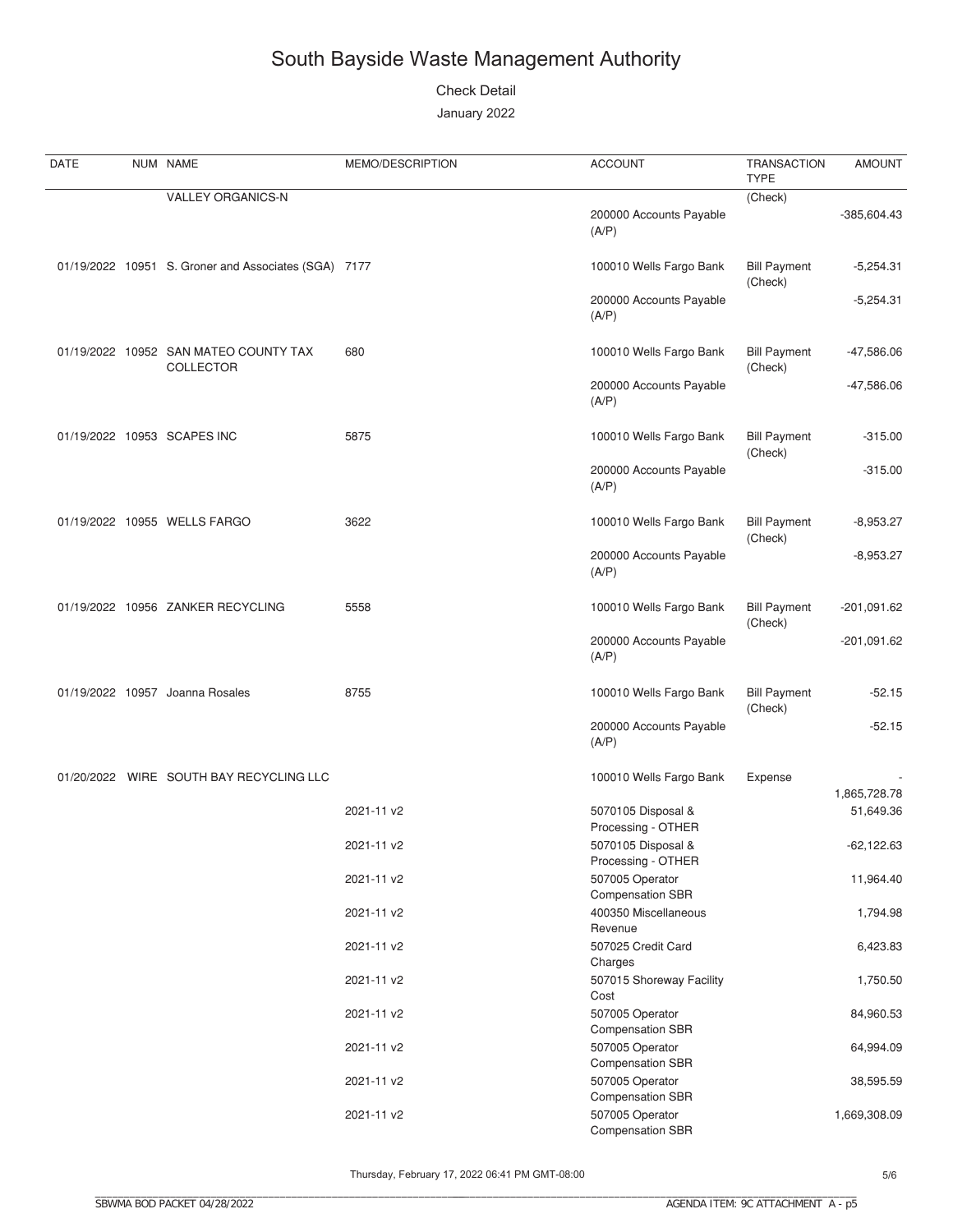**Check Detail** 

January 2022

| NUM NAME                                            | MEMO/DESCRIPTION                                               | <b>ACCOUNT</b>                                                               | <b>TRANSACTION</b><br><b>TYPE</b> | <b>AMOUNT</b>               |
|-----------------------------------------------------|----------------------------------------------------------------|------------------------------------------------------------------------------|-----------------------------------|-----------------------------|
| 01/25/2022 10958 E3 Kitchen and Bath                | INV# 21163<br>INV# 21163 STORAGE CABINETS FOR<br><b>OFFICE</b> | 100010 Wells Fargo Bank<br>503025 Tenant<br>Improvements                     | Check                             | $-7,536.75$<br>7,536.75     |
| <b>ACH</b> Anthem Blue Cross                        | Group insurance - February 2022                                | 100010 Wells Fargo Bank<br>501020 Benefits - Medical                         | Expense                           | $-5,994.86$<br>5,994.86     |
| ACH GUARDIAN LIFE INSURANCE<br><b>CO OF AMERICA</b> |                                                                | 100010 Wells Fargo Bank                                                      | Expense                           | $-1,091.13$                 |
|                                                     | February 2022 life insurance                                   | 501035 Benefits - Guardian<br>Life                                           |                                   | 1,091.13                    |
| ACH JOHN HANCOCK USA                                |                                                                | 100010 Wells Fargo Bank<br>501015 Benefits -<br><b>Retirement Employer</b>   | Expense                           | $-5,051.54$<br>5,051.54     |
| 01/31/2022 WIRE MODERN HR, INC.                     | PPE 1/29/22                                                    | 100010 Wells Fargo Bank<br>501000 Benefits - Payroll                         | Expense                           | $-58,674.73$<br>1,604.56    |
|                                                     | PPE 1/29/22                                                    | 501005 Benefits - Workers<br>Comp Ins                                        |                                   | 393.05                      |
|                                                     | PPE 1/29/22                                                    | 501030 Benefits - CPE Fee                                                    |                                   | 781.50                      |
|                                                     | PPE 1/29/22                                                    | 500000 Salaries - Admin                                                      |                                   | 17,714.79                   |
|                                                     | PPE 1/29/22                                                    | 500100 Salaries - Recycling                                                  |                                   | 34,299.27                   |
|                                                     | PPE 1/29/22                                                    | 500110 SB1383 Staff                                                          |                                   | 3,923.08                    |
|                                                     | PPE 1/29/22                                                    | 501010 Benefits -<br><b>Retirement Employee</b>                              |                                   | $-4,891.13$                 |
|                                                     | PPE 1/29/22                                                    | 500150 Salaries - Car<br>Allowance                                           |                                   | 3,250.00                    |
|                                                     | PPE 1/29/22                                                    | 500200 Salaries - Opt Out<br>Medical                                         |                                   | 1,599.61                    |
| 01/31/2022 WIRE CITY OF SAN CARLOS                  | December 2021 franchise fee                                    | 100010 Wells Fargo Bank<br>507055 Franchise Fee to<br>the City of San Carlos | Expense                           | $-192,383.94$<br>192,383.94 |
|                                                     |                                                                | 10/1-12/31/21 asset charge fee for 457 plan                                  | <b>Taxes</b>                      |                             |

TOTAL - \$ 4,452,129.85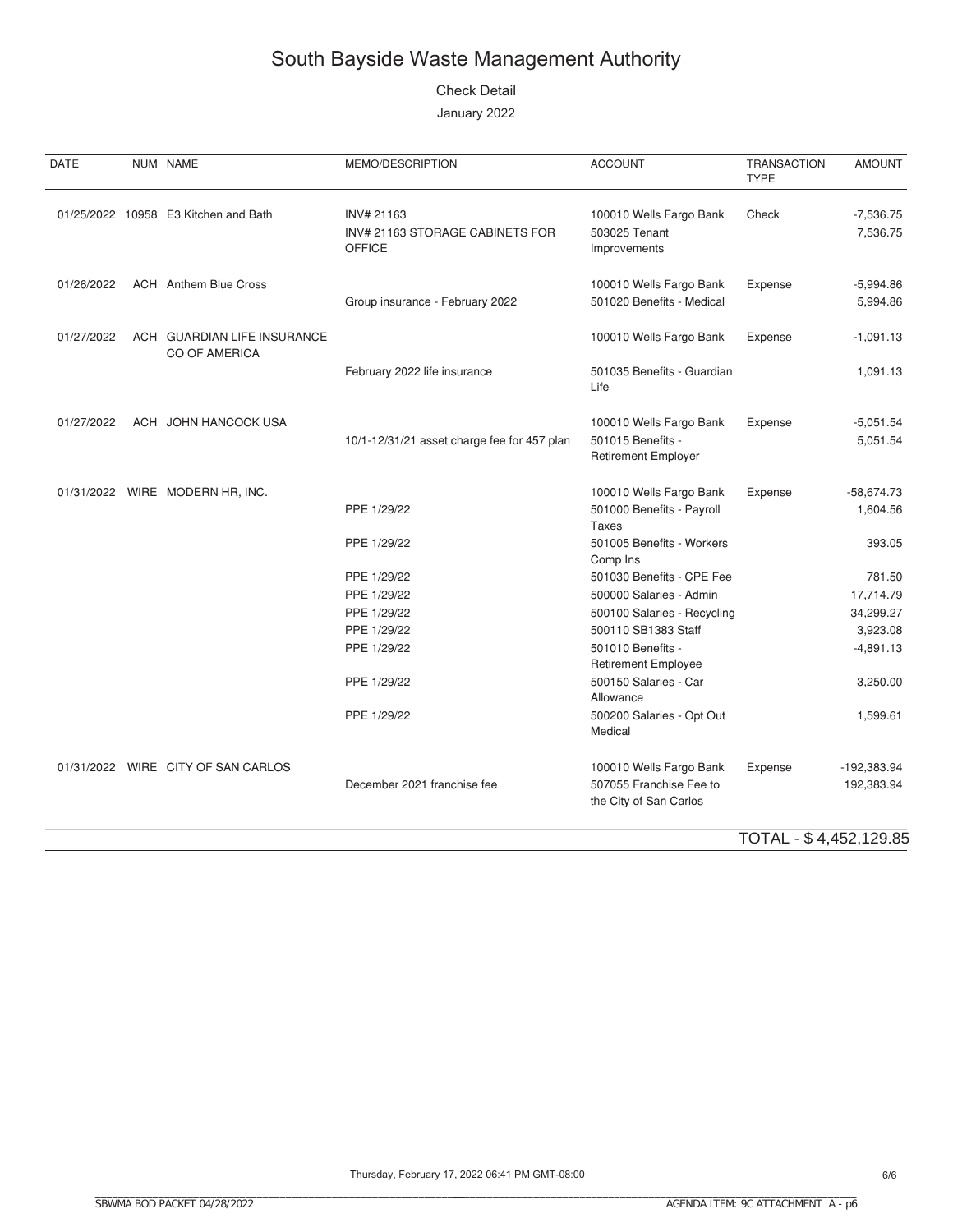#### **Check Detail**

| DATE                    | NUM NAME                                                    | MEMO/DESCRIPTION                                                                                   | <b>ACCOUNT</b>                                                   | <b>TRANSACTION</b><br><b>TYPE</b> | <b>AMOUNT</b>           |
|-------------------------|-------------------------------------------------------------|----------------------------------------------------------------------------------------------------|------------------------------------------------------------------|-----------------------------------|-------------------------|
| 100010 Wells Fargo Bank |                                                             |                                                                                                    |                                                                  |                                   |                         |
|                         | 02/01/2022 10959 AAA BUSINESS SUPPLIES<br>& INTERIORS       | Inv#: 2212163-0<br>Acct#: 21203                                                                    | 100010 Wells Fargo Bank                                          | Check                             | $-546.66$               |
|                         |                                                             | Inv: 2212163-0 RCP264600BK                                                                         | 5060208 In-School<br><b>Environmental Education</b>              |                                   | 546.66                  |
|                         | 02/01/2022 10960 CLASSIC GRAPHICS                           | Inv# 45906<br>Inv# 45906 Decals for Poster Contest                                                 | 100010 Wells Fargo Bank<br>507035 Education Center<br>Operations | Check                             | $-1,014.48$<br>1,014.48 |
|                         | 02/01/2022 10961 CITY OF SAN CARLOS                         | San Carlos Farmer's Market Info Booth<br>03/2022                                                   | 100010 Wells Fargo Bank                                          | Check                             | $-50.00$                |
|                         |                                                             | San Carlos Farmer's Market Info Booth<br>03/2022                                                   | 5060206 Community Events                                         |                                   | 50.00                   |
| 02/01/2022 10962 AT&T   |                                                             | Acct. #650-596-7146-704-9<br>Shoreway Facility cost; monthly service Jan<br>13th thru Feb12th 2021 | 100010 Wells Fargo Bank<br>507015 Shoreway Facility<br>Cost      | Check                             | $-1,310.99$<br>1,310.99 |
|                         | 02/01/2022 10963 E-RECYCLING OF<br><b>CALIFORNIA</b>        | Inv date 01/25/22; acct# 143.011                                                                   | 100010 Wells Fargo Bank                                          | Check                             | $-6,305.23$             |
|                         |                                                             | Inv# I2106312                                                                                      | 400400 E-Recycling<br>Revenue                                    |                                   | $-988.99$               |
|                         |                                                             | Inv# I2106313                                                                                      | 400400 E-Recycling<br>Revenue                                    |                                   | $-948.19$               |
|                         |                                                             | Inv# I2106314                                                                                      | 400400 E-Recycling<br>Revenue                                    |                                   | $-1,046.03$             |
|                         |                                                             | Inv# I2106348                                                                                      | 400400 E-Recycling<br>Revenue                                    |                                   | $-770.53$               |
|                         |                                                             | Inv# I2106349                                                                                      | 400400 E-Recycling<br>Revenue                                    |                                   | $-823.76$               |
|                         |                                                             | Inv# I2106352                                                                                      | 400400 E-Recycling<br>Revenue                                    |                                   | $-892.90$               |
|                         |                                                             | Inv# I2106355                                                                                      | 400400 E-Recycling<br>Revenue                                    |                                   | $-834.83$               |
|                         | 02/01/2022 10964 PREMIER ACCESS<br><b>INSURANCE COMPANY</b> | Group ID 17242<br>Reg ID 1000550973                                                                | 100010 Wells Fargo Bank                                          | Check                             | $-1,000.41$             |
|                         |                                                             | Benefits; Billing period February 2022;<br>Registration ID: 1000550973                             | 501035 Benefits - Guardian<br>Life                               |                                   | 1,000.41                |
|                         | 02/01/2022 10965 VISION SERVICE PLAN<br>(CA)                | Statement# 814198202<br>ClientID 3010464                                                           | 100010 Wells Fargo Bank                                          | Check                             | $-170.68$               |
|                         |                                                             | Benefits - VSP - Coverage period: February<br>2022                                                 | 501035 Benefits - Guardian<br>Life                               |                                   | 170.68                  |
|                         | 02/01/2022 10966 BETTER SOURCE<br><b>LIQUIDATORS</b>        | Order# 109895                                                                                      | 100010 Wells Fargo Bank                                          | Check                             | $-5,760.77$             |
|                         |                                                             | Order# 109895 Office Improvements                                                                  | 503025 Tenant Improvements                                       |                                   | 5,760.77                |
|                         | 02/01/2022 10967 COMCAST BUSINESS                           | Inv# 138576036<br>Acct# 962670890                                                                  | 100010 Wells Fargo Bank                                          | Check                             | $-415.62$               |
|                         |                                                             | Utilities & Phone - Acct# 962670890 - Bill date<br>Jan 15 - Feb 14, 2021                           | 503020 Utilities & Phone                                         |                                   | 415.62                  |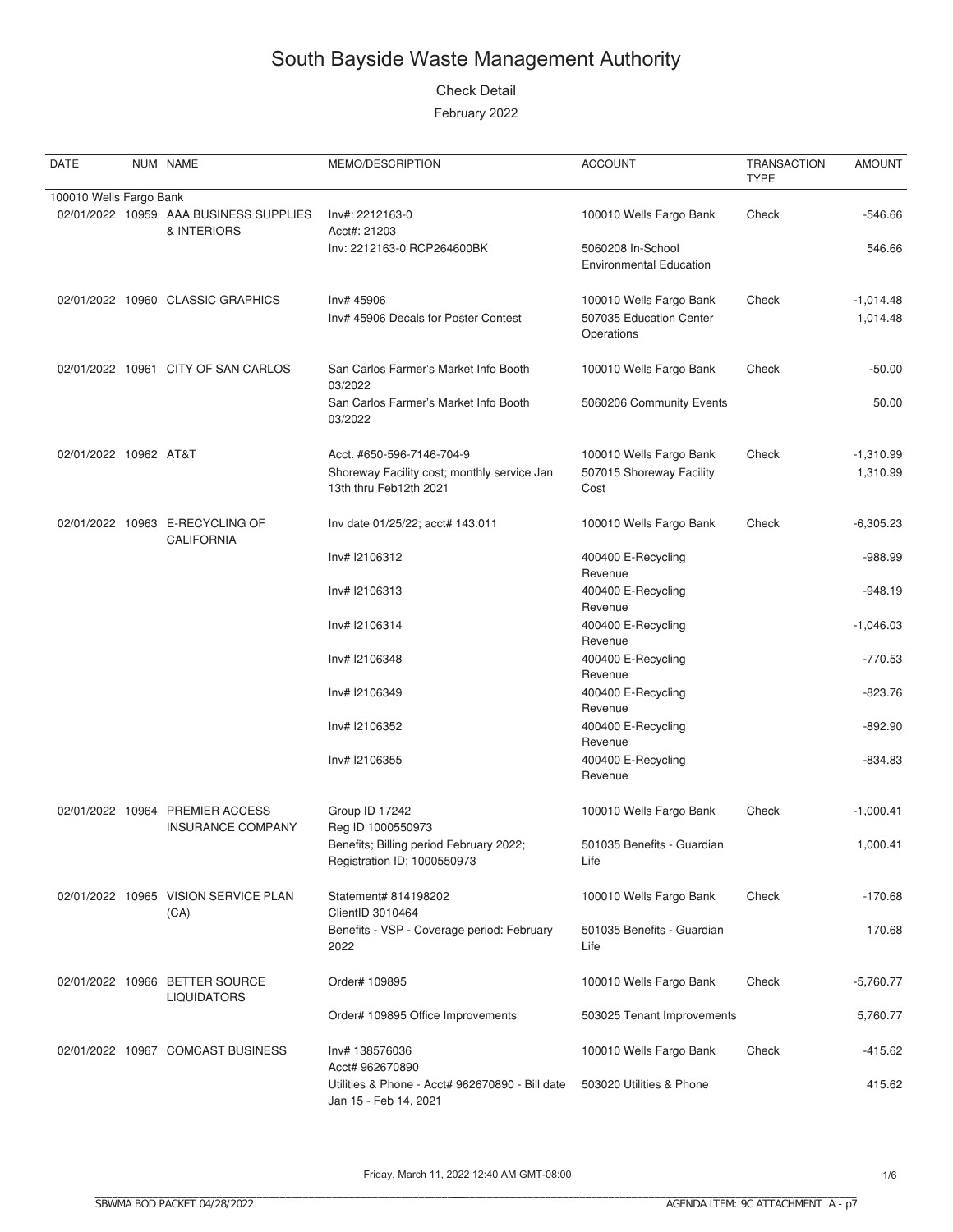#### **Check Detail**

February 2022

| DATE       | NUM NAME                                                         | MEMO/DESCRIPTION                            | <b>ACCOUNT</b>                                            | <b>TRANSACTION</b><br><b>TYPE</b> | <b>AMOUNT</b>     |
|------------|------------------------------------------------------------------|---------------------------------------------|-----------------------------------------------------------|-----------------------------------|-------------------|
|            | 02/01/2022 10968 PURCHASE POWER                                  | Acct# 8000-9000-0644-9759                   | 100010 Wells Fargo Bank                                   | Check                             | $-251.00$         |
|            |                                                                  | 01/13/2022 Statement                        | 503030 Office Supplies                                    |                                   | 251.00            |
|            |                                                                  |                                             |                                                           |                                   |                   |
|            | 02/01/2022 10969 GIANNA LA MARIANA                               | Inv# 335415509                              | 100010 Wells Fargo Bank                                   | Check                             | $-423.26$         |
|            |                                                                  | Inv# 335415509 Office Improvements          | 503025 Tenant Improvements                                |                                   | 423.26            |
|            |                                                                  |                                             |                                                           |                                   |                   |
|            | 02/01/2022 10970 AARONSON DICKERSON<br><b>COHN &amp; LANZONE</b> | 3                                           | 100010 Wells Fargo Bank                                   | <b>Bill Payment</b><br>(Check)    | $-3,197.00$       |
|            |                                                                  |                                             | 200000 Accounts Payable<br>(A/P)                          |                                   | $-3,197.00$       |
|            | 02/01/2022 10971 HF&H CONSULTANTS LLC                            | 1496                                        | 100010 Wells Fargo Bank                                   | <b>Bill Payment</b><br>(Check)    | $-4,022.50$       |
|            |                                                                  |                                             | 200000 Accounts Payable<br>(A/P)                          |                                   | $-4,022.50$       |
|            | 02/01/2022 10972 JOE LA MARIANA                                  | 8095                                        | 100010 Wells Fargo Bank                                   | <b>Bill Payment</b><br>(Check)    | $-401.24$         |
|            |                                                                  |                                             | 200000 Accounts Payable<br>(A/P)                          |                                   | $-401.24$         |
|            | 02/01/2022 10973 KBA DOCUMENT<br>SOLUTIONS, LLC                  | 9109                                        | 100010 Wells Fargo Bank                                   | <b>Bill Payment</b><br>(Check)    | $-34.02$          |
|            |                                                                  |                                             | 200000 Accounts Payable<br>(A/P)                          |                                   | $-34.02$          |
| 02/09/2022 | ACH JOHN HANCOCK USA                                             |                                             | 100010 Wells Fargo Bank                                   | Expense                           | $-35,610.06$      |
|            |                                                                  | 1/14/22 ER Contribution                     | 501015 Benefits - Retirement<br>Employer                  |                                   | 12,611.01         |
|            |                                                                  | 1/6/22 EE Contribution                      | 501010 Benefits - Retirement<br>Employee                  |                                   | 4,840.09          |
|            |                                                                  | 1/6/22 ER Contribution                      | 501015 Benefits - Retirement<br>Employer                  |                                   | 6,575.02          |
|            |                                                                  | 1/20/22 EE Contribution                     | 501010 Benefits - Retirement<br>Employee                  |                                   | 4,891.13          |
|            |                                                                  | 1/20/22 ER Contribution                     | 501015 Benefits - Retirement<br>Employer                  |                                   | 6,692.81          |
|            | 02/11/2022 WIRE MODERN HR, INC.                                  |                                             | 100010 Wells Fargo Bank                                   | Expense                           | $-10,273.10$      |
|            |                                                                  | PPE 2/10/22 Special                         | 501000 Benefits - Payroll<br>Taxes                        |                                   | 145.00            |
|            |                                                                  | PPE 2/10/22 Special                         | 501005 Benefits - Workers<br>Comp Ins                     |                                   | 66.00             |
|            |                                                                  | PPE 2/10/22 Special                         | 501030 Benefits - CPE Fee                                 |                                   | 62.10             |
|            |                                                                  | PPE 2/10/22 Special                         | 500000 Salaries - Admin                                   |                                   | 10,000.00         |
|            |                                                                  |                                             |                                                           |                                   |                   |
|            |                                                                  |                                             |                                                           |                                   |                   |
| 02/11/2022 | ACH WELLS FARGO                                                  | January 2022 Client Analysis Service Charge | 100010 Wells Fargo Bank<br>503005 Bank Fees &<br>Services | Expense                           | -583.30<br>583.30 |
| 02/14/2022 | ACH STERLING HSA                                                 | August 2019 HSA                             | 100010 Wells Fargo Bank                                   | Expense                           | $-705.69$         |
|            |                                                                  | February 2022- Sterling HSA                 | 501025 Benefits - Sterling<br>HSA                         |                                   | 705.69            |
|            | 02/16/2022 10992 SCAPES INC                                      | Inv# 20787                                  | 100010 Wells Fargo Bank                                   | Check                             | $-315.00$         |

Friday, March 11, 2022 12:40 AM GMT-08:00

 $2/6$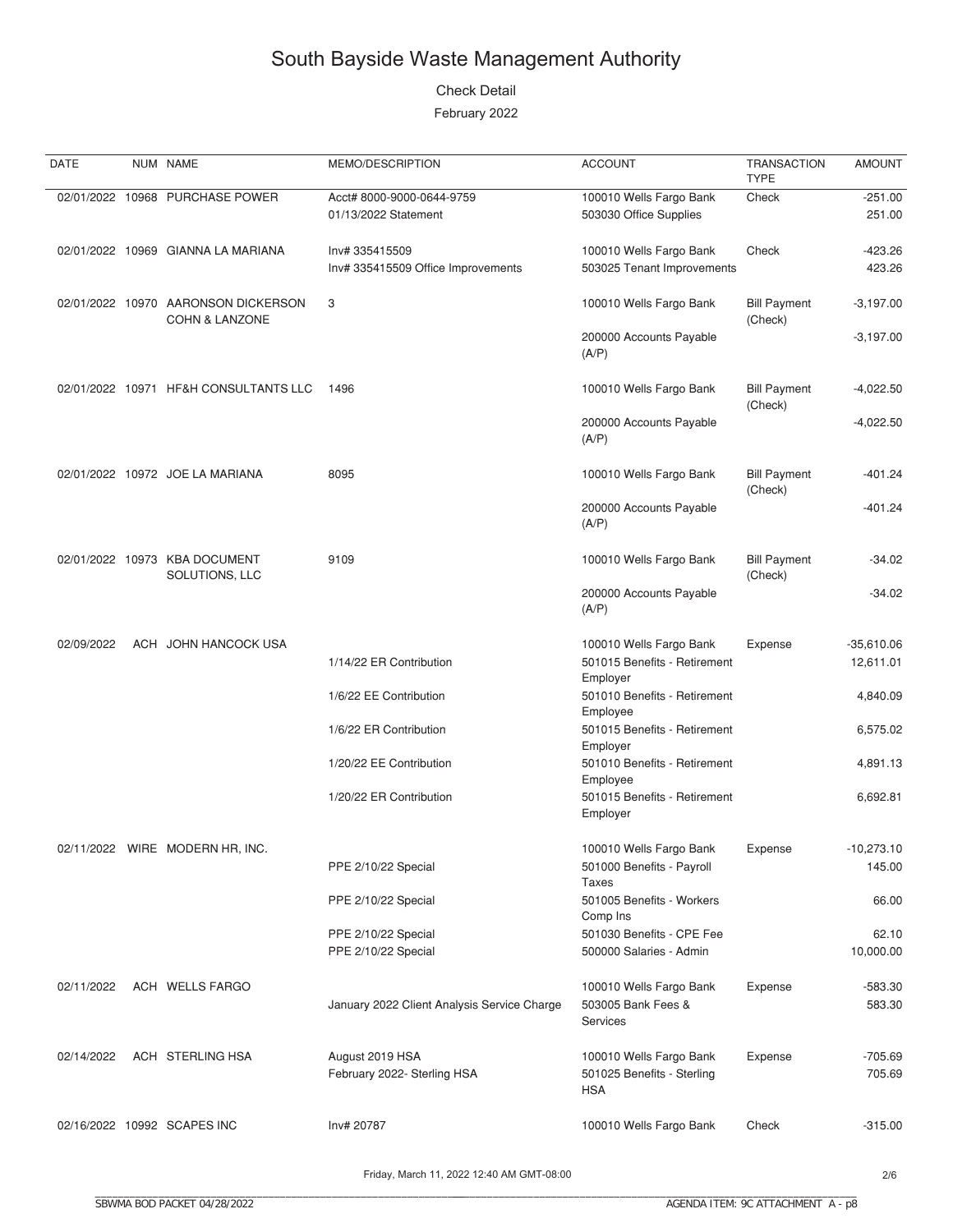#### **Check Detail**

| DATE                     | NUM NAME                                                         | MEMO/DESCRIPTION                                                             | <b>ACCOUNT</b>                                                             | <b>TRANSACTION</b><br><b>TYPE</b> | <b>AMOUNT</b>           |
|--------------------------|------------------------------------------------------------------|------------------------------------------------------------------------------|----------------------------------------------------------------------------|-----------------------------------|-------------------------|
|                          |                                                                  | Shoreway Facility Cost - January 2022<br><b>Monthly Maintenance</b>          | 507015 Shoreway Facility<br>Cost                                           |                                   | 315.00                  |
|                          | 02/16/2022 10993 T3 TECHNICAL<br><b>ENGINEERING</b>              | Inv# 2106-021 SBWMA EI Test                                                  | 100010 Wells Fargo Bank                                                    | Check                             | $-4,506.72$             |
|                          |                                                                  | T3CHCOMP Consulting Svcs Inv# 2106-021<br><b>SBWMA EL Test</b>               | 507060 Master Plan<br>Assessment                                           |                                   | 4,506.72                |
|                          | 02/16/2022 10975 AT&T Internet                                   | ACCT# 317554669<br>AT&T INTERNET 01/25/2022-02/24/2022                       | 100010 Wells Fargo Bank<br>507015 Shoreway Facility<br>Cost                | Check                             | $-195.30$<br>195.30     |
|                          | 02/16/2022 10981 E-RECYCLING OF<br><b>CALIFORNIA</b>             | Inv date 01/27/22, 02/01/22, 02/08/22; acct#<br>143.011, 143.012             | 100010 Wells Fargo Bank                                                    | Check                             | $-4,881.89$             |
|                          |                                                                  | Inv# I2106353                                                                | 400400 E-Recycling<br>Revenue                                              |                                   | $-895.27$               |
|                          |                                                                  | Inv# I2106356                                                                | 400400 E-Recycling<br>Revenue                                              |                                   | $-862.79$               |
|                          |                                                                  | Inv# I2106357                                                                | 400400 E-Recycling<br>Revenue                                              |                                   | $-947.45$               |
|                          |                                                                  | Inv# I2106358                                                                | 400400 E-Recycling<br>Revenue                                              |                                   | $-975.19$               |
|                          |                                                                  | Inv# I2106359                                                                | 400400 E-Recycling<br>Revenue                                              |                                   | $-746.29$               |
|                          |                                                                  | Inv# I2200058                                                                | 400400 E-Recycling<br>Revenue                                              |                                   | $-454.90$               |
|                          | 02/16/2022 10983 Environmental and Energy<br>Consulting          | Inv# 2378                                                                    | 100010 Wells Fargo Bank                                                    | Check                             | $-6,000.00$             |
|                          |                                                                  | Legislative Services; Consulting & Lobbying<br>January 2022                  | 504000 Legislative & Reg<br>Advocacy                                       |                                   | 6,000.00                |
|                          | 02/16/2022 10984 GOLDEN IDEAS                                    | Inv# 2022003<br>Bill Inserts Member Agency Rate Payer<br>Education 01/29/22  | 100010 Wells Fargo Bank<br>5060204 Member Agency &<br>Rate Payer Education | Check                             | $-1,211.00$<br>1,211.00 |
|                          | 02/16/2022 10978 COMMON GOAL<br>CONSULTING GROUP, INC            | Inv# 002<br>Proj# 505005                                                     | 100010 Wells Fargo Bank                                                    | Check                             | $-2,211.25$             |
|                          |                                                                  | Airport Project feasibility Study 01/01/2022-<br>01/31/2022                  | 505005 Facility Improvement<br>Oversight                                   |                                   | 2,211.25                |
|                          | 02/16/2022 10974 AARONSON DICKERSON<br><b>COHN &amp; LANZONE</b> | Inv# 1463                                                                    | 100010 Wells Fargo Bank                                                    | Check                             | $-12,996.50$            |
|                          |                                                                  | Board Counsel January 2022<br>SB 1383 Tech Support January 2022              | 502005 Board Counsel<br>502006 SB 1383 Technical<br>Assistance             |                                   | 12,788.00<br>208.50     |
|                          | 02/16/2022 10976 CITY OF SAN CARLOS                              | Inv# 19978<br>February 2022                                                  | 100010 Wells Fargo Bank<br>503010 Rent                                     | Check                             | $-5,245.00$<br>5,245.00 |
| 02/16/2022 10977 Comcast |                                                                  | Acct# 8155 20 033 0447972<br>Utilities; services from Jan 29 to Feb 28, 2022 | 100010 Wells Fargo Bank<br>503020 Utilities & Phone                        | Check                             | $-406.67$<br>406.67     |
|                          | 02/16/2022 10990 LANALERT, INC.                                  | Inv# 1542<br>IT Services 02/01/2022                                          | 100010 Wells Fargo Bank<br>502020 IT Support                               | Check                             | $-3,706.22$<br>3,706.22 |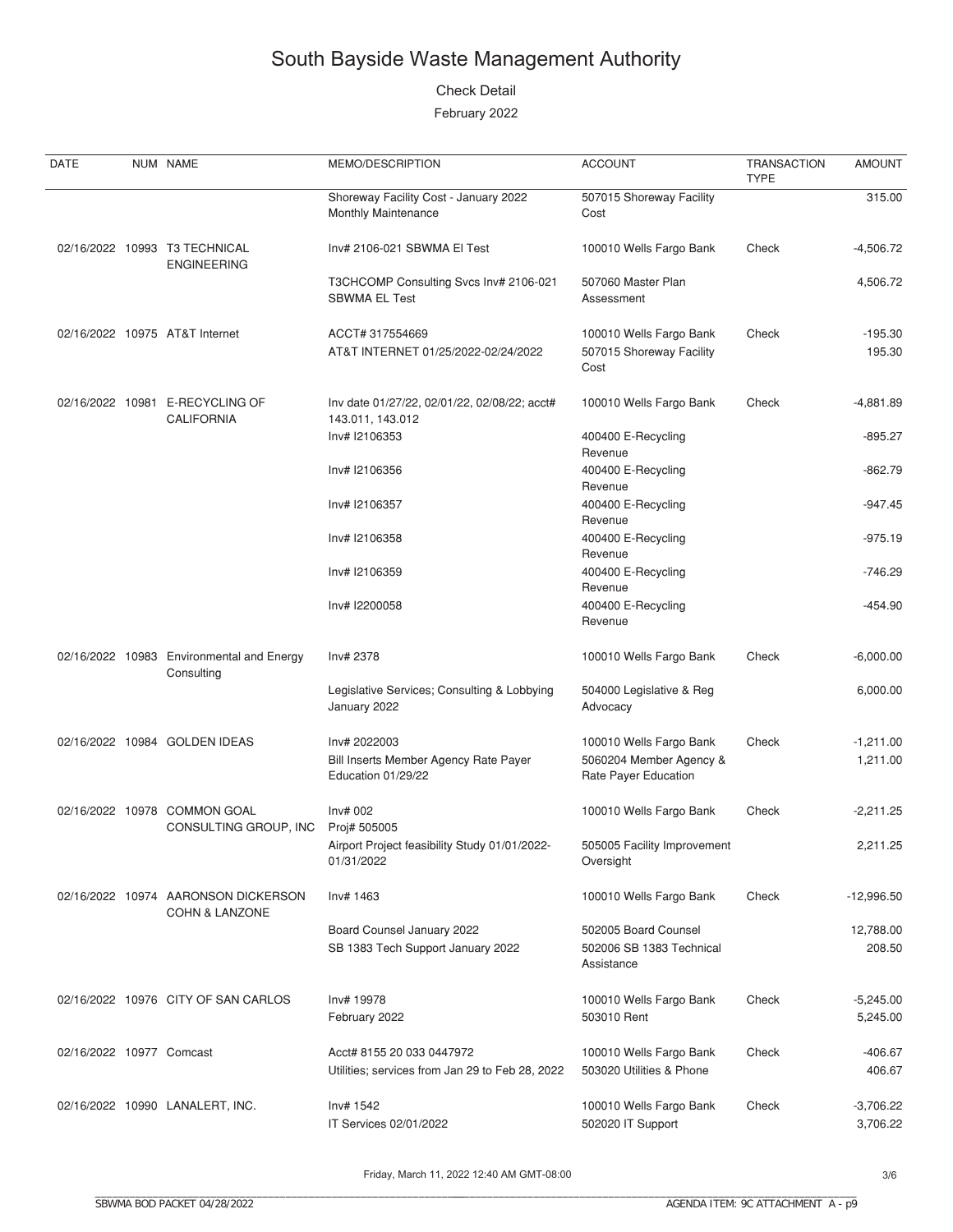#### **Check Detail**

| DATE | NUM NAME                                               | MEMO/DESCRIPTION                                                                    | <b>ACCOUNT</b>                                            | <b>TRANSACTION</b><br><b>TYPE</b> | <b>AMOUNT</b> |
|------|--------------------------------------------------------|-------------------------------------------------------------------------------------|-----------------------------------------------------------|-----------------------------------|---------------|
|      | 02/16/2022 10982 EMI HASHIZUME                         | 01/14/22, 02/07/22, 02/10/22 Employee<br><b>Expense Reimbursement</b>               | 100010 Wells Fargo Bank                                   | Check                             | $-118.53$     |
|      |                                                        | In Schools Program Reimbursement 01/14/22,                                          | 5060208 In-School                                         |                                   | 50.20         |
|      |                                                        | 02/07/22, 02/10/22<br>Ed Center Ops Reimbursement 01/14/22,                         | <b>Environmental Education</b><br>507035 Education Center |                                   | 40.91         |
|      |                                                        | 02/07/22, 02/10/22<br>Office Supplies Reimbursement 01/14/22,<br>02/07/22, 02/10/22 | Operations<br>503030 Office Supplies                      |                                   | 27.42         |
|      | 02/16/2022 10988 KBA DOCUMENT<br>SOLUTIONS LLC         | Inv# 8708480                                                                        | 100010 Wells Fargo Bank                                   | Check                             | -489.26       |
|      |                                                        | Office Equipment; Contract# 42087343                                                | 503035 Office Equipment<br>Costs                          |                                   | 489.26        |
|      | 02/16/2022 10989 KBA DOCUMENT<br>SOLUTIONS, LLC        | Inv. #55Y1249354                                                                    | 100010 Wells Fargo Bank                                   | Check                             | $-22.44$      |
|      |                                                        | Acct# SB15 - Inv# 55Y1249354                                                        | 503035 Office Equipment<br>Costs                          |                                   | 22.44         |
|      | 02/16/2022 10994 WELLS FARGO                           | Acct# 4856 2003 7906 1909<br>Statement Closing Date: 01/28/2022                     | 100010 Wells Fargo Bank                                   | Check                             | $-7,910.52$   |
|      |                                                        | 1/28/2021 Statement: Office Improvements                                            | 503025 Tenant Improvements                                |                                   | 2,480.89      |
|      |                                                        | 1/28/2021 Statement: Office Improvements                                            | 503025 Tenant Improvements                                |                                   | 169.92        |
|      |                                                        | 1/28/2021 Statement: Computer Purchase for<br>Office                                | 504005 Computer Purchase<br>for Office                    |                                   | 365.93        |
|      |                                                        | 1/28/2021 Statement: Computer Purchase for<br>Office                                | 504005 Computer Purchase<br>for Office                    |                                   | 283.90        |
|      |                                                        | 1/28/2021 Statement: Professional Dues                                              | 503045 Professional dues &<br>Memberships                 |                                   | 99.00         |
|      |                                                        | 1/28/2021 Statement: Computer Purchase for<br>Office                                | 504005 Computer Purchase<br>for Office                    |                                   | 1,538.03      |
|      |                                                        | 1/28/2021 Statement: Office Improvements                                            | 503025 Tenant Improvements                                |                                   | 1,107.21      |
|      |                                                        | 1/28/2021 Statement: Office Improvements                                            | 503025 Tenant Improvements                                |                                   | 121.12        |
|      |                                                        | 1/28/2021 Statement: Office Improvements                                            | 503025 Tenant Improvements                                |                                   | 1,011.62      |
|      |                                                        | 1/28/2021 Statement: MA/Rate Payer<br>Education                                     | 5060204 Member Agency &<br>Rate Payer Education           |                                   | 235.00        |
|      |                                                        | 1/28/2021 Statement: Office Supplies                                                | 503030 Office Supplies                                    |                                   | 130.45        |
|      |                                                        | 1/28/2021 Statement: Computer Purchase                                              | 504005 Computer Purchase<br>for Office                    |                                   | 328.45        |
|      |                                                        | 1/28/2021 Statement: Overage Fees                                                   | 503005 Bank Fees &<br><b>Services</b>                     |                                   | 39.00         |
|      | 02/16/2022 10980 DAPHNY PAN                            | January 2022 Employee Expense<br>Reimbursement                                      | 100010 Wells Fargo Bank                                   | Check                             | $-9.95$       |
|      |                                                        | January 2022 Mileage Reimbursement                                                  | 503050 Mileage<br>reimbursements                          |                                   | 9.95          |
|      | 02/16/2022 10987 HURTADO'S HANDYMAN<br><b>SERVICES</b> | Inv# 1401                                                                           | 100010 Wells Fargo Bank                                   | Check                             | $-3,507.00$   |
|      |                                                        | 02/07/2022 Professional Services                                                    | 503025 Tenant Improvements                                |                                   | 3,507.00      |
|      | 02/16/2022 10979 DAPHNY PAN                            |                                                                                     | 100010 Wells Fargo Bank                                   | <b>Bill Payment</b><br>(Check)    | $-16.52$      |
|      |                                                        |                                                                                     | 200000 Accounts Payable                                   |                                   | $-16.52$      |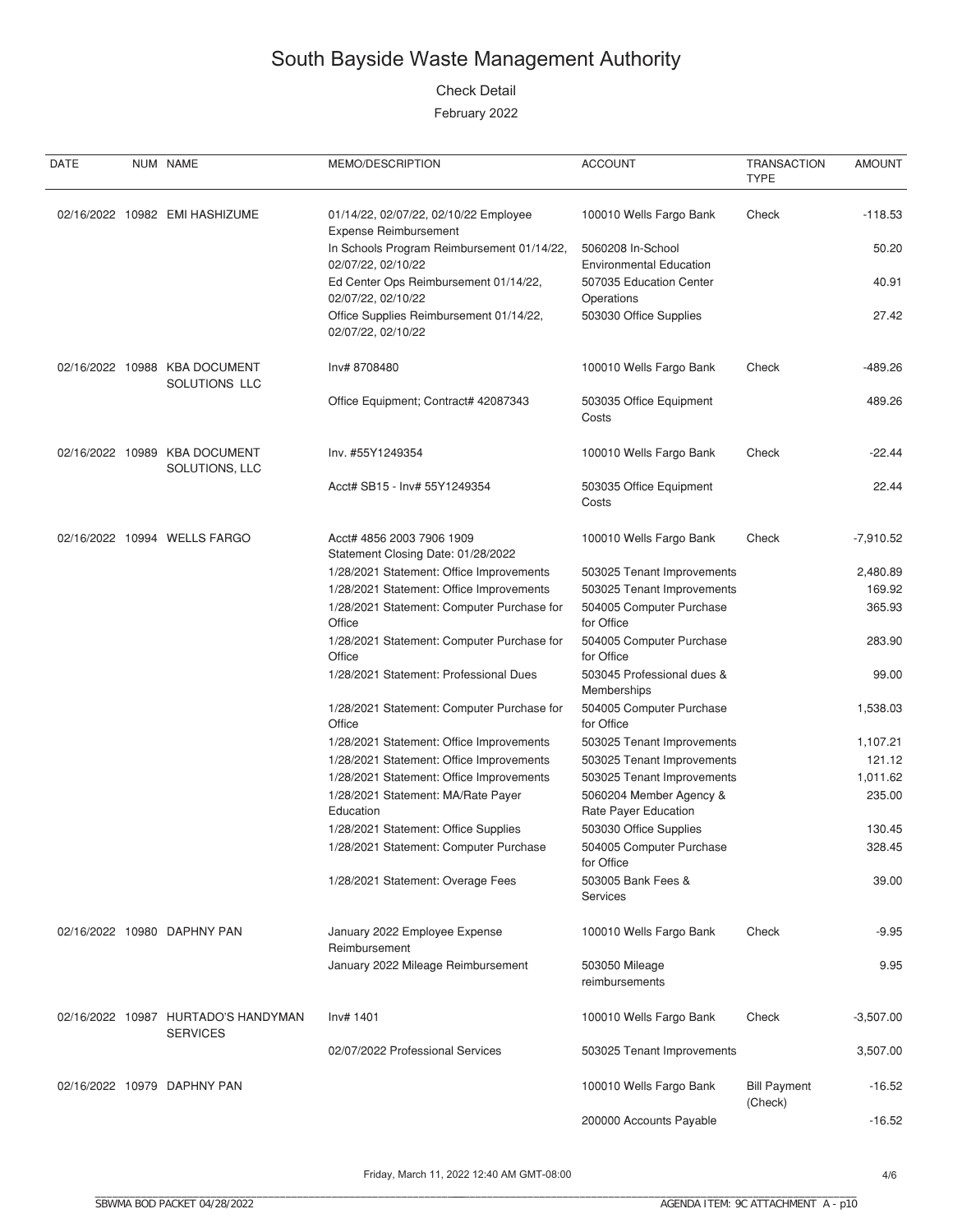#### **Check Detail**

| DATE       | NUM NAME                                                                       | MEMO/DESCRIPTION                                                                               | <b>ACCOUNT</b>                                                               | <b>TRANSACTION</b><br><b>TYPE</b> | <b>AMOUNT</b>               |
|------------|--------------------------------------------------------------------------------|------------------------------------------------------------------------------------------------|------------------------------------------------------------------------------|-----------------------------------|-----------------------------|
|            |                                                                                |                                                                                                | (A/P)                                                                        |                                   |                             |
|            | 02/16/2022 10985 HF&H CONSULTANTS LLC                                          | 1496                                                                                           | 100010 Wells Fargo Bank                                                      | <b>Bill Payment</b><br>(Check)    | $-3,152.25$                 |
|            |                                                                                |                                                                                                | 200000 Accounts Payable<br>(A/P)                                             |                                   | $-3,152.25$                 |
|            | 02/16/2022 10986 HURTADO'S HANDYMAN<br><b>SERVICES</b>                         |                                                                                                | 100010 Wells Fargo Bank                                                      | <b>Bill Payment</b><br>(Check)    | $-2,135.00$                 |
|            |                                                                                |                                                                                                | 200000 Accounts Payable<br>(A/P)                                             |                                   | $-2,135.00$                 |
|            | 02/16/2022 10991 RECOLOGY SAN MATEO<br><b>COUNTY</b>                           | 5446                                                                                           | 100010 Wells Fargo Bank                                                      | <b>Bill Payment</b><br>(Check)    | $-560.00$                   |
|            |                                                                                |                                                                                                | 200000 Accounts Payable<br>(A/P)                                             |                                   | $-560.00$                   |
|            | 02/16/2022 10995 ANAERGIA<br><b>TECHNOLOGIES AND</b><br><b>ENGINEERING LLC</b> | Inv# IN000000305                                                                               | 100010 Wells Fargo Bank                                                      | Check                             | $-57,011.57$                |
|            |                                                                                | Change Order #4 Remobilization & additional<br>labor to start-up facility after COVID shutdown | 5070051 Shoreway<br>Operations - Other                                       |                                   | 57,011.57                   |
|            | 02/16/2022 WIRE MODERN HR, INC.                                                | PPE 2/12/22                                                                                    | 100010 Wells Fargo Bank<br>501000 Benefits - Payroll<br>Taxes                | Expense                           | $-58,841.27$<br>1,144.30    |
|            |                                                                                | PPE 2/12/22                                                                                    | 501005 Benefits - Workers<br>Comp Ins                                        |                                   | 405.76                      |
|            |                                                                                | PPE 2/12/22                                                                                    | 501030 Benefits - CPE Fee                                                    |                                   | 781.50                      |
|            |                                                                                | PPE 2/12/22                                                                                    | 500000 Salaries - Admin                                                      |                                   | 22,506.83                   |
|            |                                                                                | PPE 2/12/22                                                                                    | 500100 Salaries - Recycling                                                  |                                   | 35,833.06                   |
|            |                                                                                | PPE 2/12/22                                                                                    | 500110 SB1383 Staff                                                          |                                   | 4,370.05                    |
|            |                                                                                | PPE 2/12/22                                                                                    | 501010 Benefits - Retirement<br>Employee                                     |                                   | $-6,200.23$                 |
|            | 02/18/2022 WIRE THE BANK OF NEW YORK<br><b>MELLON</b>                          |                                                                                                | 100010 Wells Fargo Bank                                                      | Expense                           | 1,129,084.34                |
|            |                                                                                | Interest expense                                                                               | 100047 Investment -<br>BNY2019AB Payment Fund<br>#762666                     |                                   | 358,459.34                  |
|            |                                                                                | Interest expense                                                                               | 100047 Investment -<br>BNY2019AB Payment Fund<br>#762666                     |                                   | 770,625.00                  |
| 02/24/2022 | ACH GUARDIAN LIFE<br>INSURANCE CO OF<br><b>AMERICA</b>                         |                                                                                                | 100010 Wells Fargo Bank                                                      | Expense                           | $-1,005.98$                 |
|            |                                                                                | March 2022 life insurance                                                                      | 501035 Benefits - Guardian<br>Life                                           |                                   | 1,005.98                    |
|            | 02/28/2022 WIRE CITY OF SAN CARLOS                                             | January 2022 franchise fee                                                                     | 100010 Wells Fargo Bank<br>507055 Franchise Fee to the<br>City of San Carlos | Expense                           | $-177,160.29$<br>177,160.29 |
| 02/28/2022 | <b>ACH</b> Anthem Blue Cross                                                   |                                                                                                | 100010 Wells Fargo Bank                                                      | Expense                           | $-5,994.86$                 |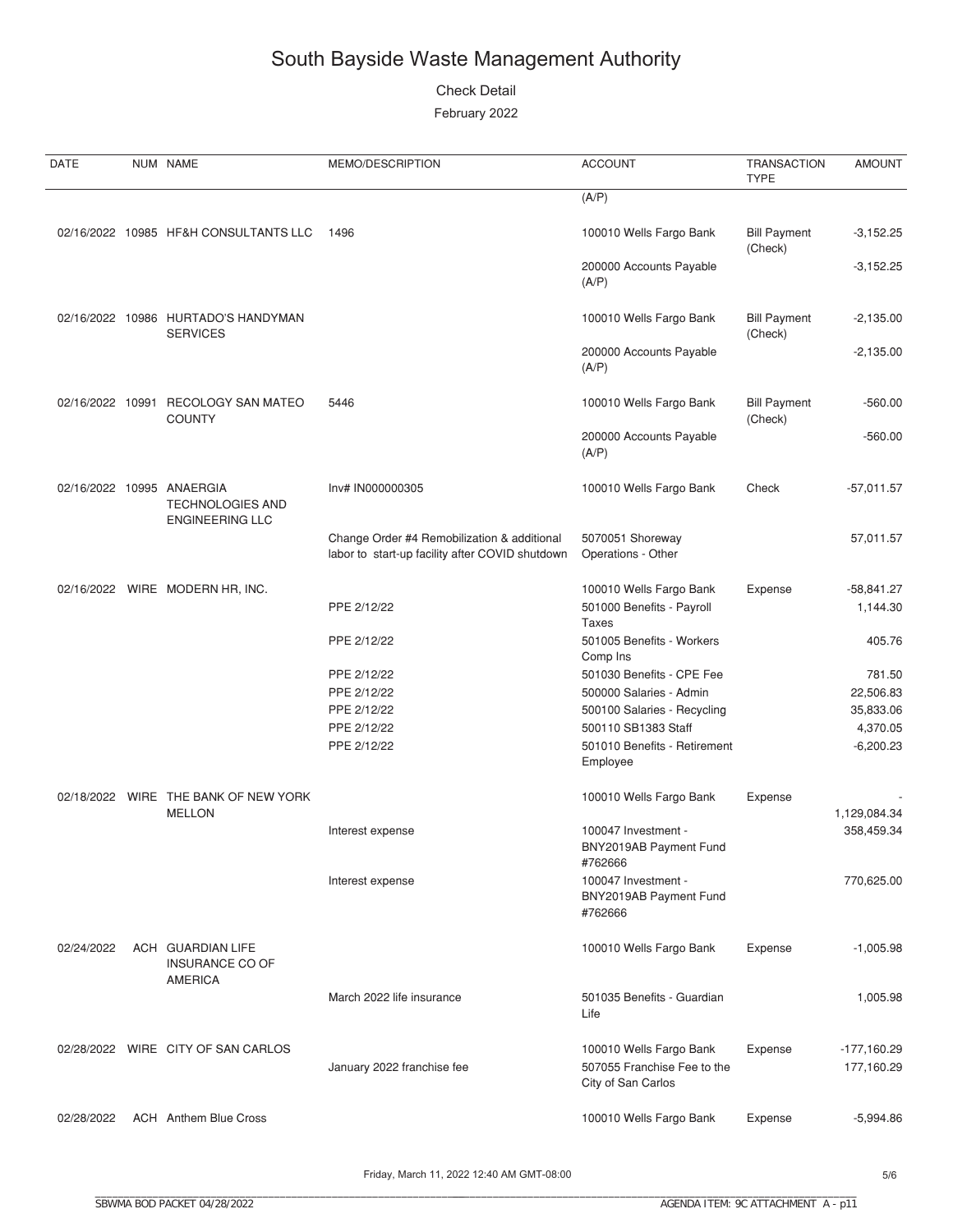**Check Detail** 

| DATE | NUM NAME | MEMO/DESCRIPTION             | <b>ACCOUNT</b>            | TRANSACTION<br><b>TYPE</b> | <b>AMOUNT</b> |
|------|----------|------------------------------|---------------------------|----------------------------|---------------|
|      |          | Group insurance - March 2022 | 501020 Benefits - Medical |                            | 5,994.86      |
|      |          |                              |                           | TOTAL - \$1,560,771.34     |               |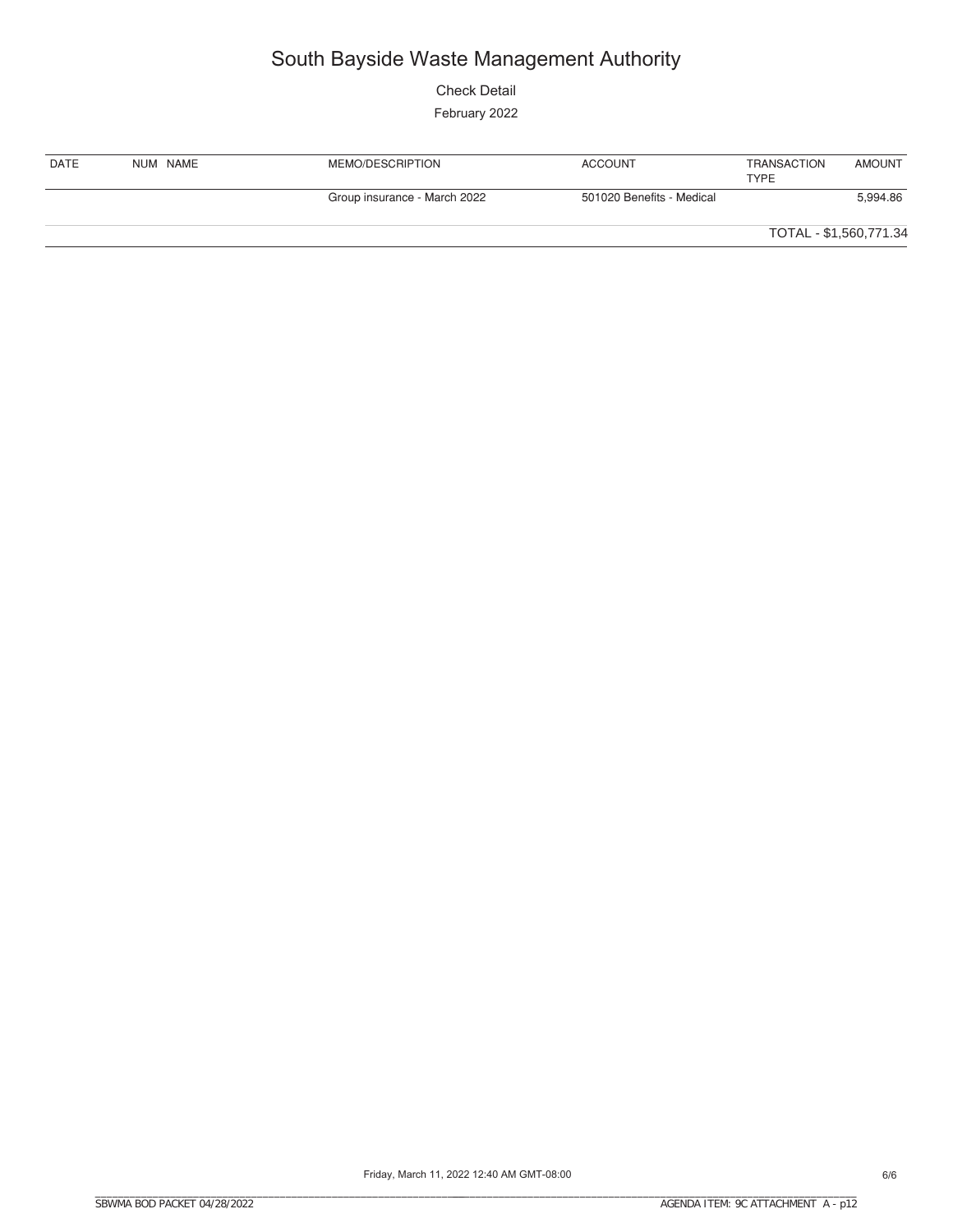#### Check Detail

March 2022

| DATE                    | NUM NAME                                                         | MEMO/DESCRIPTION                                                                                    | <b>ACCOUNT</b>                                                       | <b>TRANSACTION</b><br><b>TYPE</b> | <b>AMOUNT</b>             |
|-------------------------|------------------------------------------------------------------|-----------------------------------------------------------------------------------------------------|----------------------------------------------------------------------|-----------------------------------|---------------------------|
| 100010 Wells Fargo Bank |                                                                  |                                                                                                     |                                                                      |                                   |                           |
|                         | 03/02/2022 10996 ANDY ZHANG                                      | 09/18/2021 & 02/15/2022 Employee Expense<br>Reimbursement                                           | 100010 Wells Fargo Bank                                              | Check                             | $-56.24$                  |
|                         |                                                                  | 09/08/2021: T-shirts for Embroidering<br>2/15/2022: Boot Stipend                                    | 503030 Office Supplies<br>503030 Office Supplies                     |                                   | 6.24<br>50.00             |
|                         | 03/02/2022 10997 SHRED WORKS INC                                 | Inv #16591<br>Shred Event San Carlos 02/05/2022                                                     | 100010 Wells Fargo Bank<br>506030 Shred Event Svcs<br>(pass thru)    | Check                             | $-955.00$<br>955.00       |
| 03/02/2022 10998 AT&T   |                                                                  | Acct. #650-596-7146-704-9<br>Shoreway Facility cost; monthly service Feb<br>13th thru Mar 12th 2021 | 100010 Wells Fargo Bank<br>507015 Shoreway Facility<br>Cost          | Check                             | $-1,318.97$<br>1,318.97   |
|                         | 03/02/2022 10999 COSCO FIRE<br>PROTECTION INC                    | Inv# 1000553414<br>Cust# 2027076                                                                    | 100010 Wells Fargo Bank                                              | Check                             | $-13,720.00$              |
|                         |                                                                  | 2202-1011 5 Year Foam System Inspection                                                             | 507015 Shoreway Facility<br>Cost                                     |                                   | 13,720.00                 |
|                         | 03/02/2022 11000 BFI OF CALIFORNIA INC<br>Ox Mtn Landfill - 4227 | Inv. #4227-000062217<br>Cust#4-4227-0000552                                                         | 100010 Wells Fargo Bank                                              | Check                             | -899,787.13               |
|                         |                                                                  | DISPOSAL OX MTN. - January 2022                                                                     | 5070101 Disposal &<br>Processing - OX                                |                                   | 899,787.13                |
|                         | 03/02/2022 11001 RECOLOGY BLOSSOM<br><b>VALLEY ORGANICS-N</b>    | Inv. #200025                                                                                        | 100010 Wells Fargo Bank                                              | Check                             | -330,603.56               |
|                         |                                                                  | DISPOSAL-BVON - January 2022                                                                        | 5070103 Disposal &<br>Processing - BVON                              |                                   | 330,603.56                |
|                         | 03/02/2022 11002 BROWNING FERRIS<br>INDUSTRIES OF CA INC         | Inv# 4278-100007655<br>Cust# 4-4278-1001002                                                         | 100010 Wells Fargo Bank                                              | Check                             | -279,199.28               |
|                         |                                                                  | Disposal Newby January 2022                                                                         | 5070102 Disposal &<br>Processing - NEWBY                             |                                   | 279,199.28                |
|                         | 03/02/2022 11003 ZANKER RECYCLING                                | Inv. #202201345<br>DISPOSAL ZANKER - January 2022                                                   | 100010 Wells Fargo Bank<br>5070104 Disposal &<br>Processing - ZANKER | Check                             | -189,852.95<br>189,852.95 |
|                         | 03/02/2022 11004 E-RECYCLING OF<br><b>CALIFORNIA</b>             | Inv date 02/10/2022, 02/15/2022, 02/17/2022;<br>acct# 143.011, 143.012                              | 100010 Wells Fargo Bank                                              | Check                             | -6,141.16                 |
|                         |                                                                  | Inv# I2106361                                                                                       | 400400 E-Recycling Revenue                                           |                                   | $-835.64$                 |
|                         |                                                                  | Inv# I2200260                                                                                       | 400400 E-Recycling Revenue                                           |                                   | $-1,033.36$               |
|                         |                                                                  | Inv# I2200261                                                                                       | 400400 E-Recycling Revenue                                           |                                   | $-1,103.91$               |
|                         |                                                                  | Inv# I2200275                                                                                       | 400400 E-Recycling Revenue                                           |                                   | $-862.23$                 |
|                         |                                                                  | Inv# I2200276                                                                                       | 400400 E-Recycling Revenue                                           |                                   | $-1,507.57$               |
|                         |                                                                  | Inv# I2200277                                                                                       | 400400 E-Recycling Revenue                                           |                                   | $-798.45$                 |
|                         | 03/02/2022 11005 PREMIER ACCESS<br>INSURANCE COMPANY             | Group ID 17242<br>Reg ID 1000550973                                                                 | 100010 Wells Fargo Bank                                              | Check                             | $-699.81$                 |
|                         |                                                                  | Benefits; Billing period March 2022;<br>Registration ID: 1000550973                                 | 501035 Benefits - Guardian<br>Life                                   |                                   | 699.81                    |
|                         | 03/02/2022 11006 VISION SERVICE PLAN<br>(CA)                     | Statement# 814451988<br>ClientID 3010464                                                            | 100010 Wells Fargo Bank                                              | Check                             | $-119.56$                 |
|                         |                                                                  | Benefits - VSP - Coverage period: March 2022   501035 Benefits - Guardian                           |                                                                      |                                   | 119.56                    |

Monday, April 11, 2022 03:54 PM GMT-07:00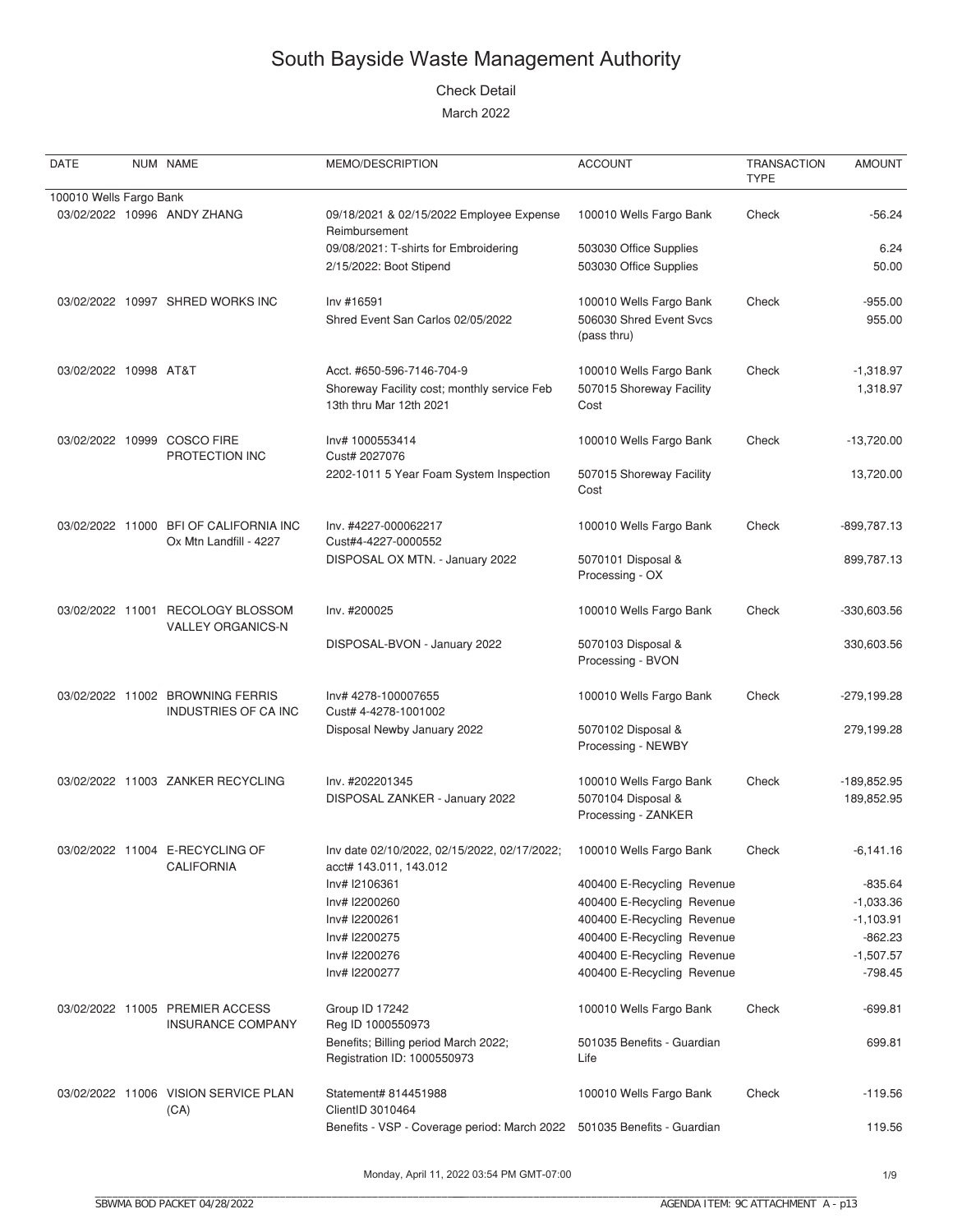#### Check Detail

| DATE                     | NUM NAME                                                       | MEMO/DESCRIPTION                                                                                                              | <b>ACCOUNT</b>                                                                                       | <b>TRANSACTION</b><br><b>TYPE</b> | <b>AMOUNT</b>                       |
|--------------------------|----------------------------------------------------------------|-------------------------------------------------------------------------------------------------------------------------------|------------------------------------------------------------------------------------------------------|-----------------------------------|-------------------------------------|
|                          |                                                                |                                                                                                                               | Life                                                                                                 |                                   |                                     |
|                          | 03/02/2022 11007 GIGANTIC IDEA STUDIO                          | <b>INV#3728</b><br>Composting Communications 01/01/2022-<br>01/31/2022<br>Composting Communications 01/01/2022-<br>01/31/2022 | 100010 Wells Fargo Bank<br>5060203 Multi-Family<br>Outreach<br>502008 SB1383 Outreach &<br>Education | Check                             | $-2,758.65$<br>1,379.33<br>1,379.32 |
|                          | 03/02/2022 11008 WILLARD DANIEL DECKER                         | Inv# 2993                                                                                                                     | 100010 Wells Fargo Bank                                                                              | Check                             | $-1,410.00$                         |
|                          | JR                                                             | Capital MRF Wall Repair: 09/01/2021-<br>01/31/2022 professional services                                                      | 6001022 Facilities<br>Improvements - Capital MRF<br><b>Wall Repair</b>                               |                                   | 1,410.00                            |
| 03/02/2022 11009 ACTERRA |                                                                | Promise to Our Planet 2022<br>Sponsorship Promise to Our Planet 2022                                                          | 100010 Wells Fargo Bank<br>503070 Sponsorship &<br>Donations                                         | Check                             | $-2,000.00$<br>2,000.00             |
|                          | 03/02/2022 11010 COMCAST BUSINESS                              | Inv# 140595462<br>Acct# 962670890                                                                                             | 100010 Wells Fargo Bank                                                                              | Check                             | $-417.44$                           |
|                          |                                                                | Utilities & Phone - Acct# 962670890 - Bill date<br>Feb 15 - Mar 14, 2021                                                      | 503020 Utilities & Phone                                                                             |                                   | 417.44                              |
|                          | 03/02/2022 11011 EMI HASHIZUME                                 | 02/24/2022 Employee Expense<br>Reimbursement                                                                                  | 100010 Wells Fargo Bank                                                                              | Check                             | $-66.36$                            |
|                          |                                                                | 02/24/2022: Staff Farewell Celebration                                                                                        | 503060 Conferences &<br>Meetings                                                                     |                                   | 66.36                               |
|                          | 03/02/2022 11012 PURCHASE POWER                                | Acct# 8000-9000-0644-9759<br>Statement Date 02/13/2022                                                                        | 100010 Wells Fargo Bank<br>503005 Bank Fees & Services                                               | Check                             | $-35.08$<br>35.08                   |
|                          | 03/02/2022 11013 PITNEY BOWES GLOBAL<br>FINANCIAL SERVICES LLC | Statement Date: 02/15/2022 Acct#<br>0012232627                                                                                | 100010 Wells Fargo Bank                                                                              | Check                             | $-128.73$                           |
|                          |                                                                | Inv# 3105329977 02/15/2022                                                                                                    | 503035 Office Equipment<br>Costs                                                                     |                                   | 128.73                              |
|                          | 03/02/2022 11014 Zero Waste USA                                | Inv# 1173<br>Zero Waste Associates Series                                                                                     | 100010 Wells Fargo Bank<br>503065 Training                                                           | Check                             | $-1,200.00$<br>1,200.00             |
|                          | 03/02/2022 11015 RECOLOGY SAN MATEO<br><b>COUNTY</b>           | Inv# 2/15/2022PRJ164                                                                                                          | 100010 Wells Fargo Bank                                                                              | Check                             | $-18,755.00$                        |
|                          |                                                                | 02/05/2022: Roof repairs, Maintenance Shop &<br>Paint Booth                                                                   | 6001027 Facilities<br>Improvements-Roof<br>Maintenance                                               |                                   | 18,755.00                           |
|                          | 03/02/2022 11016 AMERICAN RESTORE INC                          | Application & Certificate for Payment #1<br>2022 Tip Floor & MRF Floor Repair<br>11/12/2021-02/21/2022                        | 100010 Wells Fargo Bank<br>6001026 Facilities<br>Improvements - Capital MRF<br>Floor Repair          | Check                             | $-247,000.00$<br>247,000.00         |
|                          | 03/02/2022 WIRE MODERN HR, INC.                                | PPE 2/26/22                                                                                                                   | 100010 Wells Fargo Bank<br>501000 Benefits - Payroll<br>Taxes                                        | Expense                           | $-60,887.02$<br>873.89              |
|                          |                                                                | PPE 2/26/22                                                                                                                   | 501005 Benefits - Workers<br>Comp Ins                                                                |                                   | 393.23                              |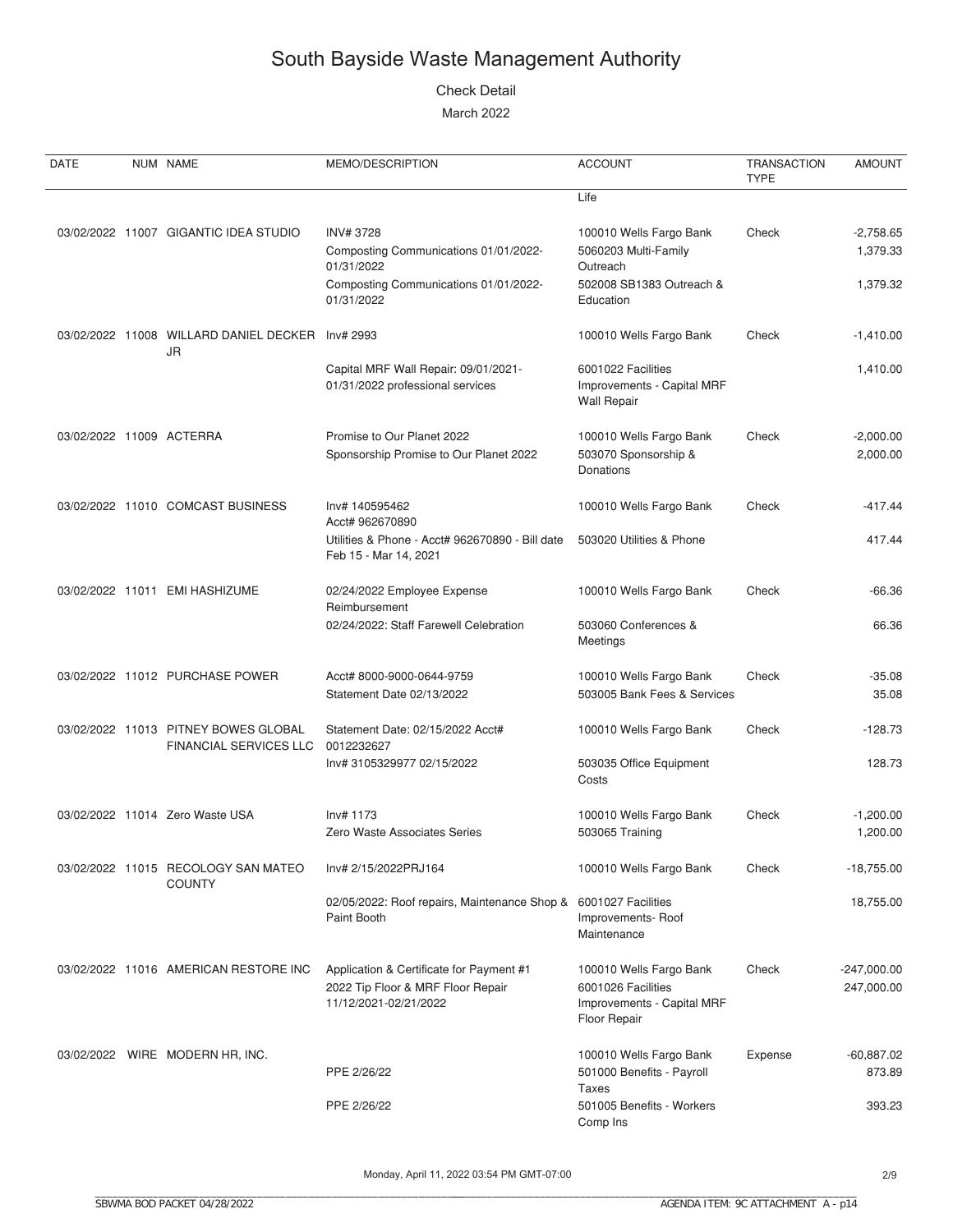#### Check Detail

| DATE       | NUM NAME                            | MEMO/DESCRIPTION       | <b>ACCOUNT</b>                            | <b>TRANSACTION</b><br><b>TYPE</b> | <b>AMOUNT</b> |
|------------|-------------------------------------|------------------------|-------------------------------------------|-----------------------------------|---------------|
|            |                                     | PPE 2/26/22            | 501030 Benefits - CPE Fee                 |                                   | 781.50        |
|            |                                     | PPE 2/26/22            | 500000 Salaries - Admin                   |                                   | 18,246.90     |
|            |                                     | PPE 2/26/22            | 500100 Salaries - Recycling               |                                   | 32,547.11     |
|            |                                     | PPE 2/26/22            | 500110 SB1383 Staff                       |                                   | 4,040.77      |
|            |                                     | PPE 2/26/22            | 501010 Benefits - Retirement              |                                   | $-5,454.50$   |
|            |                                     |                        | Employee                                  |                                   |               |
|            |                                     | PPE 2/26/22            | 500150 Salaries - Car                     |                                   | 3,250.00      |
|            |                                     |                        | Allowance                                 |                                   |               |
|            |                                     | PPE 2/26/22            | 500200 Salaries - Opt Out                 |                                   | 1,599.61      |
|            |                                     |                        | Medical                                   |                                   |               |
|            |                                     | PPE 3/1/22             | 500100 Salaries - Recycling               |                                   | 4,260.57      |
|            |                                     | PPE 3/1/22             | 500150 Salaries - Car                     |                                   |               |
|            |                                     |                        | Allowance                                 |                                   | 200.00        |
|            |                                     |                        |                                           |                                   |               |
|            |                                     | PPE 3/1/22             | 501000 Benefits - Payroll                 |                                   | 146.78        |
|            |                                     |                        | Taxes                                     |                                   |               |
|            |                                     | PPE 3/1/22             | 501005 Benefits - Workers                 |                                   | 14.27         |
|            |                                     |                        | Comp Ins                                  |                                   |               |
|            |                                     | PPE 3/1/22             | 501010 Benefits - Retirement              |                                   | $-85.21$      |
|            |                                     |                        | Employee                                  |                                   |               |
|            |                                     | PPE 3/1/22             | 501030 Benefits - CPE Fee                 |                                   | 72.10         |
|            | 03/04/2022 WIRE SOUTH BAY RECYCLING |                        | 100010 Wells Fargo Bank                   | Expense                           |               |
|            | <b>LLC</b>                          |                        |                                           |                                   | 1,811,852.92  |
|            |                                     | 2021-12                | 5070105 Disposal &                        |                                   | 51,223.95     |
|            |                                     |                        | Processing - OTHER                        |                                   |               |
|            |                                     | 2021-12                | 5070105 Disposal &                        |                                   | $-72,278.29$  |
|            |                                     |                        | Processing - OTHER                        |                                   |               |
|            |                                     | 2021-12                | 507005 Operator                           |                                   | 8,841.63      |
|            |                                     |                        | <b>Compensation SBR</b>                   |                                   |               |
|            |                                     | 2021-12                | 400350 Miscellaneous                      |                                   | 1,484.54      |
|            |                                     |                        | Revenue                                   |                                   |               |
|            |                                     | 2021-12                | 507025 Credit Card Charges                |                                   | 5,870.74      |
|            |                                     | 2021-12                | 507005 Operator                           |                                   | 3,469.56      |
|            |                                     |                        | <b>Compensation SBR</b>                   |                                   |               |
|            |                                     |                        |                                           |                                   |               |
|            |                                     | 2021-12                | 507015 Shoreway Facility                  |                                   | 8,850.00      |
|            |                                     |                        | Cost                                      |                                   |               |
|            |                                     | 2021-12                | 507015 Shoreway Facility                  |                                   | 2,764.00      |
|            |                                     |                        | Cost                                      |                                   |               |
|            |                                     | 2021-12                | 507015 Shoreway Facility                  |                                   | 14,699.22     |
|            |                                     |                        | Cost                                      |                                   |               |
|            |                                     | 2021-12                | 507005 Operator                           |                                   | 1,789,896.65  |
|            |                                     |                        | <b>Compensation SBR</b>                   |                                   |               |
|            | 03/07/2022 WIRE MODERN HR, INC.     |                        | 100010 Wells Fargo Bank                   | Expense                           | $-37,256.40$  |
|            |                                     | PPE 3/9/22             |                                           |                                   | 522.00        |
|            |                                     |                        | 501000 Benefits - Payroll<br><b>Taxes</b> |                                   |               |
|            |                                     |                        |                                           |                                   |               |
|            |                                     | PPE 3/9/22             | 501005 Benefits - Workers                 |                                   | 237.60        |
|            |                                     |                        | Comp Ins                                  |                                   |               |
|            |                                     | PPE 3/9/22             | 501030 Benefits - CPE Fee                 |                                   | 496.80        |
|            |                                     | PPE 3/9/22             | 500000 Salaries - Admin                   |                                   | 10,500.00     |
|            |                                     | PPE 3/9/22             | 500100 Salaries - Recycling               |                                   | 22,500.00     |
|            |                                     | PPE 3/9/22             | 500110 SB1383 Staff                       |                                   | 3,000.00      |
|            |                                     |                        |                                           |                                   |               |
| 03/08/2022 | ACH JOHN HANCOCK USA                |                        | 100010 Wells Fargo Bank                   | Expense                           | $-25,289.74$  |
|            |                                     | 2/3/22 ER Contribution | 501015 Benefits - Retirement              |                                   | 6,692.81      |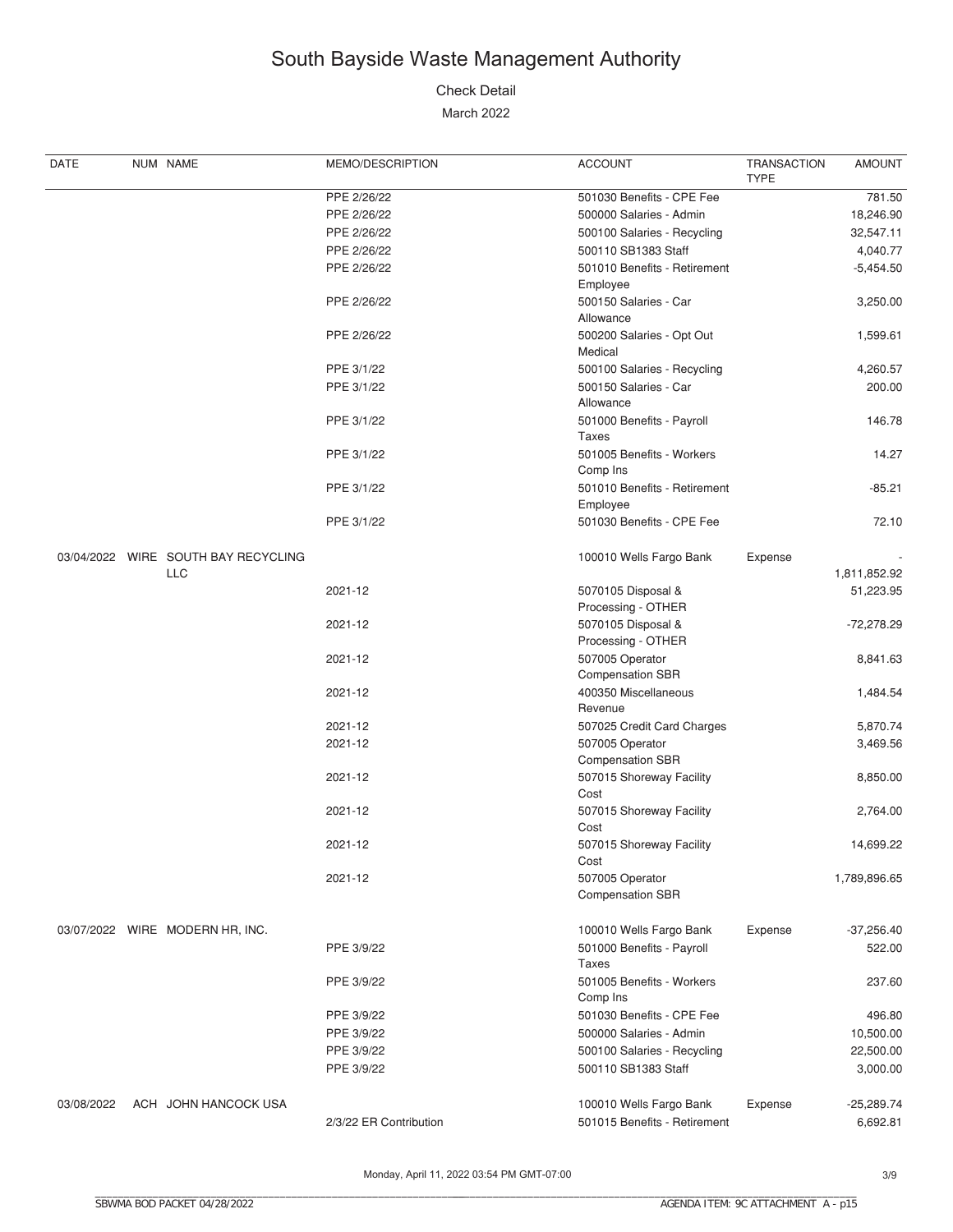Check Detail

| DATE       | NUM NAME                                                      | MEMO/DESCRIPTION                                              | <b>ACCOUNT</b>                                                      | <b>TRANSACTION</b><br><b>TYPE</b> | <b>AMOUNT</b>          |
|------------|---------------------------------------------------------------|---------------------------------------------------------------|---------------------------------------------------------------------|-----------------------------------|------------------------|
|            |                                                               | 2/3/22 EE Contribution                                        | Employer<br>501010 Benefits - Retirement<br>Employee                |                                   | 4,891.13               |
|            |                                                               | 2/17/22 ER Contribution                                       | 501015 Benefits - Retirement                                        |                                   | 7,505.57               |
|            |                                                               | 2/17/22 ER Contribution                                       | Employer<br>501010 Benefits - Retirement<br>Employee                |                                   | 6,200.23               |
| 03/08/2022 | ACH STERLING HSA                                              | August 2019 HSA<br>March 2022- Sterling HSA                   | 100010 Wells Fargo Bank<br>501025 Benefits - Sterling<br><b>HSA</b> | Expense                           | $-705.69$<br>705.69    |
| 03/11/2022 | ACH WELLS FARGO                                               | February 2022 Client Analysis Service Charge                  | 100010 Wells Fargo Bank<br>503005 Bank Fees & Services              | Expense                           | $-579.59$<br>579.59    |
|            | 03/15/2022 WIRE MODERN HR, INC.                               | PPE 3/12/22                                                   | 100010 Wells Fargo Bank<br>501000 Benefits - Payroll<br>Taxes       | Expense                           | $-51,218.10$<br>794.32 |
|            |                                                               | PPE 3/12/22                                                   | 501005 Benefits - Workers<br>Comp Ins                               |                                   | 361.55                 |
|            |                                                               | PPE 3/12/22                                                   | 501030 Benefits - CPE Fee                                           |                                   | 729.40                 |
|            |                                                               | PPE 3/12/22                                                   | 500000 Salaries - Admin                                             |                                   | 18,246.90              |
|            |                                                               | PPE 3/12/22                                                   | 500100 Salaries - Recycling                                         |                                   | 32,491.28              |
|            |                                                               | PPE 3/12/22                                                   | 500110 SB1383 Staff                                                 |                                   | 4,040.77               |
|            |                                                               | PPE 3/12/22                                                   | 501010 Benefits - Retirement<br>Employee                            |                                   | $-5,446.12$            |
|            | 03/17/2022 11017 AT&T Internet                                | ACCT# 317554669                                               | 100010 Wells Fargo Bank                                             | Check                             | $-116.29$              |
|            |                                                               | AT&T INTERNET 02/25/2022-03/24/2022                           | 507015 Shoreway Facility<br>Cost                                    |                                   | 116.29                 |
|            | 03/17/2022 11018 DEPARTMENT OF<br><b>INDUSTRIAL RELATIONS</b> | Inv#S1858039SJ<br>Conveyance# 159125                          | 100010 Wells Fargo Bank                                             | Check                             | $-675.00$              |
|            |                                                               | Shoreway Facility Cost: Inv# S1858039SJ                       | 507015 Shoreway Facility<br>Cost                                    |                                   | 675.00                 |
|            | 03/17/2022 11019 SCAPES INC                                   | Inv# 20841                                                    | 100010 Wells Fargo Bank                                             | Check                             | $-315.00$              |
|            |                                                               | Shoreway Facility Cost - February 2022<br>Monthly Maintenance | 507015 Shoreway Facility<br>Cost                                    |                                   | 315.00                 |
|            | 03/17/2022 11020 GOLDEN IDEAS                                 | Inv# 2022007                                                  | 100010 Wells Fargo Bank                                             | Check                             | $-1,191.00$            |
|            |                                                               | Bill Inserts Member Agency Rate Payer<br>Education 02/22/2022 | 5060204 Member Agency &<br>Rate Payer Education                     |                                   | 1,191.00               |
|            | 03/17/2022 11021 E-RECYCLING OF<br><b>CALIFORNIA</b>          | Inv date 03/01/2022, 03/08/2022,; acct#<br>143.011, 143.012   | 100010 Wells Fargo Bank                                             | Check                             | $-7,525.23$            |
|            |                                                               | Inv# I2200312                                                 | 400400 E-Recycling Revenue                                          |                                   | $-742.06$              |
|            |                                                               | Inv# I2200313                                                 | 400400 E-Recycling Revenue                                          |                                   | $-1,551.60$            |
|            |                                                               | Inv# I2200314                                                 | 400400 E-Recycling Revenue                                          |                                   | $-779.78$              |
|            |                                                               | Inv# I2200315                                                 | 400400 E-Recycling Revenue                                          |                                   | $-980.33$              |
|            |                                                               | Inv# I2200316                                                 | 400400 E-Recycling Revenue                                          |                                   | $-930.51$              |
|            |                                                               | Inv# I2200317                                                 | 400400 E-Recycling Revenue                                          |                                   | $-1,116.32$            |
|            |                                                               | Inv# I2200318                                                 | 400400 E-Recycling Revenue                                          |                                   | $-984.74$              |
|            |                                                               | Inv# I2200781                                                 | 400400 E-Recycling Revenue                                          |                                   | $-439.89$              |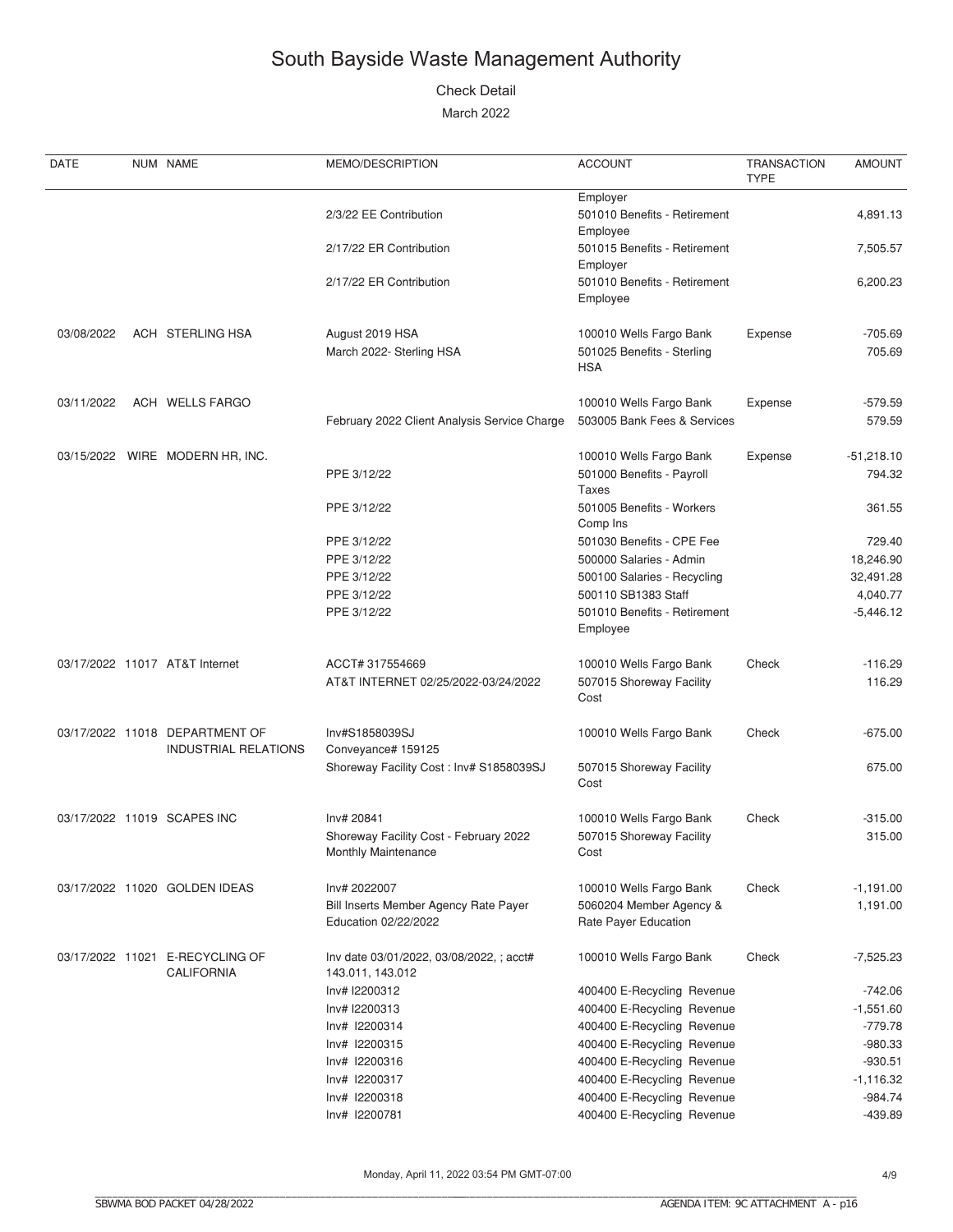#### **Check Detail**

| DATE                     | NUM NAME                                                | MEMO/DESCRIPTION                                                                               | <b>ACCOUNT</b>                                                      | <b>TRANSACTION</b><br><b>TYPE</b> | <b>AMOUNT</b>           |
|--------------------------|---------------------------------------------------------|------------------------------------------------------------------------------------------------|---------------------------------------------------------------------|-----------------------------------|-------------------------|
|                          | 03/17/2022 11022 NORTHERN CALIFORNIA<br>RECYCLING ASSOC | Inv# BayROC 2022-05                                                                            | 100010 Wells Fargo Bank                                             | Check                             | $-7,500.00$             |
|                          |                                                         | 2022 BayROC Regional Campaign                                                                  | 5060205 Residential Outreach<br>Programs                            |                                   | 3,750.00                |
|                          |                                                         | 2022 BayROC Regional Campaign                                                                  | 5060203 Multi-Family<br>Outreach                                    |                                   | 3,750.00                |
|                          | 03/17/2022 11023 PACIFIC PRINTING                       | Inv 44134<br>Kitchen Pail Maintenance 03/02/2022                                               | 100010 Wells Fargo Bank<br>5060205 Residential Outreach<br>Programs | Check                             | $-994.09$<br>497.05     |
|                          |                                                         | Kitchen Pail Maintenance 03/02/2022                                                            | 5060203 Multi-Family<br>Outreach                                    |                                   | 497.04                  |
|                          | 03/17/2022 11024 S. Groner and Associates<br>(SGA)      | Inv# 2816                                                                                      | 100010 Wells Fargo Bank                                             | Check                             | $-4,563.03$             |
|                          |                                                         | Battery Outreach Campaign: 01/01/2022-<br>02/28/2022                                           | 506025 Curbside Battery<br>Outreach                                 |                                   | 4,563.03                |
|                          | 03/17/2022 11025 COMMON GOAL<br>CONSULTING GROUP, INC   | Inv# 001                                                                                       | 100010 Wells Fargo Bank                                             | Check                             | $-2,850.00$             |
|                          |                                                         | Site Optimization Study February 2022                                                          | 505005 Facility Improvement<br>Oversight                            |                                   | 2,850.00                |
|                          | 03/17/2022 11026 HF&H CONSULTANTS LLC                   | Inv# 9719025<br>Proj# S2886                                                                    | 100010 Wells Fargo Bank                                             | Check                             | $-3,536.25$             |
|                          |                                                         | SBWMA - 2021 1383 Support January 2022                                                         | 502006 SB 1383 Technical<br>Assistance                              |                                   | 3,536.25                |
| 03/17/2022 11027 Comcast |                                                         | Acct# 8155 20 033 0447972<br>Utilities; services from Mar 01 to March 28                       | 100010 Wells Fargo Bank<br>503020 Utilities & Phone                 | Check                             | $-407.60$<br>407.60     |
|                          | 03/17/2022 11028 DELIA AND ASSOCIATES                   | Inv# SBWMA030922<br>Board Meetings- Staff Retreat Design &<br>Facilitation; 2022 Board Retreat | 100010 Wells Fargo Bank<br>502010 Board Administration              | Check                             | $-2,850.00$<br>2,850.00 |
|                          | 03/17/2022 11029 LANALERT, INC.                         | Inv# 1554<br>IT Services 03/01/2022                                                            | 100010 Wells Fargo Bank<br>502020 IT Support                        | Check                             | $-3,722.35$<br>3,722.35 |
|                          | 03/17/2022 11030 HF&H CONSULTANTS LLC                   | Inv# 9719028                                                                                   | 100010 Wells Fargo Bank                                             | Check                             | -21,131.25              |
|                          |                                                         | Proj# S3479<br>SBWMA - 2021 Facility Ops Procurement-<br>January 2022                          | 5050106 Collection Consulting<br>Support                            |                                   | 21,131.25               |
|                          | 03/17/2022 11031 KBA DOCUMENT<br>SOLUTIONS LLC          | Inv# 8773701                                                                                   | 100010 Wells Fargo Bank                                             | Check                             | $-489.26$               |
|                          |                                                         | Office Equipment; Contract# 42087343                                                           | 503035 Office Equipment<br>Costs                                    |                                   | 489.26                  |
|                          | 03/17/2022 11032 KBA DOCUMENT<br>SOLUTIONS, LLC         | Inv# 55Y1256934                                                                                | 100010 Wells Fargo Bank                                             | Check                             | $-29.80$                |
|                          |                                                         | Acct# SB15 - Inv# 55Y1256934                                                                   | 503035 Office Equipment<br>Costs                                    |                                   | 29.80                   |
|                          | 03/17/2022 11033 NORTHERN CALIFORNIA<br>RECYCLING ASSOC | Inv# 1345 & Inv# 1346                                                                          | 100010 Wells Fargo Bank                                             | Check                             | $-1,860.00$             |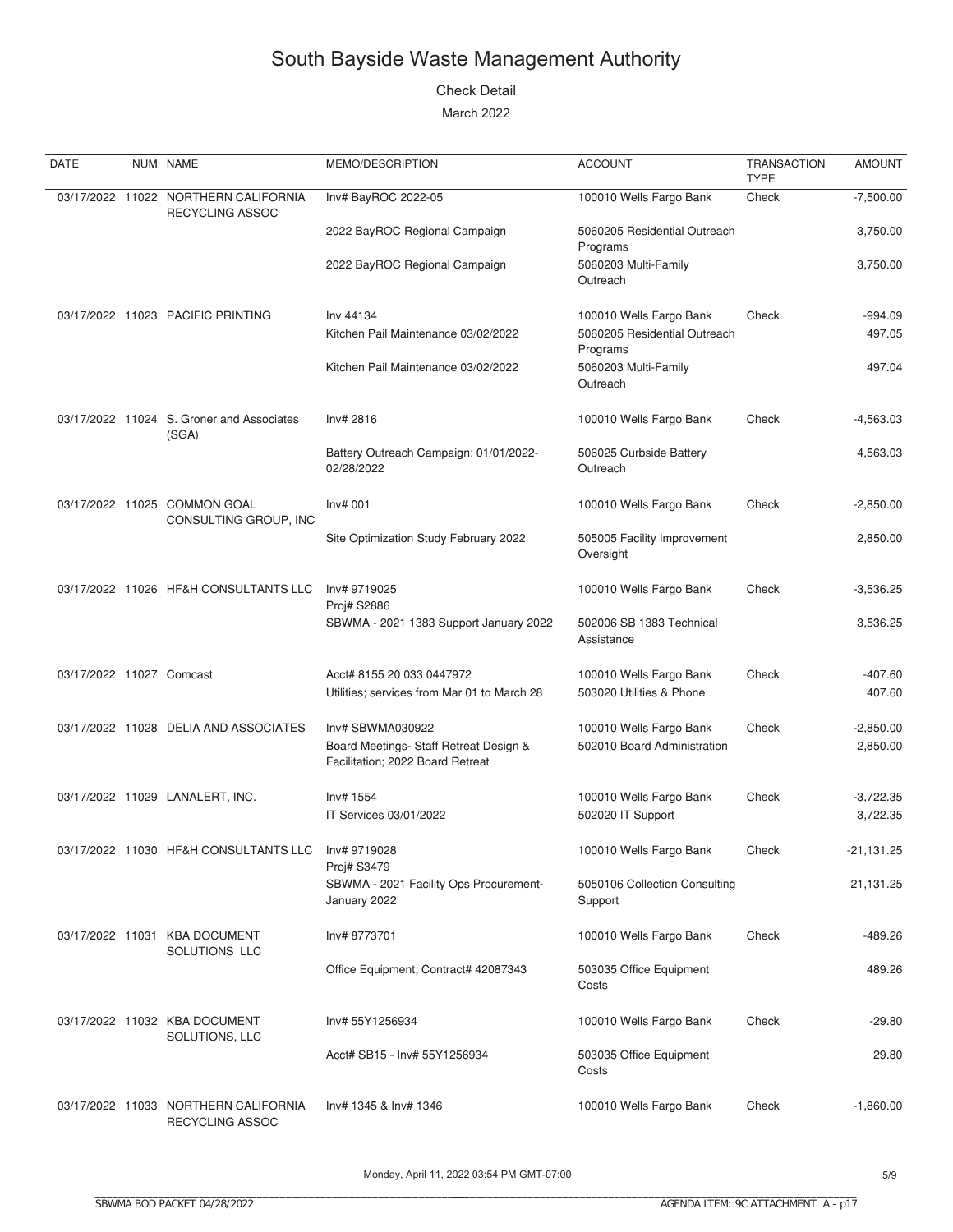#### Check Detail

| DATE       | NUM NAME                                                               | MEMO/DESCRIPTION                                                | <b>ACCOUNT</b>                             | TRANSACTION<br><b>TYPE</b>     | <b>AMOUNT</b> |
|------------|------------------------------------------------------------------------|-----------------------------------------------------------------|--------------------------------------------|--------------------------------|---------------|
|            |                                                                        | Membership Dues: 5 Renewals; 1 New                              | 503045 Professional dues &<br>Memberships  |                                | 360.00        |
|            |                                                                        | Gold Level Sponsorship Recycling Update<br>2022                 | 503070 Sponsorship &<br><b>Donations</b>   |                                | 1,500.00      |
|            | 03/17/2022 11034 CITY OF SAN CARLOS                                    | Inv# 20079                                                      | 100010 Wells Fargo Bank                    | Check                          | $-5,245.00$   |
|            |                                                                        | March 2022                                                      | 503010 Rent                                |                                | 5,245.00      |
|            | 03/17/2022 11035 SOLID WASTE<br>ASSOCIATION OF NORTH<br><b>AMERICA</b> | Inv# 2023-89328<br>Member ID# 89328                             | 100010 Wells Fargo Bank                    | Check                          | $-253.00$     |
|            |                                                                        | JLM Public Member Association Dues<br>06/01/2022-05/31/2023     | 503045 Professional dues &<br>Memberships  |                                | 253.00        |
|            | 03/17/2022 11036 SWANA Legislative Task<br>Force                       | Inv# LT Workplan 2022                                           | 100010 Wells Fargo Bank                    | Check                          | $-2,500.00$   |
|            |                                                                        | 2022 SWANA Legislative Task Force<br>Sponsorship                | 503070 Sponsorship &<br><b>Donations</b>   |                                | 2,500.00      |
|            | 03/17/2022 11037 WELLS FARGO                                           | Acct# 4856 2003 7906 1909<br>Statement Closing Date: 02/25/2022 | 100010 Wells Fargo Bank                    | Check                          | $-4,237.57$   |
|            |                                                                        | 02/25/2022 Office Improvements<br>Anthropologie Chairs          | 503025 Tenant Improvements                 |                                | 470.08        |
|            |                                                                        | 02/25/2022 Upcycled Counter Tops                                | 503025 Tenant Improvements                 |                                | 1,586.88      |
|            |                                                                        | 02/25/2022 Joe's Laptop                                         | 504005 Computer Purchase<br>for Office     |                                | 2,180.61      |
|            | 03/17/2022 11038 CITY OF SAN CARLOS                                    | Inv# 20094                                                      | 100010 Wells Fargo Bank                    | <b>Bill Payment</b><br>(Check) | $-3,258.18$   |
|            |                                                                        |                                                                 | 200000 Accounts Payable<br>(A/P)           |                                | $-3,258.18$   |
|            | 03/23/2022 WIRE SOUTH BAY RECYCLING<br><b>LLC</b>                      |                                                                 | 100010 Wells Fargo Bank                    | Expense                        | 1,576,884.61  |
|            |                                                                        | 2022-01                                                         | 5070105 Disposal &<br>Processing - OTHER   |                                | 43,555.70     |
|            |                                                                        | 2022-01                                                         | 5070105 Disposal &<br>Processing - OTHER   |                                | $-56,183.61$  |
|            |                                                                        | 2022-01                                                         | 507005 Operator<br><b>Compensation SBR</b> |                                | 8,257.17      |
|            |                                                                        | 2022-01                                                         | 400350 Miscellaneous<br>Revenue            |                                | 1,213.90      |
|            |                                                                        | 2022-01                                                         | 507025 Credit Card Charges                 |                                | 5,576.69      |
|            |                                                                        | 2022-01                                                         | 507015 Shoreway Facility<br>Cost           |                                | 5,247.00      |
|            |                                                                        | 2022-01                                                         | 507005 Operator<br><b>Compensation SBR</b> |                                | 5,840.78      |
|            |                                                                        | 2022-01                                                         | 507005 Operator<br><b>Compensation SBR</b> |                                | 1,840.87      |
|            |                                                                        | 2022-01                                                         | 507035 Education Center<br>Operations      |                                | 9,724.00      |
|            |                                                                        | 2022-01                                                         | 507005 Operator<br><b>Compensation SBR</b> |                                | 1,554,239.91  |
| 03/28/2022 | <b>ACH</b> Anthem Blue Cross                                           |                                                                 | 100010 Wells Fargo Bank                    | Expense                        | $-5,994.86$   |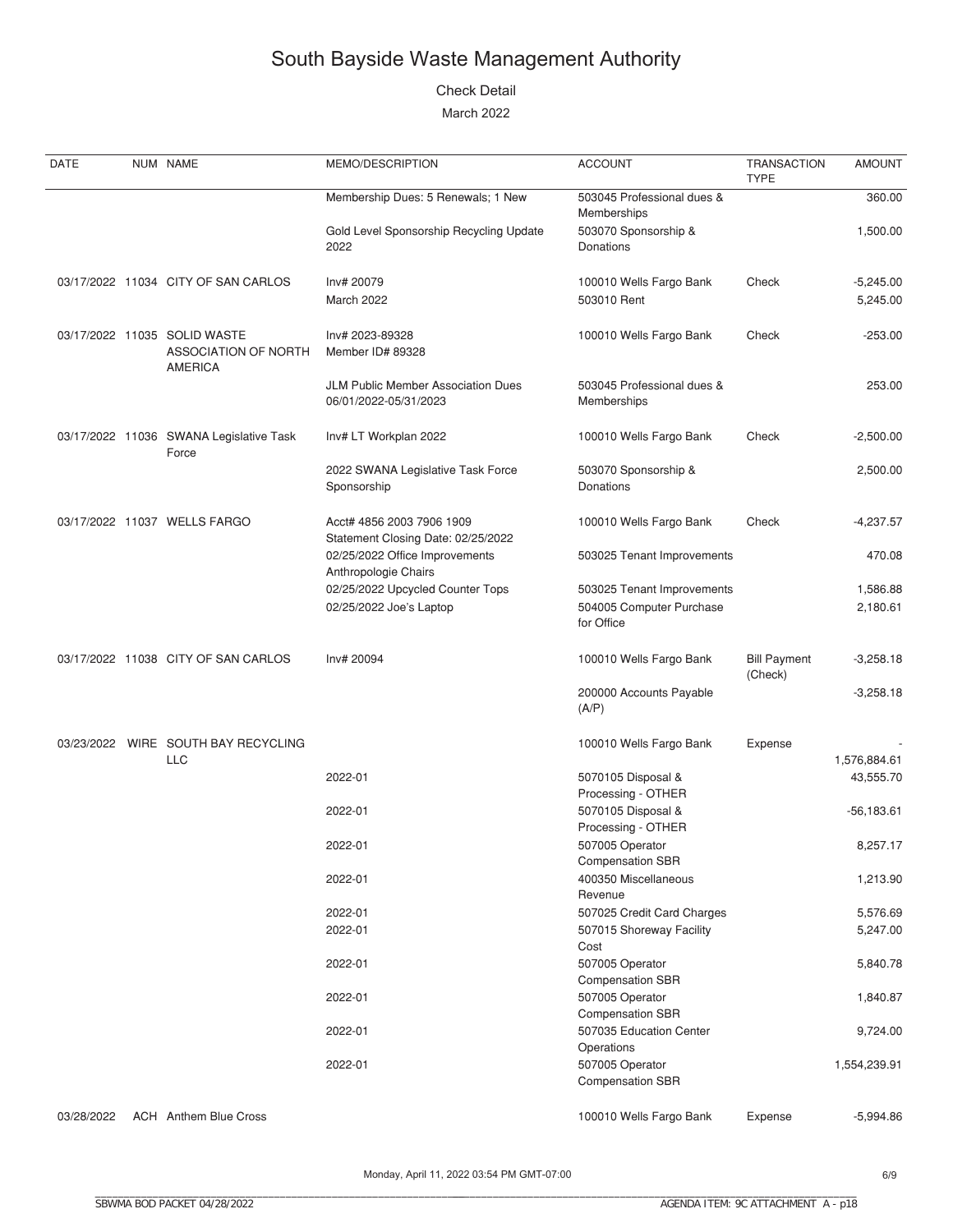#### Check Detail

| DATE                  | NUM NAME                                                         | MEMO/DESCRIPTION                                                          | <b>ACCOUNT</b>                                      | <b>TRANSACTION</b><br><b>TYPE</b> | <b>AMOUNT</b> |
|-----------------------|------------------------------------------------------------------|---------------------------------------------------------------------------|-----------------------------------------------------|-----------------------------------|---------------|
|                       |                                                                  | Group insurance - April 2022                                              | 501020 Benefits - Medical                           |                                   | 5,994.86      |
| 03/29/2022            | ACH GUARDIAN LIFE<br><b>INSURANCE CO OF</b><br><b>AMERICA</b>    |                                                                           | 100010 Wells Fargo Bank                             | Expense                           | $-1,063.27$   |
|                       |                                                                  | April life insurance                                                      | 501035 Benefits - Guardian<br>Life                  |                                   | 1,063.27      |
|                       | 03/29/2022 WIRE MODERN HR, INC.                                  |                                                                           | 100010 Wells Fargo Bank                             | Expense                           | $-51,021.53$  |
|                       |                                                                  | PPE 3/26/22                                                               | 500000 Salaries - Admin                             |                                   | 18,246.91     |
|                       |                                                                  | PPE 3/26/22                                                               | 500100 Salaries - Recycling                         |                                   | 32,294.96     |
|                       |                                                                  | PPE 3/26/22                                                               | 500110 SB1383 Staff                                 |                                   | 4,040.77      |
|                       |                                                                  | PPE 3/26/22                                                               | 501000 Benefits - Payroll<br><b>Taxes</b>           |                                   | 791.44        |
|                       |                                                                  | PPE 3/26/22                                                               | 501005 Benefits - Workers<br>Comp Ins               |                                   | 360.25        |
|                       |                                                                  | PPE 3/26/22                                                               | 501010 Benefits - Retirement<br>Employee            |                                   | $-5,442.20$   |
|                       |                                                                  | PPE 3/26/22                                                               | 501030 Benefits - CPE Fee                           |                                   | 729.40        |
|                       | 03/30/2022 11039 AAA BUSINESS SUPPLIES<br>& INTERIORS            | Inv#: 2218500-0<br>Acct#: 21203                                           | 100010 Wells Fargo Bank                             | Check                             | -1,142.26     |
|                       |                                                                  | Inv: 2218500-0 RCP264600BK                                                | 5060208 In-School<br><b>Environmental Education</b> |                                   | 1,142.26      |
| 03/30/2022 11040 AT&T |                                                                  | Acct. #650-596-7146-704-9                                                 | 100010 Wells Fargo Bank                             | Check                             | $-1,318.97$   |
|                       |                                                                  | Shoreway Facility cost; monthly service Mar<br>13th thru Apr 12th 2022    | 507015 Shoreway Facility<br>Cost                    |                                   | 1,318.97      |
|                       | 03/30/2022 11041 EAST BAY MUNICIPAL<br>UTILITY DISTRICT          | Inv# 8008136                                                              | 100010 Wells Fargo Bank                             | Check                             | $-350.00$     |
|                       |                                                                  | Permit Renewal: 02/13/20 February 2022                                    | 507015 Shoreway Facility<br>Cost                    |                                   | 350.00        |
|                       | 03/30/2022 11042 PATH FORWARD<br><b>PARTNERS INC</b>             | Inv# 2220                                                                 | 100010 Wells Fargo Bank                             | Check                             | $-2,228.70$   |
|                       |                                                                  | Underground Storage Tank Planning Services<br>December 2021-February 2022 | 505035 Project Assessments                          |                                   | 2,228.70      |
|                       | 03/30/2022 11043 BROWNING FERRIS<br><b>INDUSTRIES OF CA INC</b>  | Inv# 4278-100007712<br>Cust# 4-4278-1001002                               | 100010 Wells Fargo Bank                             | Check                             | -237,263.34   |
|                       |                                                                  | Disposal Newby February 2022                                              | 5070102 Disposal &<br>Processing - NEWBY            |                                   | 237,263.34    |
|                       | 03/30/2022 11044 BFI OF CALIFORNIA INC<br>Ox Mtn Landfill - 4227 | Inv. #4227-000062444<br>Cust#4-4227-0000552                               | 100010 Wells Fargo Bank                             | Check                             | -795,413.25   |
|                       |                                                                  | DISPOSAL OX MTN. - February 2022                                          | 5070101 Disposal &<br>Processing - OX               |                                   | 795,413.25    |
|                       | 03/30/2022 11045 RECOLOGY BLOSSOM<br><b>VALLEY ORGANICS-N</b>    | Inv. #200026                                                              | 100010 Wells Fargo Bank                             | Check                             | $-270,198.19$ |
|                       |                                                                  | DISPOSAL-BVON - Febuary 2022                                              | 5070103 Disposal &<br>Processing - BVON             |                                   | 270,198.19    |
|                       | 03/30/2022 11046 ZANKER RECYCLING                                | Inv. #202202346                                                           | 100010 Wells Fargo Bank                             | Check                             | $-233,530.40$ |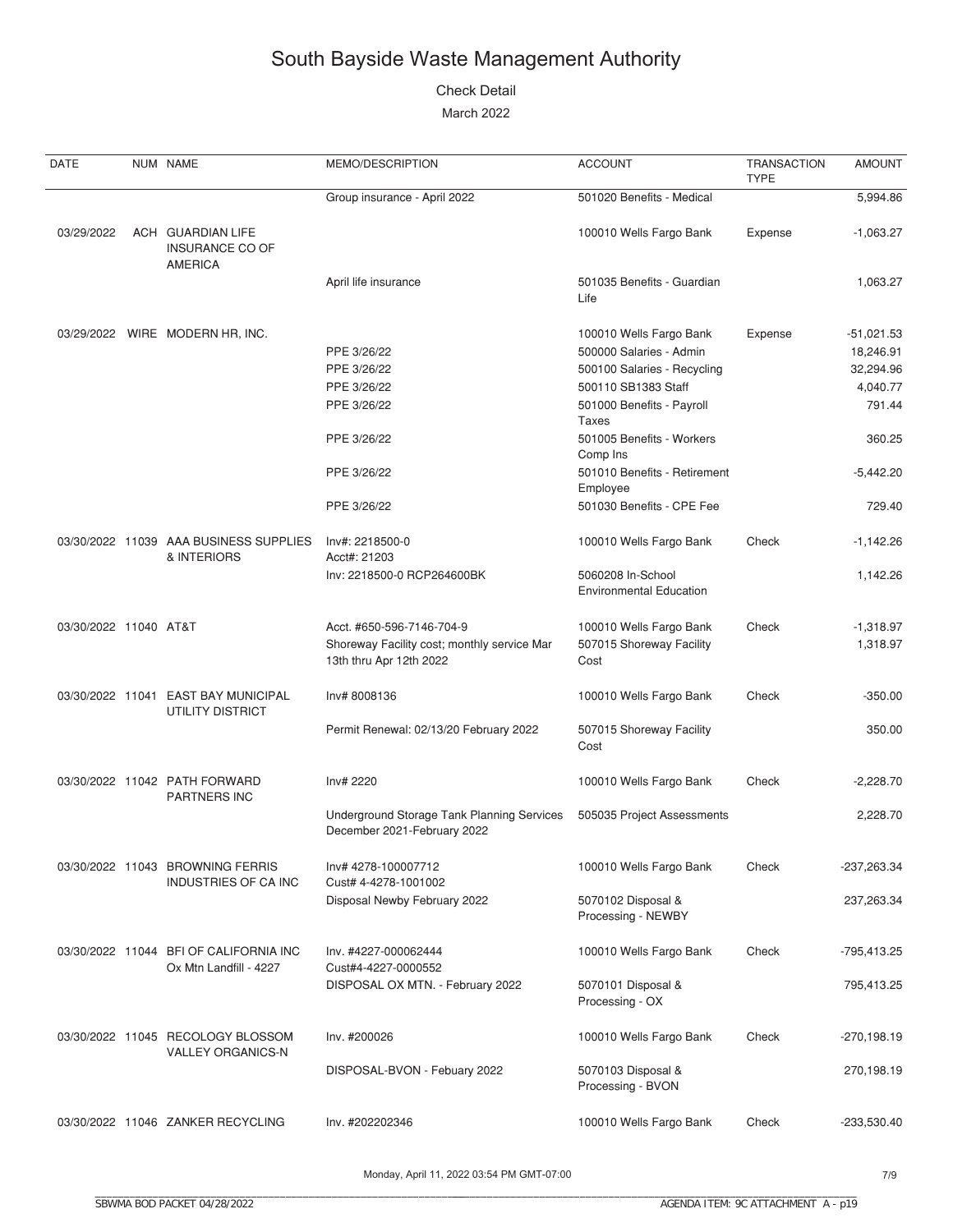#### Check Detail

| DATE | NUM NAME                                                         | MEMO/DESCRIPTION                                                                                    | <b>ACCOUNT</b>                            | <b>TRANSACTION</b><br><b>TYPE</b> | <b>AMOUNT</b> |
|------|------------------------------------------------------------------|-----------------------------------------------------------------------------------------------------|-------------------------------------------|-----------------------------------|---------------|
|      |                                                                  | DISPOSAL ZANKER - February 2022                                                                     | 5070104 Disposal &<br>Processing - ZANKER |                                   | 233,530.40    |
|      | 03/30/2022 11047 E-RECYCLING OF<br><b>CALIFORNIA</b>             | Inv date 03/10/2022, 03/22/2022,; acct#<br>143.011, 143.013                                         | 100010 Wells Fargo Bank                   | Check                             | $-5,594.79$   |
|      |                                                                  | Inv# I2200839                                                                                       | 400400 E-Recycling Revenue                |                                   | $-785.42$     |
|      |                                                                  | Inv# I2200840                                                                                       | 400400 E-Recycling Revenue                |                                   | $-974.03$     |
|      |                                                                  | Inv# I2200923                                                                                       | 400400 E-Recycling Revenue                |                                   | $-969.61$     |
|      |                                                                  | Inv# I2200924                                                                                       | 400400 E-Recycling Revenue                |                                   | $-738.58$     |
|      |                                                                  | Inv# I2200925                                                                                       | 400400 E-Recycling Revenue                |                                   | $-955.33$     |
|      |                                                                  | Inv# I2200958                                                                                       | 400400 E-Recycling Revenue                |                                   | $-666.31$     |
|      |                                                                  | Inv# I2201152                                                                                       | 400400 E-Recycling Revenue                |                                   | $-505.51$     |
|      | 03/30/2022 11048 PREMIER ACCESS<br><b>INSURANCE COMPANY</b>      | Group ID 17242<br>Reg ID 1000550973                                                                 | 100010 Wells Fargo Bank                   | Check                             | $-878.15$     |
|      |                                                                  | Benefits; Billing period April 2022; Registration<br>ID: 1000550973                                 | 501035 Benefits - Guardian<br>Life        |                                   | 878.15        |
|      | 03/30/2022 11049 Environmental and Energy<br>Consulting          | Inv# 2412 & 2430                                                                                    | 100010 Wells Fargo Bank                   | Check                             | $-12,000.00$  |
|      |                                                                  | Legislative Services; Consulting & Lobbying<br>February 2022                                        | 504000 Legislative & Reg<br>Advocacy      |                                   | 6,000.00      |
|      |                                                                  | Legislative Services; Consulting & Lobbying<br>March 2022                                           | 504000 Legislative & Reg<br>Advocacy      |                                   | 6,000.00      |
|      | 03/30/2022 11050 VISION SERVICE PLAN<br>(CA)                     | Statement# 814677337<br>ClientID 3010464                                                            | 100010 Wells Fargo Bank                   | Check                             | $-145.12$     |
|      |                                                                  | Benefits - VSP - Coverage period: April 2022                                                        | 501035 Benefits - Guardian<br>Life        |                                   | 145.12        |
|      | 03/30/2022 11051 GIGANTIC IDEA STUDIO                            | <b>INV#3749</b>                                                                                     | 100010 Wells Fargo Bank                   | Check                             | $-9,263.63$   |
|      |                                                                  | Composting Communications 02/01/2022-<br>02/28/2022                                                 | 5060203 Multi-Family<br>Outreach          |                                   | 4,631.81      |
|      |                                                                  | Composting Communications 02/01/2022-<br>02/28/2022                                                 | 502008 SB1383 Outreach &<br>Education     |                                   | 4,631.82      |
|      | 03/30/2022 11052 AARONSON DICKERSON<br><b>COHN &amp; LANZONE</b> | Inv# 1541                                                                                           | 100010 Wells Fargo Bank                   | Check                             | $-11,328.50$  |
|      |                                                                  | Board Counsel February 2022                                                                         | 502005 Board Counsel                      |                                   | 11,328.50     |
|      | 03/30/2022 11053 ROTARY INTERNATIONAL<br>DISTRICT 5150           | Inv# 2103                                                                                           | 100010 Wells Fargo Bank                   | Check                             | $-1,000.00$   |
|      |                                                                  | Rotary Day of Service: Protecting the<br>Environment - Sponsorship                                  | 503070 Sponsorship &<br>Donations         |                                   | 1,000.00      |
|      | 03/30/2022 11054 RISK STRATEGIES<br><b>COMPANY</b>               | Inv# 4314829 & Inv# 4314785<br>Acct: 29115                                                          | 100010 Wells Fargo Bank                   | Check                             | $-37,227.33$  |
|      |                                                                  | Inv# 4314829 Policy #FEIEXS1352109<br>03/01/2022-03/01/2023 Admiral Insurance                       | 507020 Insurance Shoreway                 |                                   | 21,012.68     |
|      |                                                                  | Company<br>Inv# 4314785 Policy #FEIEIL1352009<br>03/01/2022-03/01/2023 Admiral Insurance<br>Company | 507020 Insurance Shoreway                 |                                   | 16,214.65     |
|      | 03/31/2022 WIRE CITY OF SAN CARLOS                               |                                                                                                     | 100010 Wells Fargo Bank                   | Expense                           | $-160,986.20$ |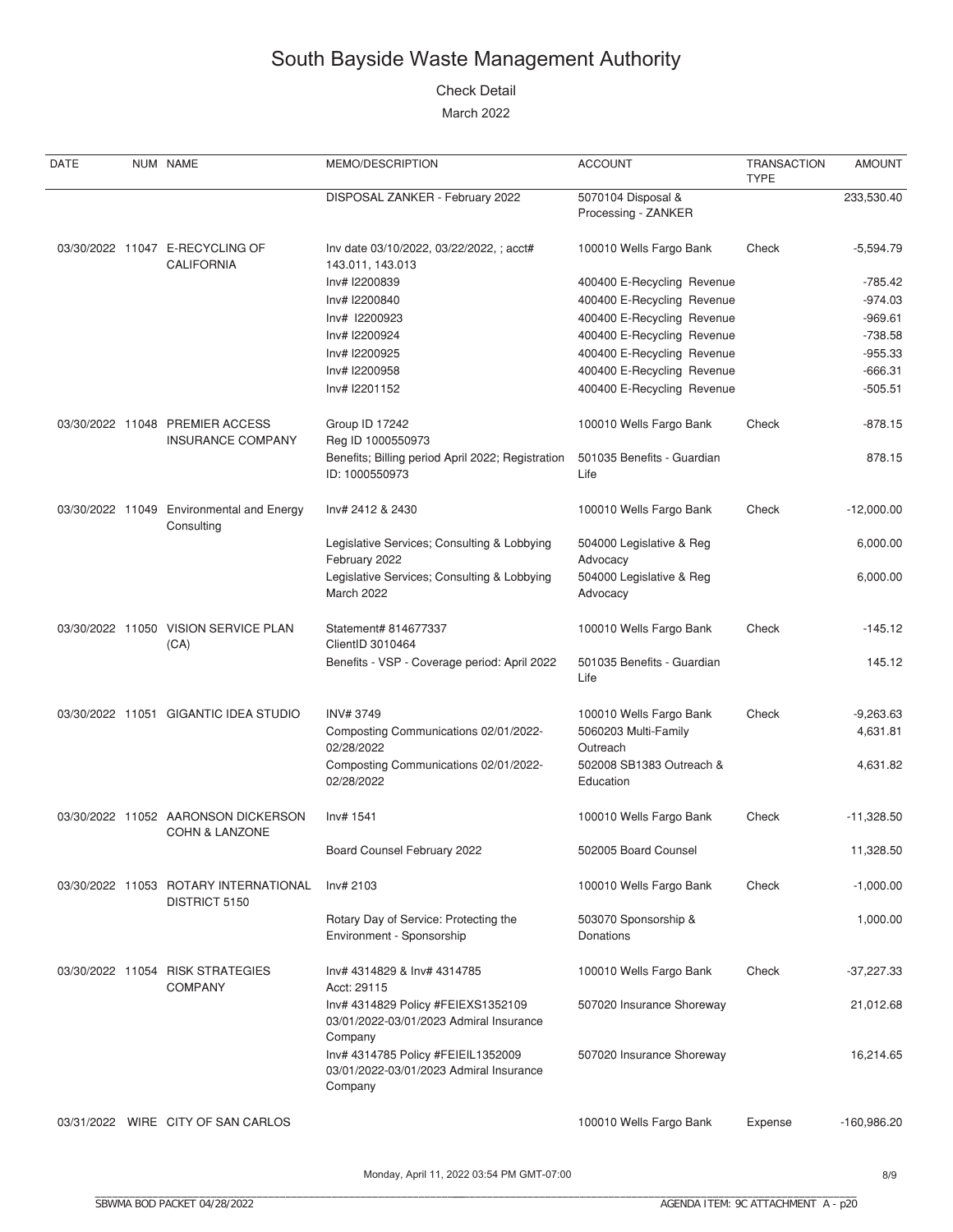Check Detail

| <b>DATE</b> | NUM NAME | MEMO/DESCRIPTION            | <b>ACCOUNT</b>                                    | TRANSACTION<br><b>TYPE</b> | <b>AMOUNT</b> |
|-------------|----------|-----------------------------|---------------------------------------------------|----------------------------|---------------|
|             |          | February 2022 Franchise Fee | 507055 Franchise Fee to the<br>City of San Carlos |                            | 160,986.20    |
|             |          |                             |                                                   | TOTAL - \$7,474,097.38     |               |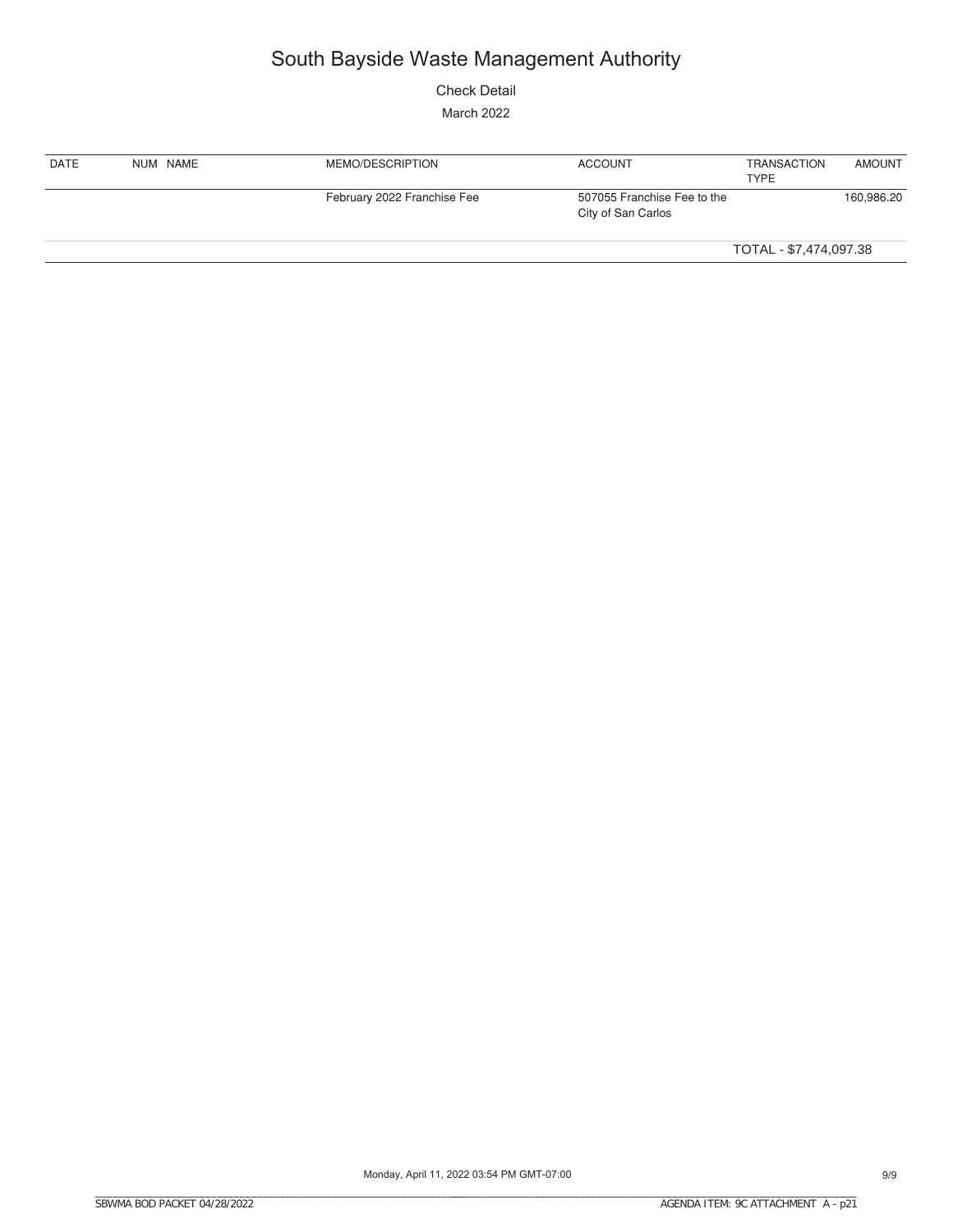

# **STAFF REPORT**

**To: SBWMA Board Members**

**From: Cyndi Urman, Clerk of the Board**

**Date: April 28, 2022 Board of Directors Meeting**

**Subject: Technical Consulting Contracts: November 2021 through March 2022**

## **Recommendation**

This is an informational item only and no action is required. This report was requested by the Board members.

## **Summary**

The purpose of this report is to provide an update to the Board on a regular basis on the technical consulting contracts that have been issued. All contracts issued in between November 2021 and March 2022 are listed in Attachment A for review.

Throughout a given calendar year, staff will update this listing two to four times per year with any new technical contracts issued.

If you have any questions on the attached listing of technical contracts, please contact Cyndi Urman

## *Attachments:*

Attachment A – Technical Consulting Contracts – November 2021 through March 2022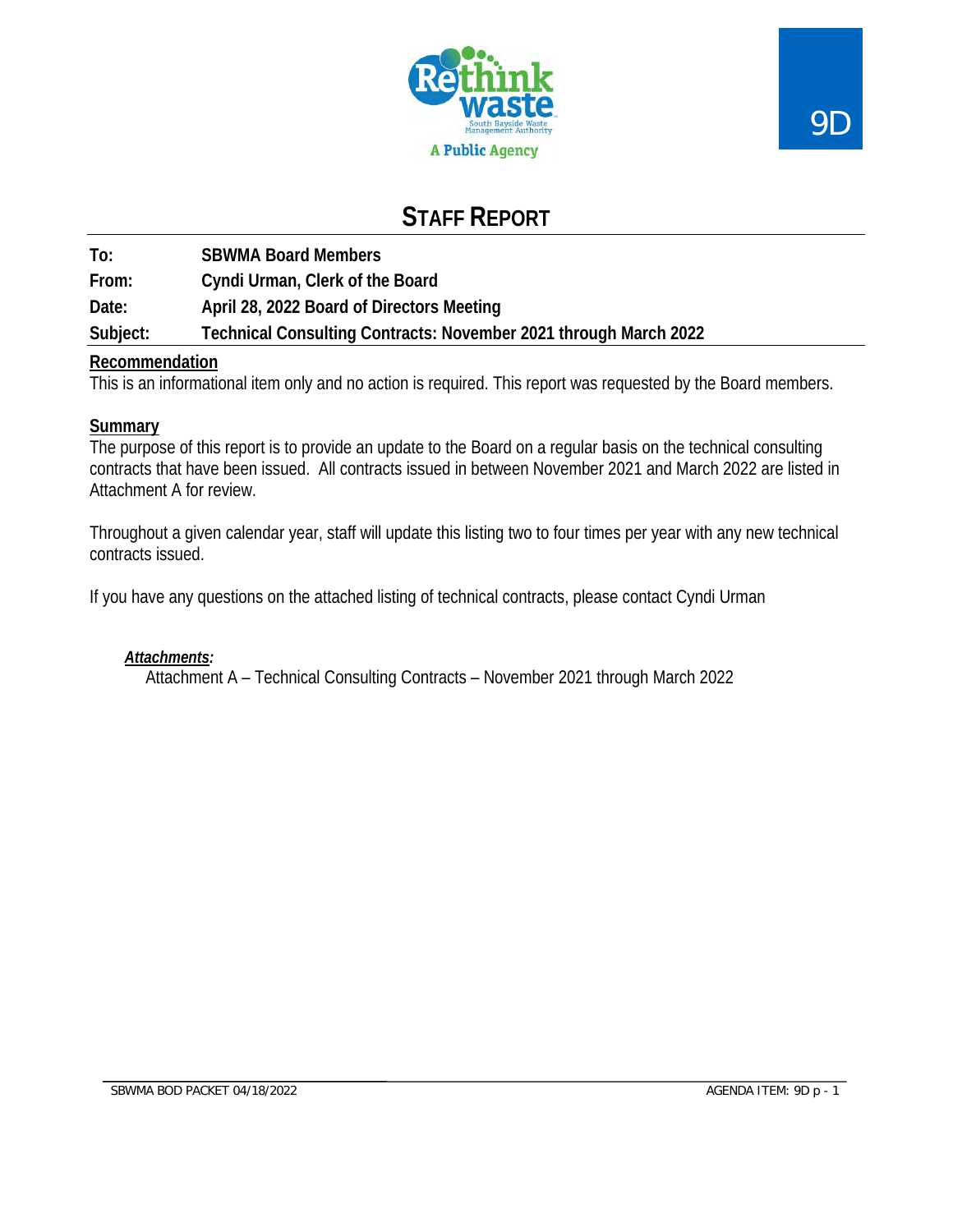|                                               | <b>Technical Consultant Contracts November 2021 - March 2022</b>                                                                                                                                                                                                                                                                                                                                                                    |                                                                                               |                      |                                           |                                                    |                                                                                                               |  |  |
|-----------------------------------------------|-------------------------------------------------------------------------------------------------------------------------------------------------------------------------------------------------------------------------------------------------------------------------------------------------------------------------------------------------------------------------------------------------------------------------------------|-----------------------------------------------------------------------------------------------|----------------------|-------------------------------------------|----------------------------------------------------|---------------------------------------------------------------------------------------------------------------|--|--|
| <b>Vendor Name</b>                            | <b>Amount of</b><br><b>Contract</b>                                                                                                                                                                                                                                                                                                                                                                                                 | <b>Scope of Work</b>                                                                          | <b>Date of Award</b> | <b>Contract Procedures</b><br><b>Used</b> | <b>Budget Line Item</b>                            | <b>Budget Line Item Description</b>                                                                           |  |  |
| American Restore*                             | \$184,948.04                                                                                                                                                                                                                                                                                                                                                                                                                        | Shoreway Floor Repair                                                                         | 11/5/2021            | <b>RFP</b>                                | 600100                                             | Capital - Shoreway Floor Repair                                                                               |  |  |
| American Restore Change<br>Order $#1^*$       | \$75,052                                                                                                                                                                                                                                                                                                                                                                                                                            | Shoreway Floor Repair Additional Areas<br><b>Identified for Repair</b>                        | 12/3/2021            | <b>RFP</b>                                | 600100                                             | Capital - Shoreway Floor Repair                                                                               |  |  |
| <b>Tanner Pacific</b>                         | \$3,700                                                                                                                                                                                                                                                                                                                                                                                                                             | Construction Management Services for<br>MRF Roof Repair                                       | 12/3/2021            | Sole Source                               | 600100                                             | Capital - Shoreway Roof Repair                                                                                |  |  |
| <b>Common Goal Consulting</b><br>Amendment #1 | \$2,900                                                                                                                                                                                                                                                                                                                                                                                                                             | Feasibility of Using San Carlos Airport Land<br>through Lease with the County of San<br>Mateo | 12/27/2021           | Sole Source                               | 505005                                             | Facility Improvement Oversight                                                                                |  |  |
| <b>SCS Engineers*</b>                         | \$685,000                                                                                                                                                                                                                                                                                                                                                                                                                           | Consultant Services to Implement SB 1383<br><b>Mandated Requirements</b>                      | 1/27/2022            | <b>RFP</b>                                |                                                    | SB 1383 Technical Support                                                                                     |  |  |
| Common Goal Consulting*                       | \$55,000                                                                                                                                                                                                                                                                                                                                                                                                                            | Project Management of Site Optimization<br>Study and Design Development RFP                   | 1/28/2022            | Sole Source                               | 505005                                             | Facility Improvement Oversight                                                                                |  |  |
| Anergia*                                      | \$74,094                                                                                                                                                                                                                                                                                                                                                                                                                            | System Maintenance Agreement for Parts<br>and Labor of the OREX System                        | 1/28/2022            | Sole Source                               | 600100                                             | Capital - Organics-to-Energy                                                                                  |  |  |
| Anergia*                                      | \$78,036                                                                                                                                                                                                                                                                                                                                                                                                                            | System Maintenance Agreement for<br>Quarterly Maintenance, Inspection and<br>Calibration      | 1/28/2022            | Sole Source                               | 600100                                             | Capital - Organics-to-Energy                                                                                  |  |  |
| Pacific Printing*                             | \$165,000                                                                                                                                                                                                                                                                                                                                                                                                                           | 2022 Printing and Mailing Services                                                            | 1/28/2022            | <b>RFQ</b>                                | 506020-05;<br>506020-03;<br>506020-04; &<br>502008 | Residential Outreach, Multi-Family Outreach, Member<br>Agency & Rate Payer Education, and SB 1383<br>Outreach |  |  |
| <b>HF&amp;H Consulting</b><br>Amendment #1*   | \$96,970                                                                                                                                                                                                                                                                                                                                                                                                                            | Operations Agreement RFP Consulting                                                           | 1/28/2022            | <b>RFQ</b>                                | 505010-06                                          | <b>RFP Support</b>                                                                                            |  |  |
| SGA                                           | \$6,398                                                                                                                                                                                                                                                                                                                                                                                                                             | Single Family and Multi-Family Service<br>Guides                                              | 2/14/2022            | <b>RFQ</b>                                | 506020-05 &<br>506020-03                           | Residential Outreach & Multi-Family Outreach                                                                  |  |  |
| Studio EM                                     | \$2,000                                                                                                                                                                                                                                                                                                                                                                                                                             | 2021 Annual Report Production                                                                 | 2/18/2022            | <b>RFQ</b>                                | 505030                                             | <b>Annual Report</b>                                                                                          |  |  |
| RRS*                                          | \$131,756                                                                                                                                                                                                                                                                                                                                                                                                                           | Operational and Financial Systems Audits<br>of Recology and SBR 2021-2023                     | 2/25/2022            | <b>RFP</b>                                | 505010-02                                          | <b>Contract Annual Auditing</b>                                                                               |  |  |
| American Restore Change<br>Order $#2^*$       | \$98.554                                                                                                                                                                                                                                                                                                                                                                                                                            | Shoreway Floor Repair Expanded Scope of<br><b>Work</b>                                        | 2/25/2022            | <b>RFP</b>                                | 600100                                             | Capital - Shoreway Floor Repair                                                                               |  |  |
|                                               | Competitive Procurement includes selecting contractors resulting from Requests for Proposals (RFP), Requests for Qualifications (RFQ), obtaining multiple bids/proposals and/or obtaining bids/proposals and/or obtaining bids<br>firms pre-qualified per responses to published RFP/RFQ.<br>Sole Source includes selecting contractors based on a sole source solicitation of bids/contracts and subsequent contract negotiations. |                                                                                               |                      |                                           |                                                    |                                                                                                               |  |  |

Contracts marked with an \* have been adopted by the Board of Directors with the passage of <sup>a</sup> resolution.

\_\_\_\_\_\_\_\_\_\_\_\_\_\_\_\_\_\_\_\_\_\_\_\_\_\_\_\_\_\_\_\_\_\_\_\_\_\_\_\_\_\_\_\_\_\_\_\_\_\_\_\_\_\_\_\_\_\_\_\_\_\_\_\_\_\_\_\_\_\_\_\_\_\_\_\_\_\_\_\_\_\_\_\_

\_\_\_\_\_\_\_\_\_\_\_\_\_\_\_\_\_\_\_\_\_\_\_\_\_\_\_\_\_\_\_\_\_\_\_\_\_\_\_\_\_\_\_\_\_\_\_\_\_\_\_\_\_\_\_\_\_\_\_\_\_\_\_\_\_\_\_\_\_\_\_\_\_\_\_\_\_\_\_\_\_\_\_\_\_\_\_\_\_\_\_\_\_\_\_\_\_\_\_\_\_\_\_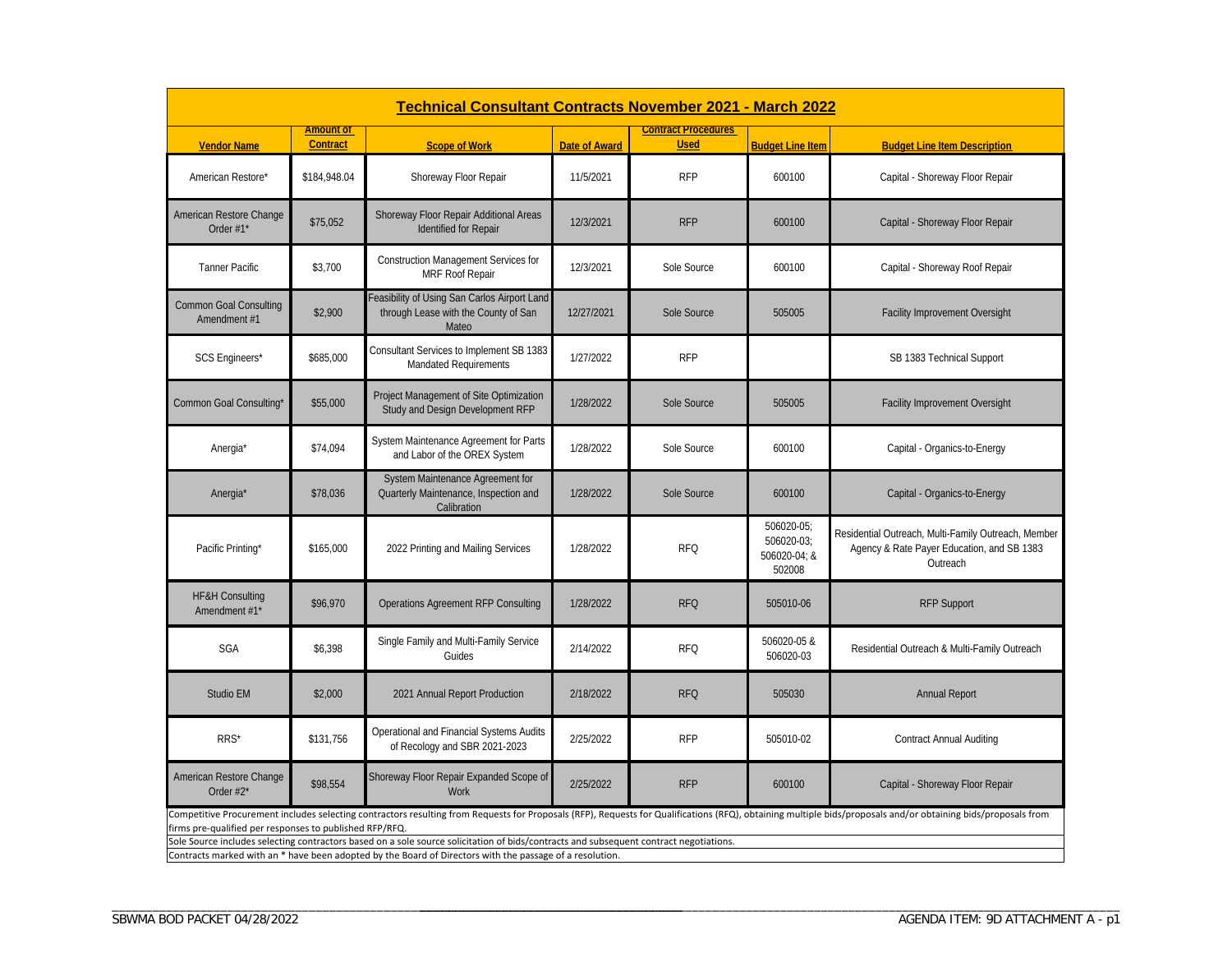

# **STAFF UPDATE**

**2022 SBWMA Meeting Planning Guide**

*●Board Meetings ●Finance Committee Meetings ●TAC Meetings ●Legislative Committee Meetings ●Pub Ed Committee Meetings (tbd) ●Zero-Waste Committee Meetings ●Agency-Sponsored Community Events*

## **MAY 2022:**

**2: Legislative Committee Meeting**

## **26: Board Meeting**

• TBD *(possible BOD/TAC input session w/Site Optimization Contractor)*

## **JUNE 2022:**

**2: Public Education Committee Meeting**

## **9: TAC Meeting**

• Discussion and Review of member agency compliance with the Cal Recycle Electronic Annual **Reports** 

## **14: Finance Committee Meeting**

- FY2022 mid-year budget review
- FY2023 preliminary budget with tip fee projections for Member Agency's Revenue Requirement

## **23: Board Meeting**

- FY2022 mid-year budget review
- Resolution Approving the findings from the annual Operational Systems/Financial Systems Audits
- Mid-Session Legislative Update with EEC
- Resolution Approving 2022-2033 Shoreway Facility Insurance
- Resolution Approving RFP Process for Shoreway Roofing Repairs and Maintenance
- Resolution Approving MRF Electronic Loader Purchase
- Resolution Approving MRF Belt Replacement
- Resolution Approving RFP Process for MRF Phase II—Additional automation enhancements
- Update on the Operations Agreement RFP

## **JULY 2022**

## **28: Board Meeting**

• TBD *(possible BOD/TAC input session w/Site Optimization Contractor)*

**<sup>6:</sup> Legislative Committee Meeting**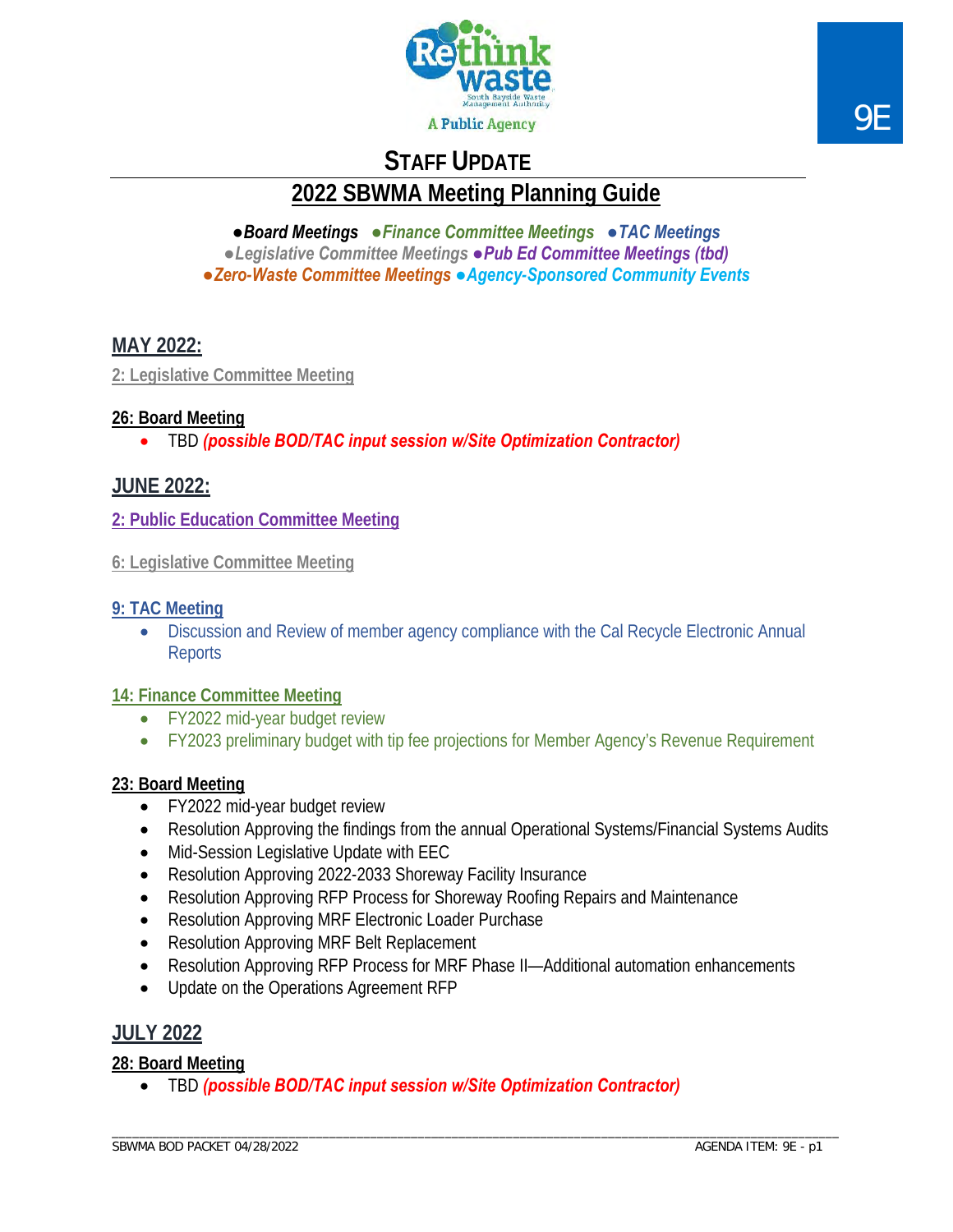## **AUGUST 2022 No Board Meeting--DARK**

## **29: Legislative Committee Meeting**

## **SEPTEMBER 2022**

## **8: TAC Meeting**

• Review of the SBWMA's report reviewing the annual Contractor's Compensation Applications for 2022

## **13: Finance Committee**

• Review and recommendation of approval of the 2021 Audited Financial Statement

## **22 Board Meeting**

- Closed Session: Executive Director Performance Evaluation
- Resolution Approving Annual Contractor Compensation Applications for FY2023 (Recology and SBR)
- Resolution Approving Award of Contract as a result of the Operations Agreement RFP

## **OCTOBER 2022**

**3: Legislative Committee Meeting**

## **13: Zero Waste Committee**

## **18: Finance Committee Meeting**

• Review of DRAFT FY2023 budget

## **27 Board Budget Study Session**

- Review of DRAFT FY2023 Budget
- Discussion on Operating Expenses
- Capital Improvement Plan Discussion for 2023

## **November 2022**

**7: Legislative Committee Meeting**

## **17 (***Third Thursday***) Board Meeting—Holiday Lunch in Agency administrative offices**

- Resolution Approving 2023 Calendar Year Budget
- 2022 Legislative Session Recap
- 2022 Public Education and Environmental Education Recap

## **December 2022**

**5: Legislative Committee Meeting**